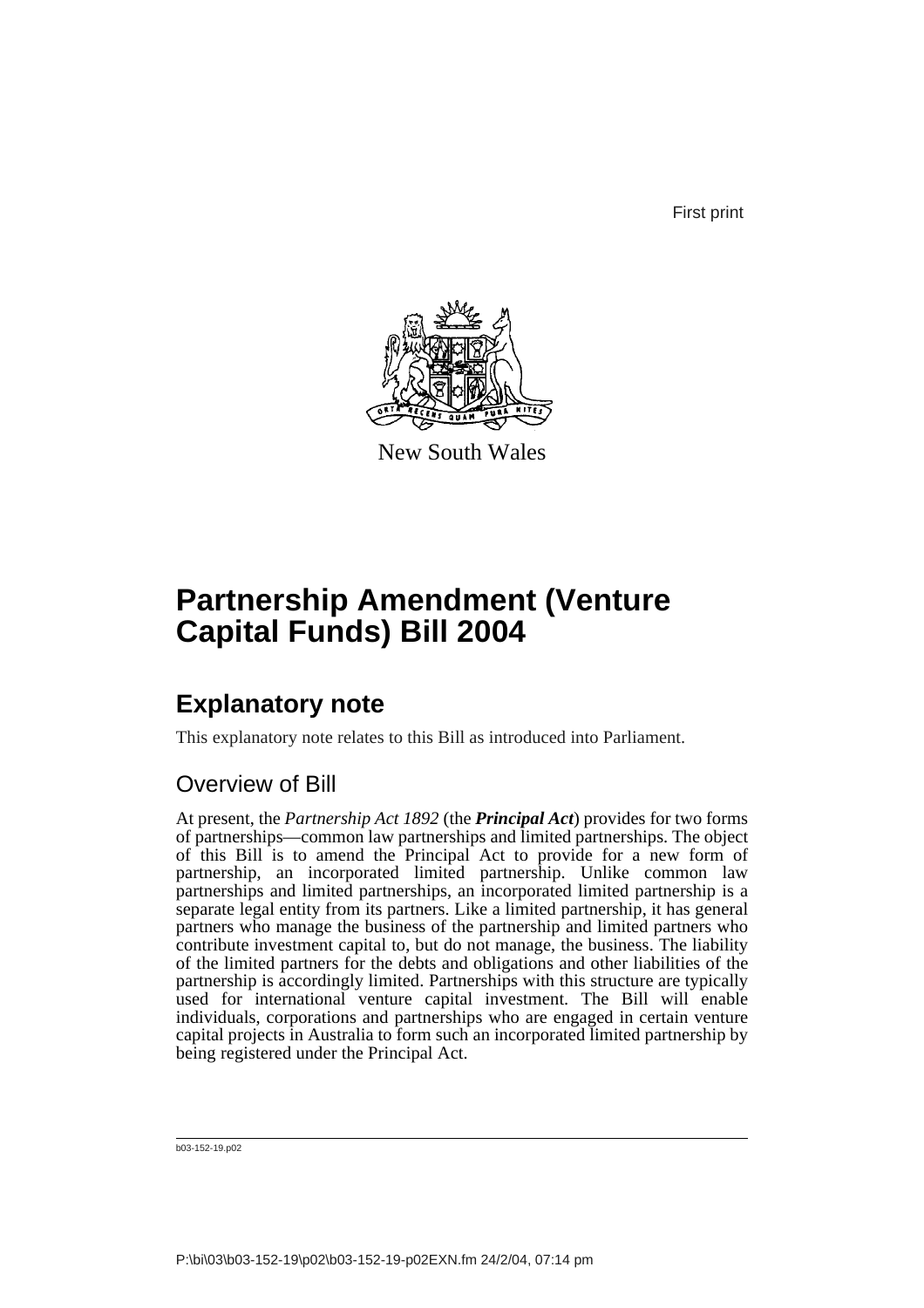Explanatory note

The Bill also amends the Principal Act to clarify and expand on provisions of the Act relating to limited partnerships and the liabilities of partners in them.

## Outline of provisions

**Clause 1** sets out the name (also called the short title) of the proposed Act.

**Clause 2** provides for the commencement of the proposed Act on a day or days to be appointed by proclamation.

**Clause 3** is a formal provision that gives effect to the amendments to the *Partnership Act 1892* set out in Schedule 1.

## **Schedule 1 Amendments**

#### **Formation and registration of incorporated limited partnerships**

Proposed section 50A (**Schedule 1 [56]**) provides for the formation of an incorporated limited partnership by registration as such in a Register of Limited and Incorporated Limited Partnerships to be kept by the Registrar (currently the Director-General of the Department of Commerce) under Part 3 of the Principal Act. Proposed section 57 (1A) (**Schedule 1 [73]**) provides for the keeping of the Register and for it to have two divisions, a division of limited partnerships and a division of incorporated limited partnerships.

Under proposed section 53D (**Schedule 1 [62]**) an application for registration may be made by an existing partnership (or limited partnership) or by any individuals, corporations or partnerships proposing to be partners in the proposed incorporated limited partnership in specified circumstances. These are essentially that the partnership is registered, or the proposed partnership intends to apply for registration, as a venture capital limited partnership (a *VCLP*) or an Australian venture capital fund of funds (an *AFOF*) under the *Venture Capital Act 2002* of the Commonwealth, or is recognised or intends to meet the requirements for recognition as a venture capital management partnership within the meaning of section 94D (3) of the *Income Tax Assessment Act 1936* of the Commonwealth. (Registration or recognition entitles such partnerships to flowthrough taxation treatment and capital gains tax exemption). Proposed section 73E (**Schedule 1 [100]**) requires an incorporated limited partnership to give notice of such eventualities to the Registrar.

Proposed section 54 (**Schedule 1 [63]**) sets out the particulars to be included in an application for registration of an incorporated limited partnership (the details of the particulars required to be included with respect to limited partnerships are also clarified). These are recorded in the Register as the registered particulars with respect to the partnership. Under proposed section 55 (2A) (**Schedule 1**

Explanatory note page 2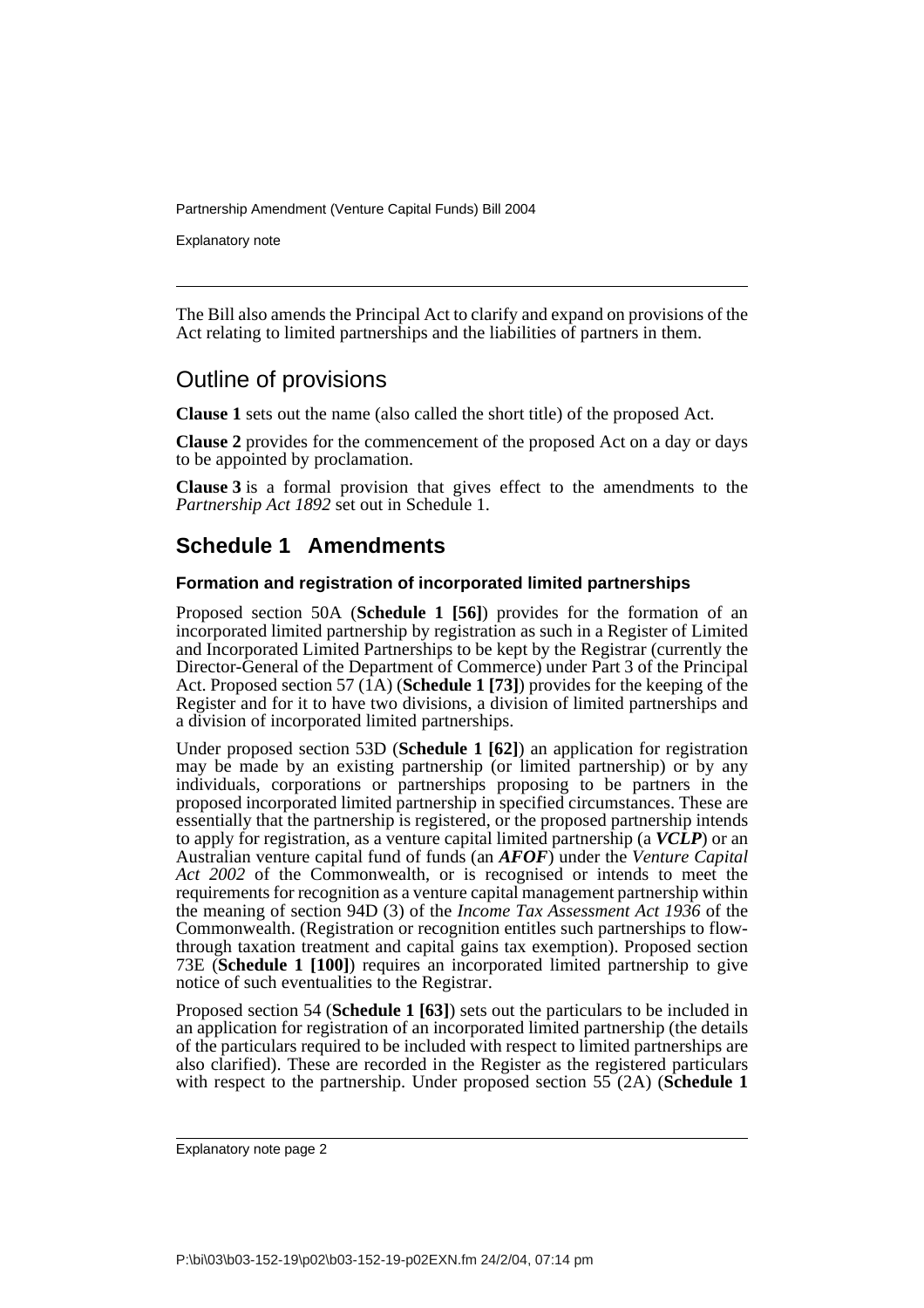Explanatory note

**[66]**) the firm-name of the partnership is the name recorded in the Register. **Schedule 1 [76]** amends section 59 of the Principal Act so that the name need not be registered under the *Business Names Act 1962*. Proposed section 55 (2B) (**Schedule 1 [66]**) makes provision for cancellation of the registration of a limited partnership that is registered as an incorporated limited partnership. Consequential amendments are made by **Schedule 1 [64] and [65]**.

Proposed section 55A (**Schedule 1 [68]**) makes it clear that any acts preparatory to the making of an application for registration as an incorporated limited partnership (or limited partnership) do not in themselves create a partnership.

Proposed section 58 (**Schedule 1 [75]**) requires the Registrar to issue certificates as to formation and registered particulars of an incorporated limited partnership (or limited partnership) and describes the evidentiary effect of such certificates.

Proposed section 57 (4) and (5) (**Schedule 1 [74]**) enable the Registrar to correct errors or omissions in the Register.

Proposed section 56 (2) and (2A) (**Schedule 1 [70]**) provide for the signatures required from partners in order to change registered particulars. Proposed section 56  $(2A)$  (b) deals with the situation where the limited partner is a limited partnership. **Schedule 1 [69]** makes a consequential amendment.

**Schedule 1 [57]–[59]** amend sections 51 and 52 to provide for incorporated limited partnerships to have at least one but no more than 20 general partners and one limited partner. Proposed section 52 (4) (**Schedule 1 [59]**) removes any uncertainty that may arise with respect to calculating the size of a limited partnership or incorporated limited partnership where a general partner is itself a partnership.

Proposed section 51 (2) and (3) (**Schedule 1 [57]**) make it clear that a corporation or partnership may be a general partner or limited partner in a limited partnership or an incorporated limited partnership and that a partnership that is such a partner may be a partnership formed under a law of a place other than New South Wales (an *external partnership*.) A definition of *external partnership* is inserted by **Schedule 1 [52]**.

#### **Nature and powers of an incorporated limited partnership**

Proposed sections 53 and 53A (**Schedule 1 [60]**) describe the nature and powers of an incorporated limited partnership. It is a body corporate with legal personality separate from the partners in it and with perpetual succession and may sue and be sued in its firm-name. It has (subject to any limitation imposed by the partnership agreement) all the legal power and capacity of an individual and also of a body corporate to carry on the business of the partnership, whether within or outside New South Wales or outside Australia.

Explanatory note page 3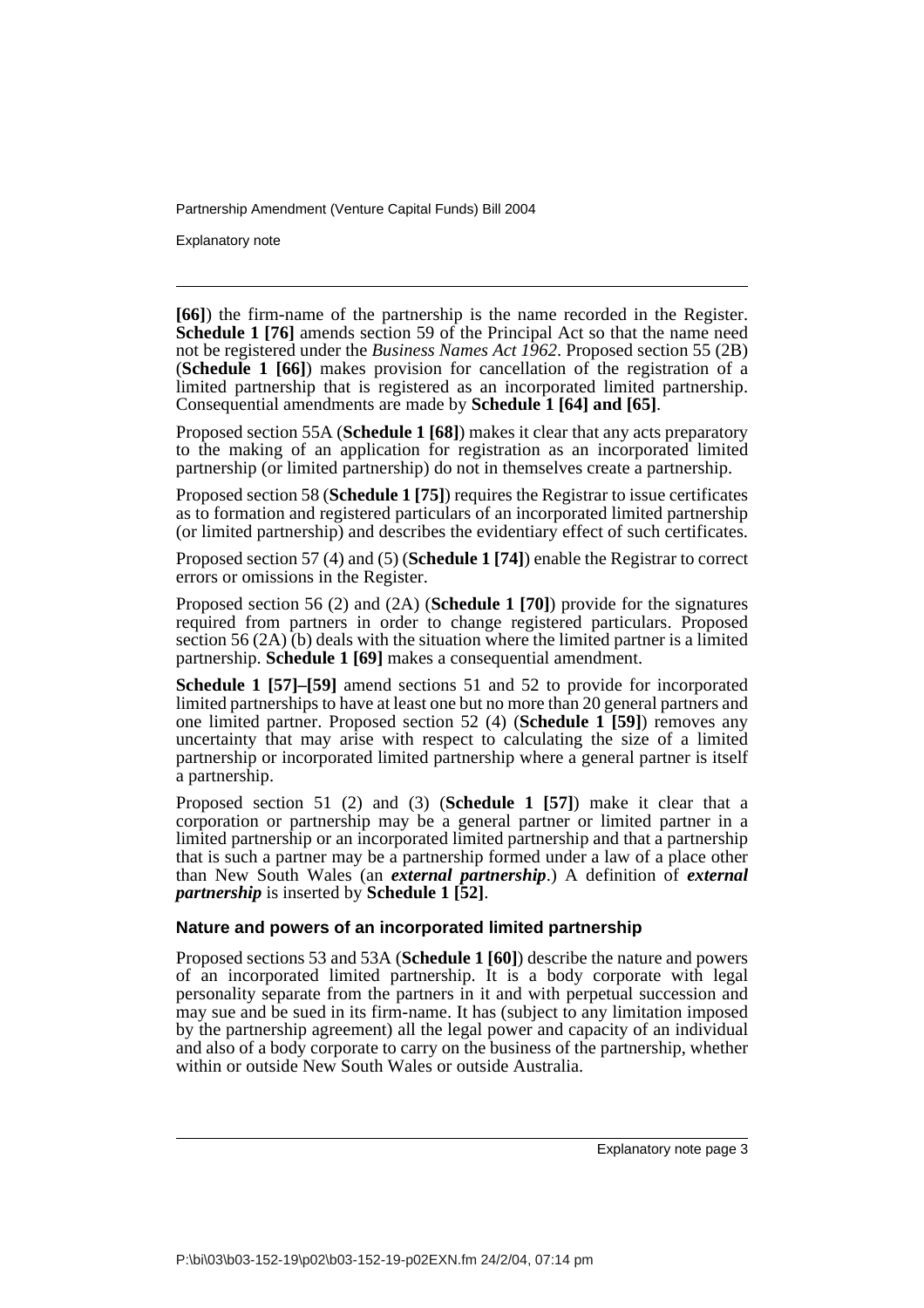Explanatory note

Proposed sections 1B (2) and 1C (**Schedule 1 [2] and [3]**) emphasize the different nature of this new form of partnership by making it clear that references in the Principal Act to a partnership or firm that is an incorporated limited partnership are references to the separate legal entity that is distinct from the persons or partnerships that constitute it. As such it has rights and liabilities that are distinct from those of the partners in it, whether limited or general. Accordingly, much of the existing law of partnership has no application to incorporated limited partnerships, the partners in an incorporated limited partnership or to the relationship between an incorporated limited partnership and its partners.

**Schedule 1 [4]** amends section 1 (1) to include this new form of partnership in the definition of "partnership" contained in the Principal Act. **Schedule 1 [5]** amends section  $2<sup>-</sup>$  to make it clear that existing rules for determining the existence of a partnership do not apply in determining whether an incorporated limited partnership exists. Similar amendments are made to sections 20 and 22– 31 and to insert proposed sections 20A and 31A (**Schedule 1 [37]–[49]**).

#### **Relationship of partners of incorporated limited partnership to each other and to the partnership**

Proposed section 53B (**Schedule 1 [60]**) provides that there must be a written partnership agreement for an incorporated limited partnership and that such an agreement operates also as a contract between the incorporated limited partnership and each partner. The interests of the partners in the incorporated limited partnership and their rights and duties in relation to the partnership are, subject to the Principal Act, to be determined in accordance with the agreement.

Division 2 of Part 2 of the Principal Act (Relationship of partners to persons dealing with them) applies to incorporated limited partnerships by the operation of proposed section 50 (**Schedule 1 [54]**). However, its application is modified by proposed section 53C (**Schedule 1 [60]**) and by amendments made to sections 5–18 of the Principal Act by **Schedule 1 [8]–[36]**.

Proposed section 53C describes the relationship of the partners in an incorporated limited partnership to each other and to the partnership. Except as provided by the partnership agreement or as otherwise agreed by the partners (and subject to proposed section  $67A$ ), in general neither a general partner, the incorporated limited partnership, nor an officer, employee, agent or representative of the partnership, can bind a limited partner and a limited partner is not an agent of a general partner, another limited partner or the partnership. A limited partner is not (subject to proposed section 67A) a proper party to a suit by or against the partnership.

Explanatory note page 4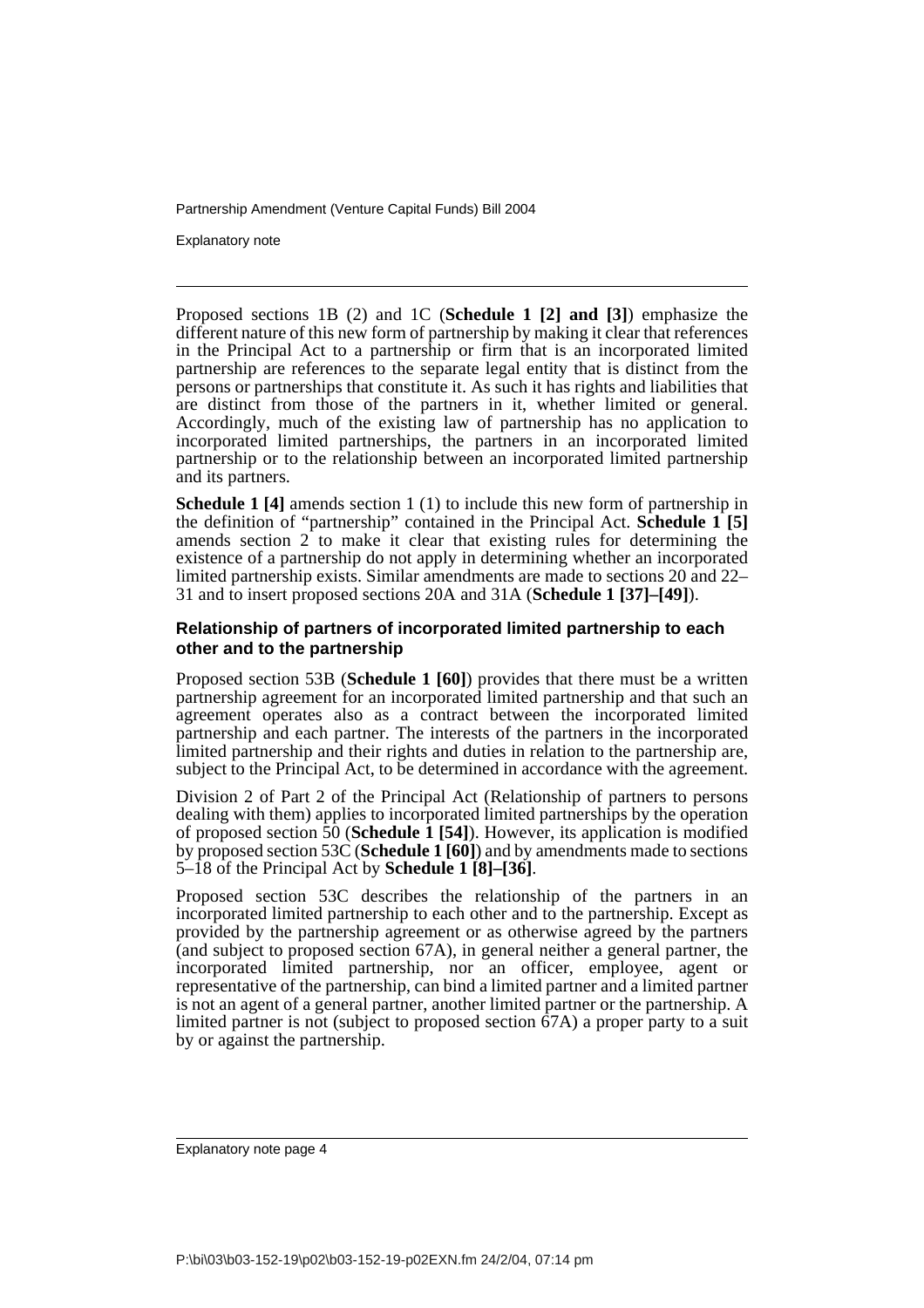Explanatory note

The amendments to sections 5–18 of the Principal Act made by **Schedule 1 [8]– [36]** describe the liability of the general partners in an incorporated limited partnership. They include amendments to ensure that the persons authorised to do an act or execute an instrument for an incorporated limited partnership do not generally include a limited partner and that the general partners are jointly liable with the incorporated limited partnership for its liabilities but that such liability is limited to that which the incorporated limited partnership cannot satisfy or as otherwise provided by the partnership agreement.

**Schedule 1 [91]** amends section 68 of the Principal Act to provide for the resolution of differences between the partners in an incorporated limited partnership.

**Schedule 1 [93] and [94]** amend section 69 of the Principal Act to provide for transfer of the interests of partners in an incorporated limited partnership.

#### **Limitation of liability of partners in incorporated limited partnerships for the liabilities of the partnership**

**Schedule 1 [53]** inserts a new definition of *liability* into section 49 of the Principal Act. *Liability* includes any debt, obligation or other liability of any kind, wherever and however incurred. Proposed section 66A (**Schedule 1 [86]**) provides that a limited partner has no liability for the liabilities of the incorporated limited partnership or of a general partner but not so as to prevent the satisfaction of such liabilities by the contributions of capital or property by limited partners, or by the enforcement of the obligation to so contribute. The limitation on liability is qualified by proposed section 67A (**Schedule 1 [90]**) which provides that a limited partner must not take part in the management of the incorporated limited partnership. A limited partner who does take part in the management may be liable for acts taken by the partner that cause loss or injury to a third party if the third party reasonably believed the limited partner was a general partner. However, the limited partner's liability is limited to that incurred as a direct result of such acts and to liability that would be incurred if the partner were in fact a general partner.

Proposed section 67A (4) provides that a limited partner is not to be regarded as taking part in the management of the business of the incorporated limited partnership merely because the partner engages in specified acts (the *safe harbour provisions*). The acts specified include those that a limited partner in a limited partnership may currently do under section 67 of the Principal Act without being considered to be taking part in the management of the business of the limited partnership. However these are expanded and enhanced to recognise the active role that limited partners in incorporated limited partnerships may play in overseeing the investments of the partnership and in advising and assisting the investees (for example, proposed section  $67A(3)(g)$  will enable a

Explanatory note page 5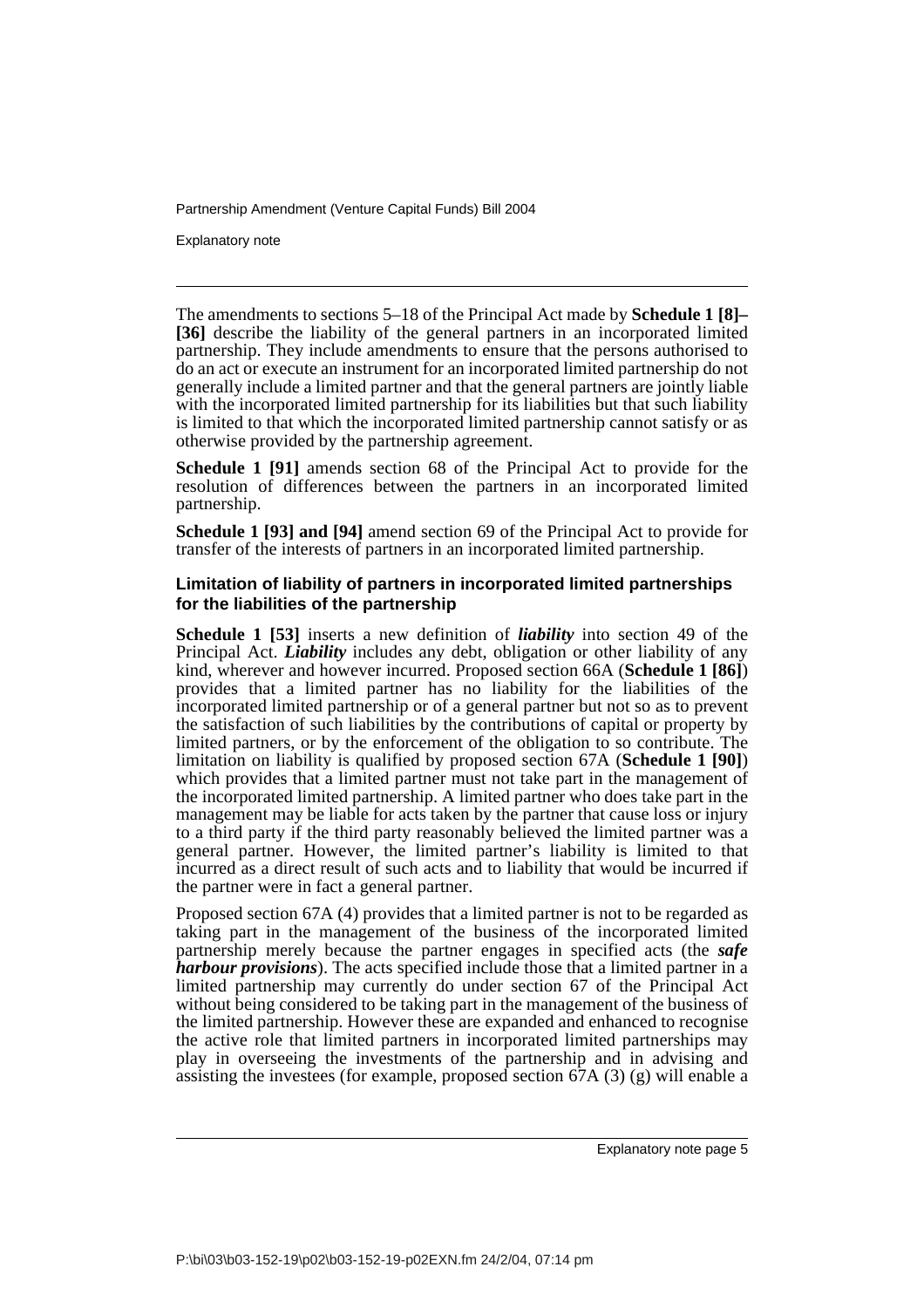Explanatory note

limited partner to give advice to, consult or act as an officer or director of an associate (as defined in proposed section 67B (**Schedule 1 [90]**) of the incorporated limited partnership with whom the incorporated limited partnership invests and to participate in committees dealing with requests from general partners for consent to do various things). Proposed section 67 (6) (**Schedule 1 [89]**) emphasises that section 67A (3) is not an exhaustive list of actions that may be taken that do not amount to taking part in the management of a business.

#### **Liability for partnerships formed under corresponding laws and for acts or omissions outside the State**

Proposed section 66C (**Schedule 1 [86]**) makes it clear that it is intended that the limitation on the liability of a limited partner in an incorporated limited partnership conferred by or under the Principal Act extends to liability incurred outside the State. Proposed section 66D (**Schedule 1 [86]**) provides for the recognition of the limitation of liability of partners in incorporated limited partnerships formed under the law of another jurisdiction for liabilities incurred in the State, provided that the law substantially corresponds to the provisions of the Principal Act relating to incorporated limited partnerships or is declared to be a corresponding law by the Governor.

Proposed section 66E (**Schedule 1 [86]**) provides that sections 66C and 66D cannot be taken to imply that a limited partner in an incorporated limited partnership can have liability for conduct or acts or omissions outside the State that would not attract liability if done within the State.

**Schedule 1 [82]–[84]** amend section 64 of the Principal Act to enable a jurisdiction other than another State, Territory or country to be declared to be a corresponding law for the purposes of that section (which is a provision relating to recognition of laws concerning limitation of liability of limited partners in limited partnerships similar to proposed section 66D). Proposed section 64A (**Schedule 1 [85]**) is an equivalent provision for limited partnerships to proposed section 66E.

#### **Clarification of provisions relating to limited partnerships**

**Schedule 1 [53]** inserts a definition of *liability* into section 49 of the Principal Act. References elsewhere in the Principal Act referring to debts or obligations are replaced with references to the more widely defined liabilities (see for example, **Schedule 1 [79], [81], [88] and [97]**).

Explanatory note page 6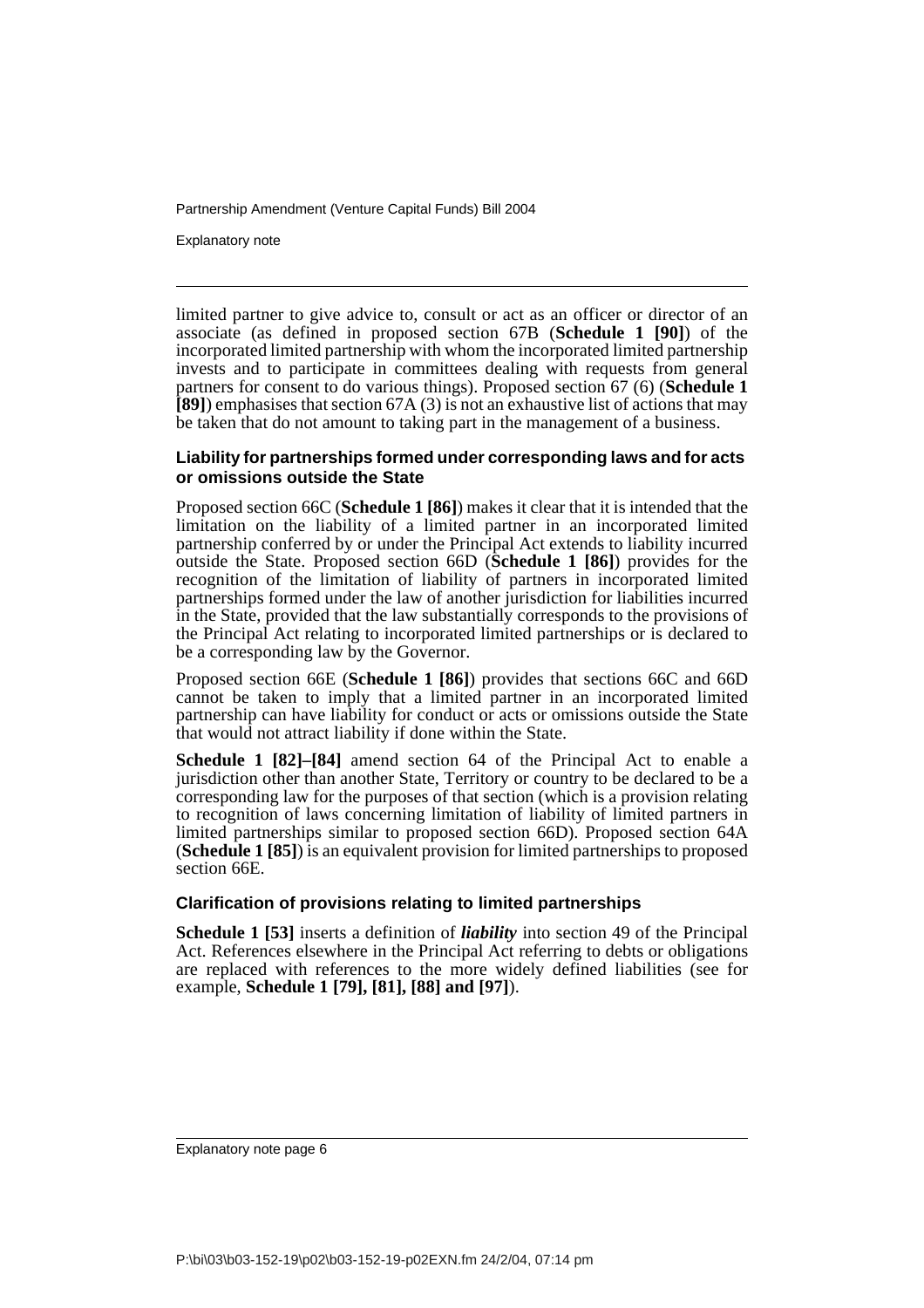Explanatory note

#### **Winding up of incorporated limited partnerships**

Proposed Schedule 2 (**Schedule 1 [99] and [110]**) provides for incorporated limited partnerships to be wound up voluntarily or if required to be wound up by the Registrar. The Registrar may require an incorporated limited partnership to be wound up on various grounds. For example, under proposed clause 3 of Schedule 2 to the Principal Act (**Schedule 1 [110]**), the Registrar may require an incorporated limited partnership to be wound up if the Commonwealth revokes its registration as a VCLP or an AFOF or if it fails to be registered or within two years after registration as an incorporated limited partnership under the Principal Act.

Proposed clause 7 of Schedule 2 (**Schedule 1 [110]**) provides for the winding up of an incorporated limited partnership in certain circumstances to be declared to be an applied Corporations legislation matter for the purposes of Part 3 of the *Corporations (Ancillary Provisions) Act 2001* in relation to Part 5.7 of the *Corporations Act 2001* of the Commonwealth.

#### **Miscellaneous**

**Schedule 1 [6] and [7]** amend section 4 of the Principal Act to make it clear that an incorporated limited partnership may be referred to as a firm.

**Schedule 1 [100]** inserts proposed sections 73B–73E into the Principal Act. Proposed section 73B provides for the execution of documents by an incorporated limited partnership, with or without using a common seal.

Proposed section 73C entitles a person who deals with an incorporated limited partnership or with a person who has acquired property from the partnership to make the assumptions set out in proposed section 73D, unless the person knew or suspected that the relevant assumption was incorrect, and for the inability of the partnership to assert that any of the assumptions are incorrect.

Proposed section 73D sets out various assumptions that may be made, including providing that a person may assume compliance with the partnership agreement of an incorporated limited partnership and that a person who appears to be a general partner or agent of the partnership is such, has customary powers and duties and properly performs those duties.

Proposed section 73E requires an incorporated limited partnership to lodge certain documents with the Registrar.

**Schedule 1 [101]–[105]** amend sections 75, 76, 77 and 78, respectively, of the Principal Act to provide for the identification of incorporated limited partnerships by inclusion of the words "An Incorporated Limited Partnership" (or "L.P." or "LP" as an abbreviation) after the firm-name, to enable limited partnerships to use such abbreviations, to require an incorporated limited

Explanatory note page 7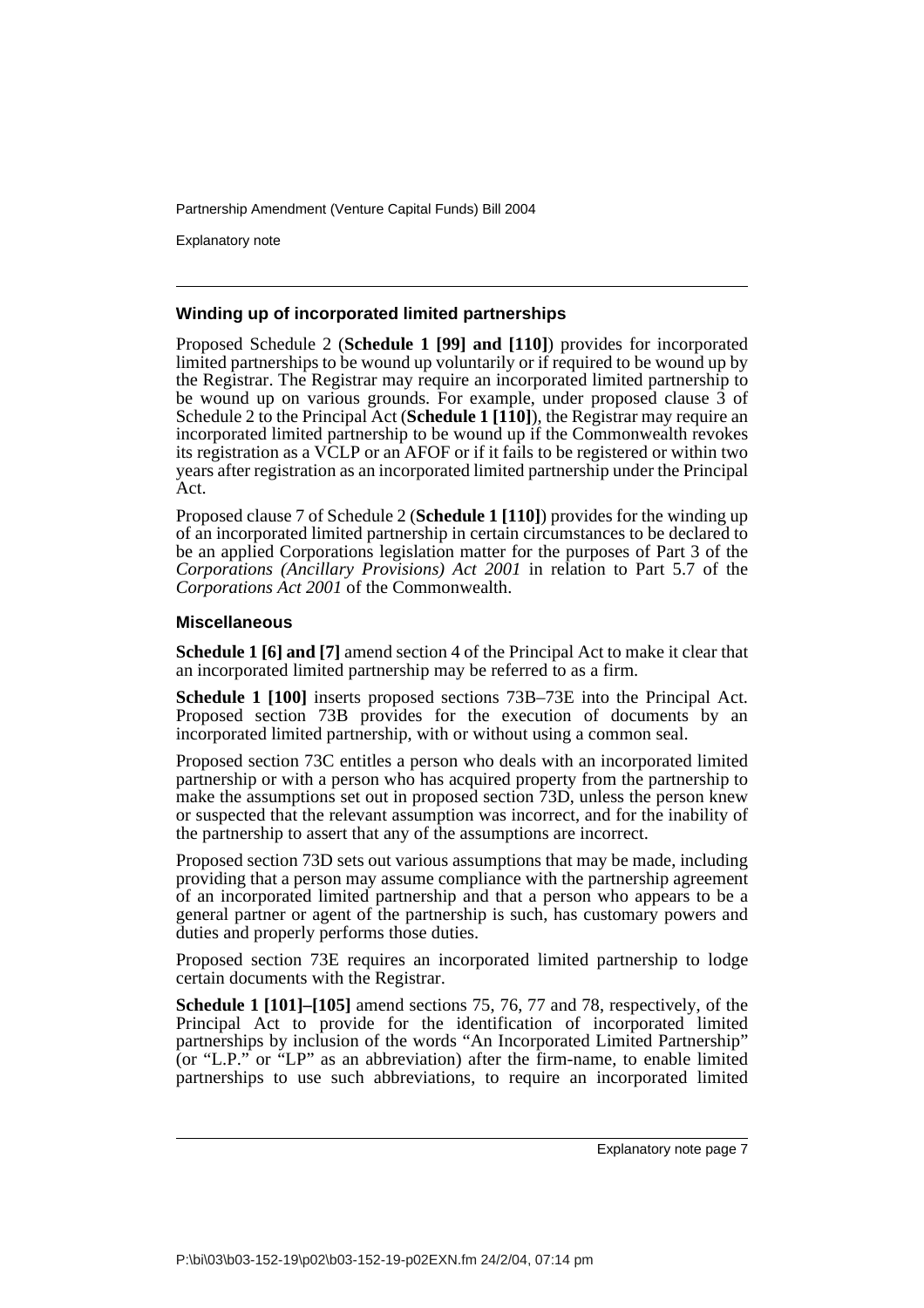Explanatory note

partnership to keep a registered office in New South Wales, to describe methods of serving documents on limited partnerships and incorporated limited partnerships and to provide that an entry in the Register in relation to an incorporated limited partnership constitutes notice of certain matters.

**Schedule 1 [106]** amends section 80 so that proceedings for offences against any Part of the Act or the regulations are dealt with summarily before a Local Court.

**Schedule 1 [107]** inserts proposed sections 80A and 80B into the Principal Act. Proposed section 80A provides that if an offence is committed under the Principal Act by a general partner in a limited partnership or incorporated limited partnership that is itself a partnership or limited partnership, the offence is taken to be committed by each partner. It makes it a defence for any such partner in a prosecution to prove that the partner took all reasonable precautions and exercised all due diligence to avoid the commission of the relevant offence. Proposed section 80B enables the Registrar to issue a notice requiring an incorporated limited partnership to furnish information within a specified period and makes it an offence for the general partners to fail to comply with the notice or to supply false or misleading information.

**Schedule 1 [108]** amends section 81 of the Principal Act to expand the power to make regulations relating to matters such as the keeping of records by limited partnerships and incorporated limited partnerships, to enable the regulations to exempt persons or classes of persons or other matters or things from provisions of the Act and to enable the regulations to create offences.

Proposed section 81A (**Schedule 1 [109]**) enables the regulations to declare that a matter dealt with by the Principal Act or the regulations is an excluded matter for the purposes of section 5F of the *Corporations Act 2001* of the Commonwealth.

**Schedule 1 [110]** inserts proposed section 83 and Schedule 1 into the Principal Act. Schedule 1 contains provisions of a savings or transitional nature, including a provision to enable the regulations to make provision for matters of a savings or transitional nature consequent on the amendment of the Act.

**Schedule 1** [2] inserts proposed section 1B (3) to make it clear that notes included in the Principal Act do not form part of the Act. Notes are inserted in the Principal Act by **Schedule 1 [7], [67], [72], [77] and [92]**.

The remaining amendments are consequential amendments such as those inserting definitions (**Schedule 1 [52] and [53]** and amending headings (**Schedule 1 [50], [55], [61], [78], [87] and [96]**).

Explanatory note page 8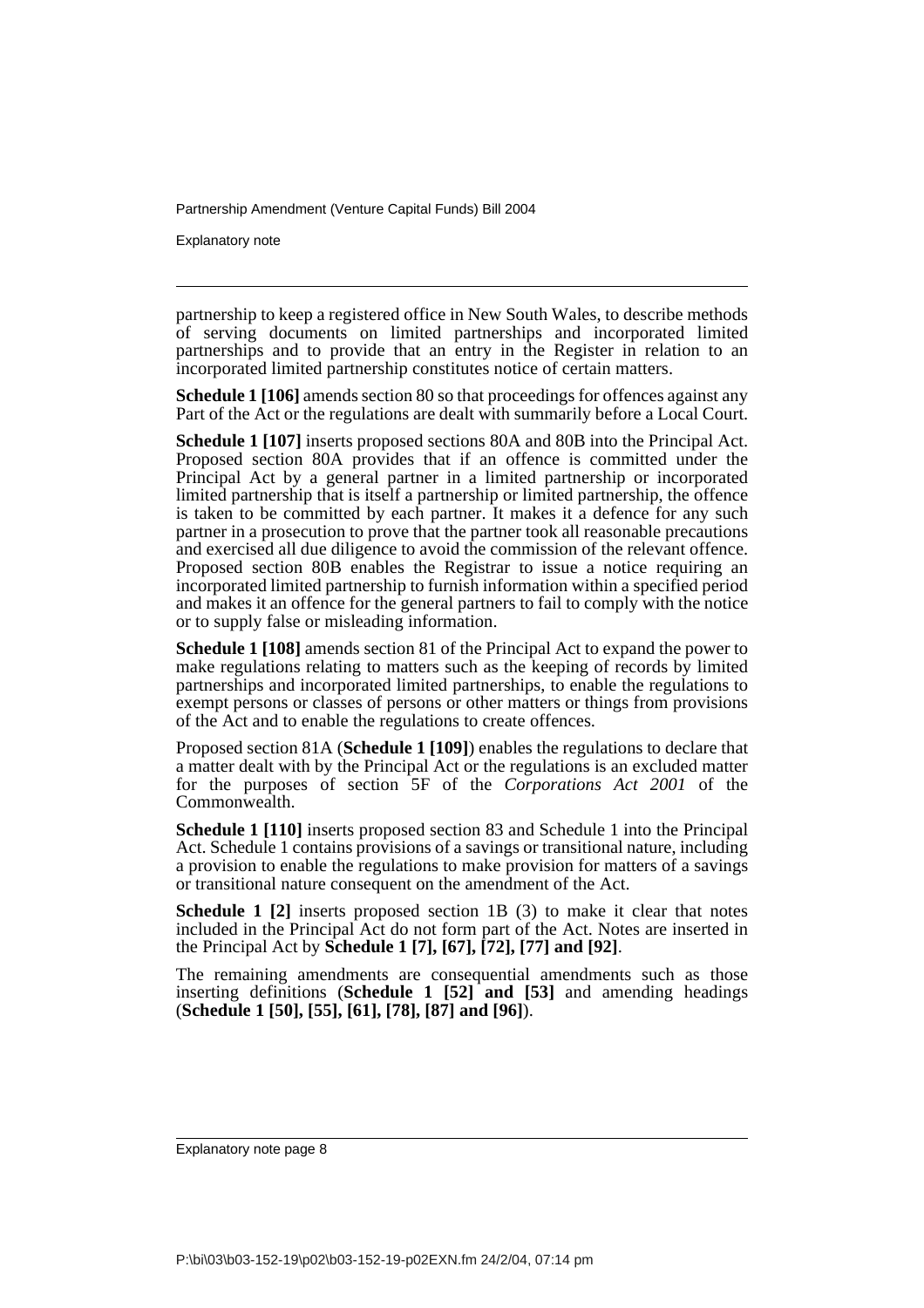First print



New South Wales

# **Partnership Amendment (Venture Capital Funds) Bill 2004**

## **Contents**

|                                         | Page |
|-----------------------------------------|------|
| Name of Act                             |      |
| 2 Commencement                          |      |
| Amendment of Partnership Act 1892 No 12 |      |
| Schedule 1 Amendments                   | 3    |

b03-152-19.p02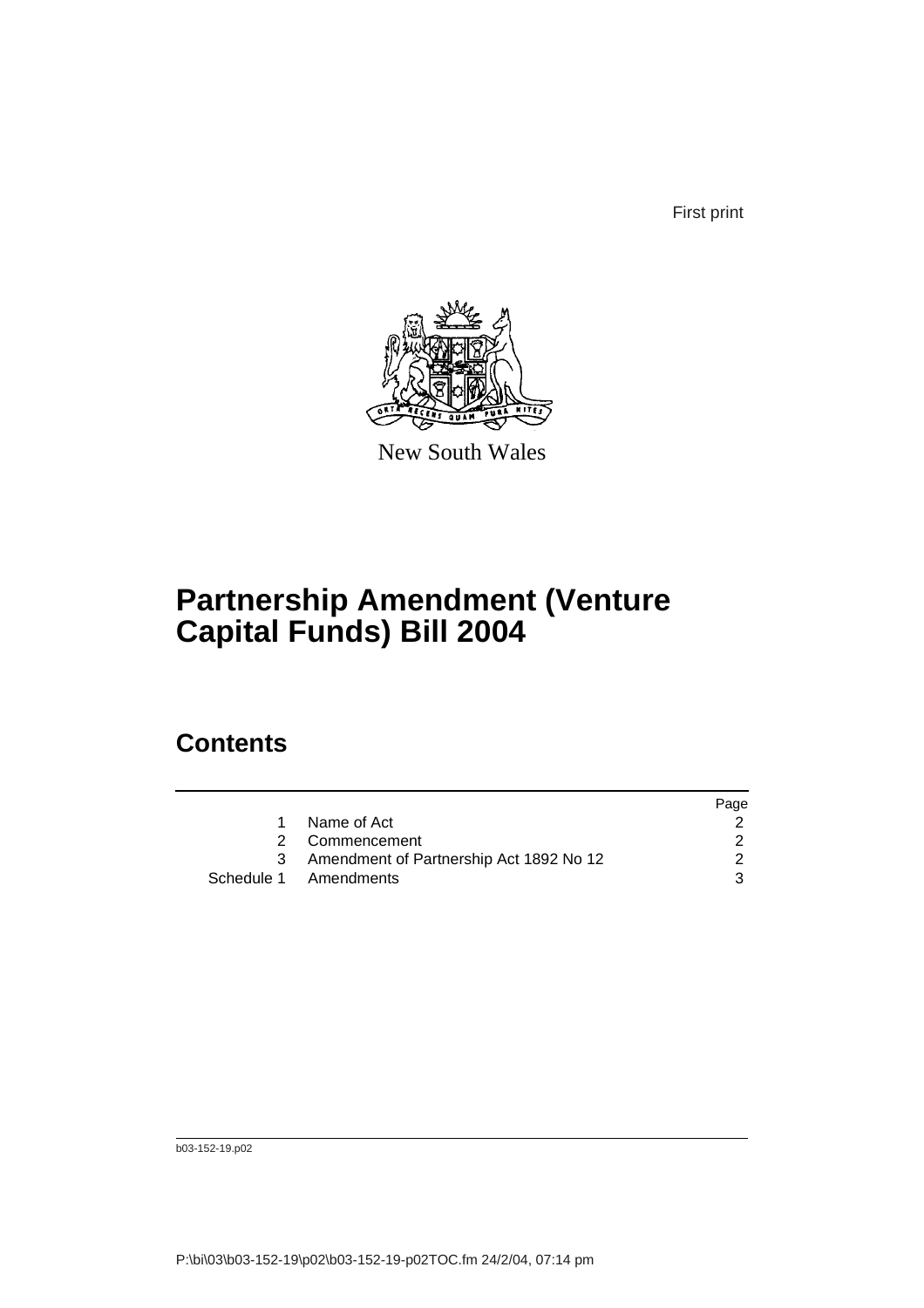**Contents** 

Page

Contents page 2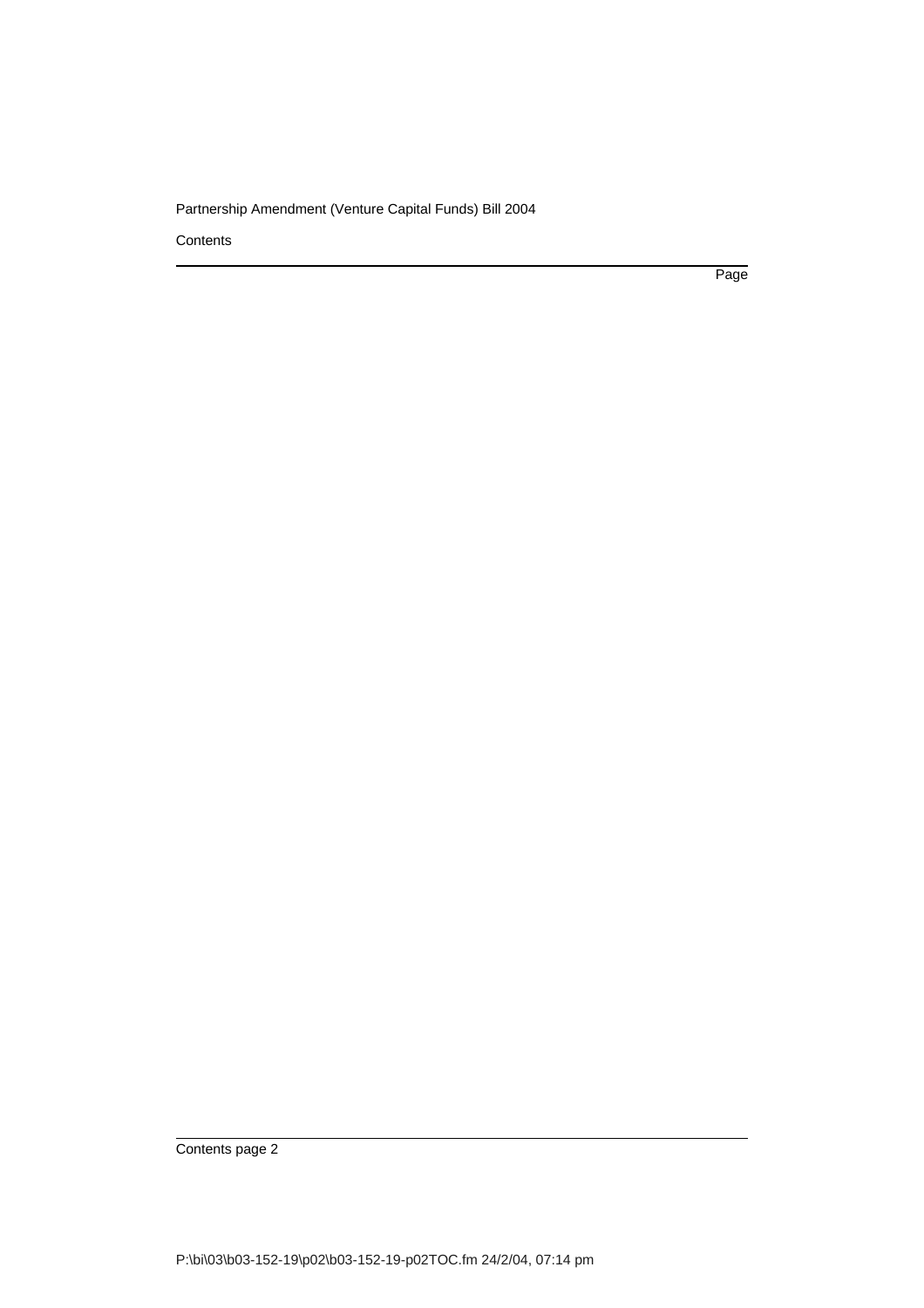

New South Wales

# **Partnership Amendment (Venture Capital Funds) Bill 2004**

No , 2004

### **A Bill for**

An Act to amend the *Partnership Act 1892* to provide for the formation of incorporated limited partnerships; and for other purposes.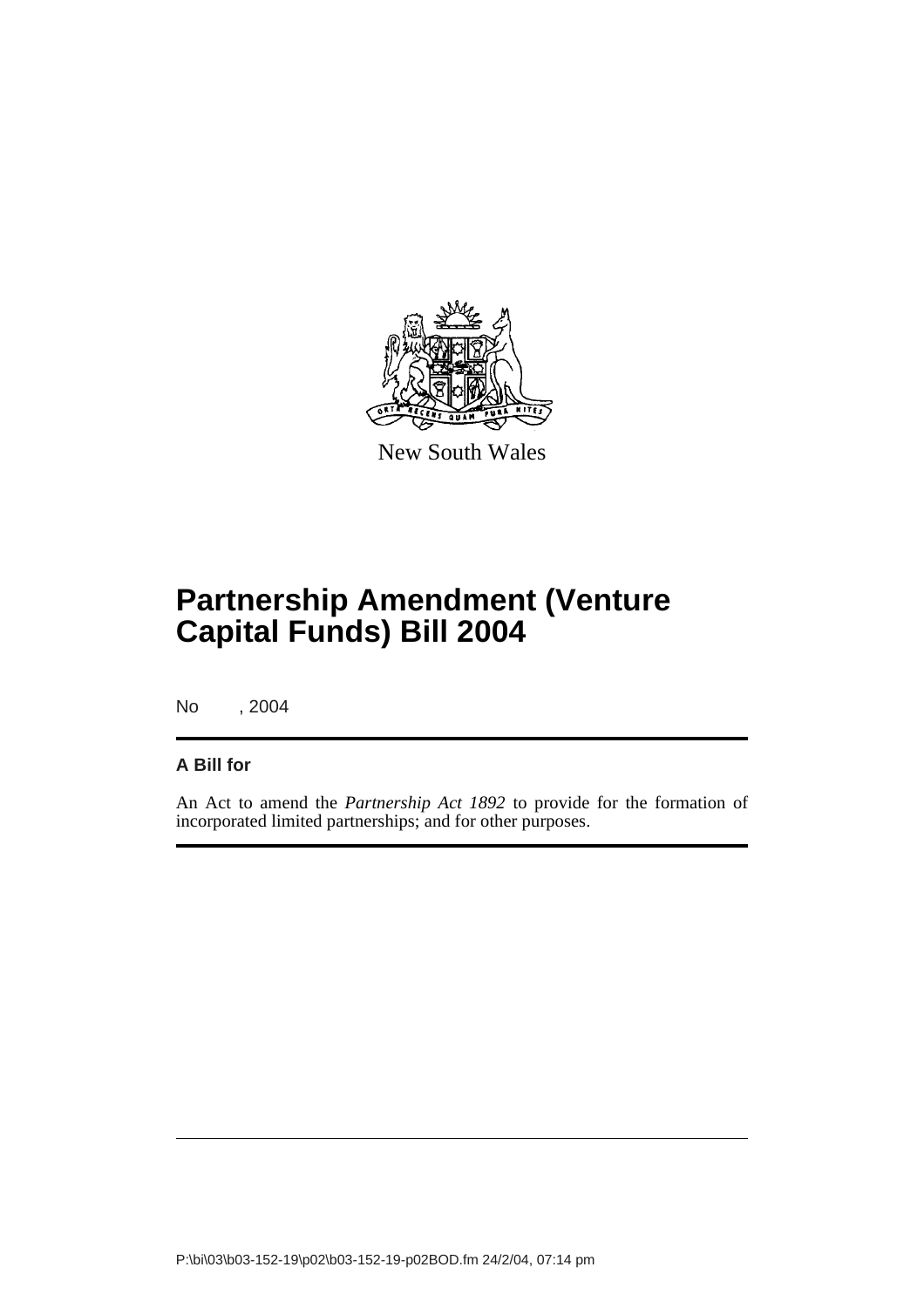|              | The Legislature of New South Wales enacts:                                        | 1.                  |
|--------------|-----------------------------------------------------------------------------------|---------------------|
| 1            | Name of Act                                                                       | 2                   |
|              | This Act is the <i>Partnership Amendment</i> (Venture Capital Funds)<br>Act 2004. | 3<br>4              |
| $\mathbf{2}$ | <b>Commencement</b>                                                               | 5                   |
|              | This Act commences on a day or days to be appointed by<br>proclamation.           | 6<br>$\overline{7}$ |
| 3            | Amendment of Partnership Act 1892 No 12                                           | 8                   |
|              | The <i>Partnership Act 1892</i> is amended as set out in Schedule 1.              | 9                   |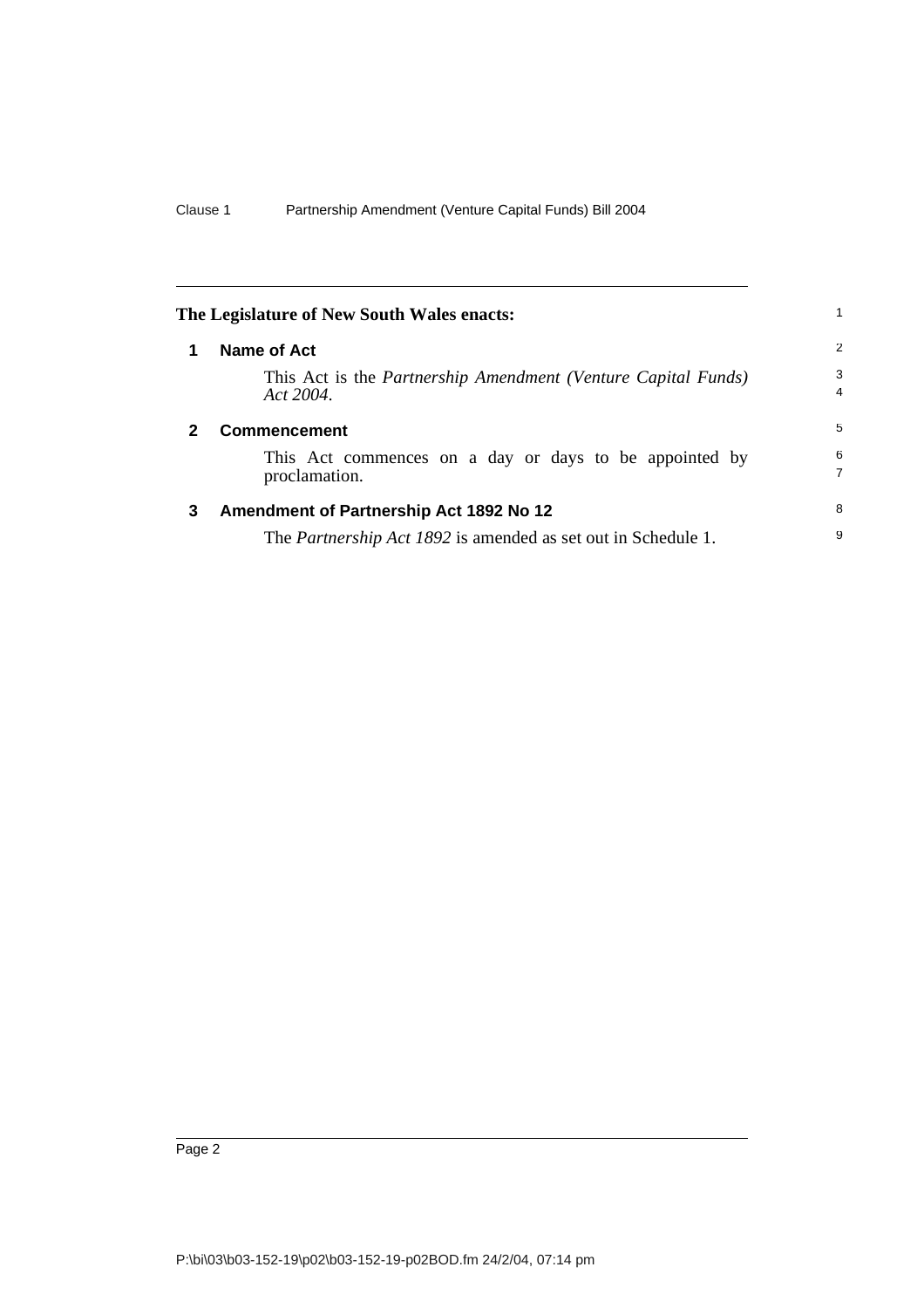Amendments Schedule 1

 $\frac{1}{2}$ 

 $\frac{1}{2}$ 

 $\bar{z}$ 

|     |                   | <b>Schedule 1 Amendments</b><br>(Section 3)                                                                                                                                                                                                                                                                                                                               | 1<br>$\overline{c}$              |
|-----|-------------------|---------------------------------------------------------------------------------------------------------------------------------------------------------------------------------------------------------------------------------------------------------------------------------------------------------------------------------------------------------------------------|----------------------------------|
| [1] |                   | <b>Section 1B Interpretation</b>                                                                                                                                                                                                                                                                                                                                          | 3                                |
|     |                   | Insert in alphabetical order:                                                                                                                                                                                                                                                                                                                                             | 4                                |
|     |                   | <i>general partner</i> is defined in section 49.                                                                                                                                                                                                                                                                                                                          | 5                                |
|     |                   | <i>incorporated limited partnership</i> is defined in section 49.                                                                                                                                                                                                                                                                                                         | 6                                |
|     |                   | <i>limited partner</i> is defined in section 49.                                                                                                                                                                                                                                                                                                                          | 7                                |
|     |                   | <i>limited partnership</i> is defined in section 49.                                                                                                                                                                                                                                                                                                                      | 8                                |
| [2] |                   | Section 1B (2) and (3)                                                                                                                                                                                                                                                                                                                                                    | 9                                |
|     |                   | Insert at the end of section 1B:                                                                                                                                                                                                                                                                                                                                          | 10                               |
|     | (2)               | In this Act, a reference, in relation to an incorporated limited<br>partnership, to the partnership or the firm is a reference to the<br>incorporated limited partnership as a separate legal entity and<br>not to the partners in that partnership.                                                                                                                      | 11<br>12<br>13<br>14             |
|     | (3)               | Notes included in this Act do not form part of this Act.                                                                                                                                                                                                                                                                                                                  | 15                               |
| [3] | <b>Section 1C</b> |                                                                                                                                                                                                                                                                                                                                                                           | 16                               |
|     |                   | Insert after section 1B:                                                                                                                                                                                                                                                                                                                                                  | 17                               |
|     | 1 <sup>C</sup>    | Application of laws of partnership to incorporated limited<br>partnerships                                                                                                                                                                                                                                                                                                | 18<br>19                         |
|     |                   | Except as provided (whether expressly or by necessary<br>implication) by this Act or any other enactment, the law<br>relating to partnership does not apply to or in respect of an<br>incorporated limited partnership, the partners in<br>an<br>incorporated limited partnership or to the relationship<br>between an incorporated limited partnership and its partners. | 20<br>21<br>22<br>23<br>24<br>25 |
| [4] |                   | <b>Section 1 Definition of partnership</b>                                                                                                                                                                                                                                                                                                                                | 26                               |
|     | section $1(1)$ .  | Insert "and includes an incorporated limited partnership" after "profit" in                                                                                                                                                                                                                                                                                               | 27<br>28                         |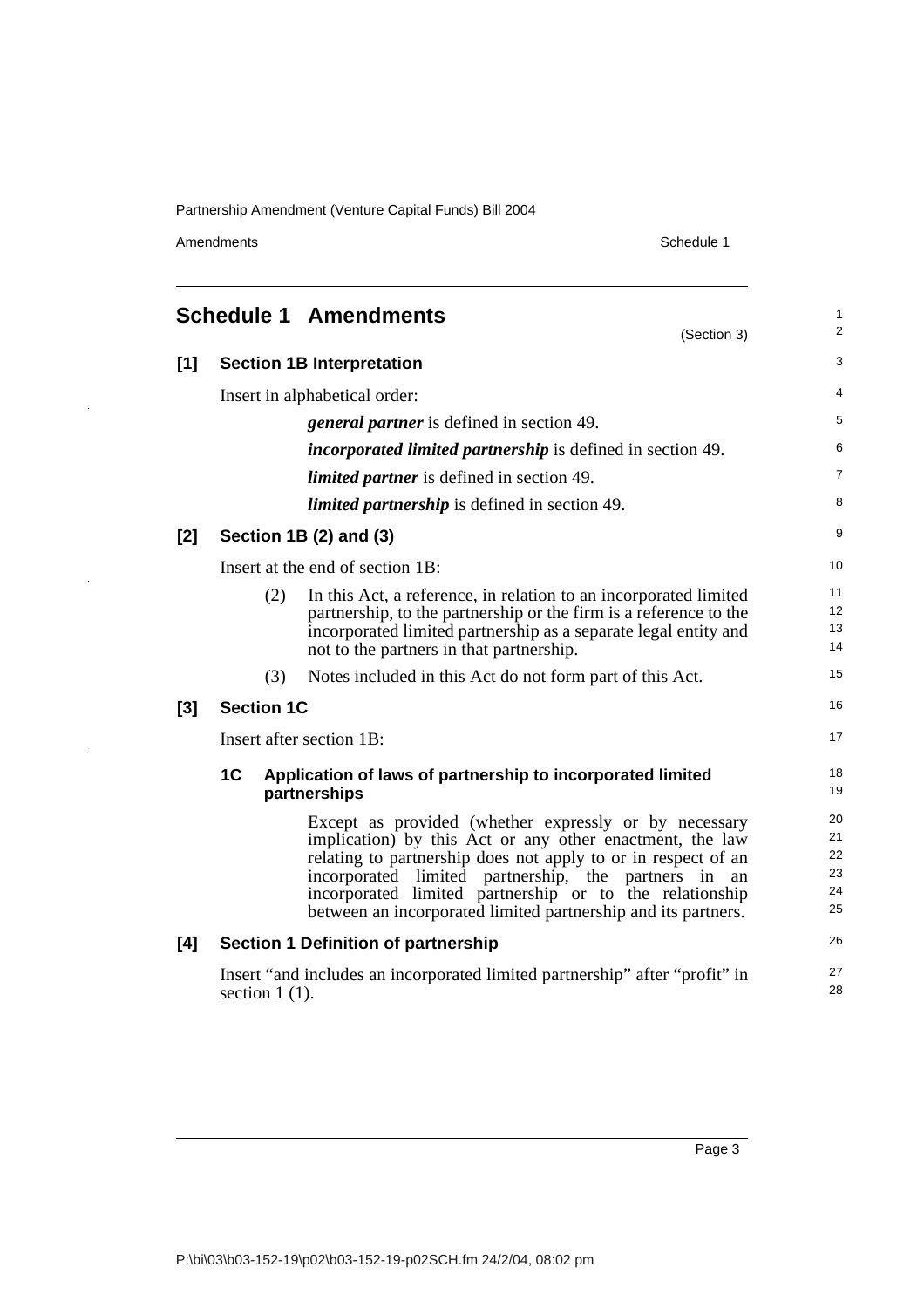Schedule 1 Amendments

| [5]    |                                 |     | Section 2 Rules for determining existence of partnership                                                                                                                                                                                                                                                                                                                                                                                       | 1                                      |  |  |
|--------|---------------------------------|-----|------------------------------------------------------------------------------------------------------------------------------------------------------------------------------------------------------------------------------------------------------------------------------------------------------------------------------------------------------------------------------------------------------------------------------------------------|----------------------------------------|--|--|
|        |                                 |     | Insert at the end of the section:                                                                                                                                                                                                                                                                                                                                                                                                              | 2                                      |  |  |
|        | (2)                             |     | This section does not apply to or in respect of an incorporated<br>limited partnership.                                                                                                                                                                                                                                                                                                                                                        | 3<br>4                                 |  |  |
| [6]    |                                 |     | <b>Section 4 Meaning of firms</b>                                                                                                                                                                                                                                                                                                                                                                                                              | 5                                      |  |  |
|        |                                 |     | Insert "other than an incorporated limited partnership" after "partnership".                                                                                                                                                                                                                                                                                                                                                                   | 6                                      |  |  |
| $[7]$  | Section 4, note                 |     |                                                                                                                                                                                                                                                                                                                                                                                                                                                | 7                                      |  |  |
|        |                                 |     | Insert at the end of section 4:<br>Note. On the meaning of "firm" in relation to an incorporated limited<br>partnership see section 1B (2). On the meaning of "firm-name" of an<br>incorporated limited partnership see section 49.                                                                                                                                                                                                            | 8<br>9<br>10<br>11                     |  |  |
| [8]    |                                 |     | Section 5 Power of partner to bind firm                                                                                                                                                                                                                                                                                                                                                                                                        | 12                                     |  |  |
|        |                                 |     | Insert "in a partnership other than a firm that is a limited partnership or<br>incorporated limited partnership" after "Every partner".                                                                                                                                                                                                                                                                                                        | 13<br>14                               |  |  |
| [9]    | Section 5 (2)                   |     |                                                                                                                                                                                                                                                                                                                                                                                                                                                |                                        |  |  |
|        | Insert at the end of section 5: |     |                                                                                                                                                                                                                                                                                                                                                                                                                                                |                                        |  |  |
|        | (2)                             |     | Every general partner in a limited partnership or incorporated<br>limited partnership is an agent of the firm and of the other<br>general partners for the purpose of the business of the<br>partnership, and the acts of every general partner who does<br>any act for carrying on in the usual way business of the kind<br>carried on by the firm of which the partner is a member, bind<br>the firm and the other general partners, unless: | 17<br>18<br>19<br>20<br>21<br>22<br>23 |  |  |
|        |                                 | (a) | the general partner has in fact no authority to act for the<br>firm in the particular matter, and                                                                                                                                                                                                                                                                                                                                              | 24<br>25                               |  |  |
|        |                                 | (b) | the person with whom the general partner is dealing<br>either knows that the general partner has no authority,<br>or does not know or believe the general partner to be a<br>general partner.                                                                                                                                                                                                                                                  | 26<br>27<br>28<br>29                   |  |  |
| $[10]$ |                                 |     | Section 6 Partners bound by acts on behalf of firm                                                                                                                                                                                                                                                                                                                                                                                             | 30                                     |  |  |
|        |                                 |     | Omit "the firm" where firstly occurring.                                                                                                                                                                                                                                                                                                                                                                                                       | 31                                     |  |  |
|        |                                 |     | Insert instead "a firm other than an incorporated limited partnership".                                                                                                                                                                                                                                                                                                                                                                        | 32                                     |  |  |
|        |                                 |     |                                                                                                                                                                                                                                                                                                                                                                                                                                                |                                        |  |  |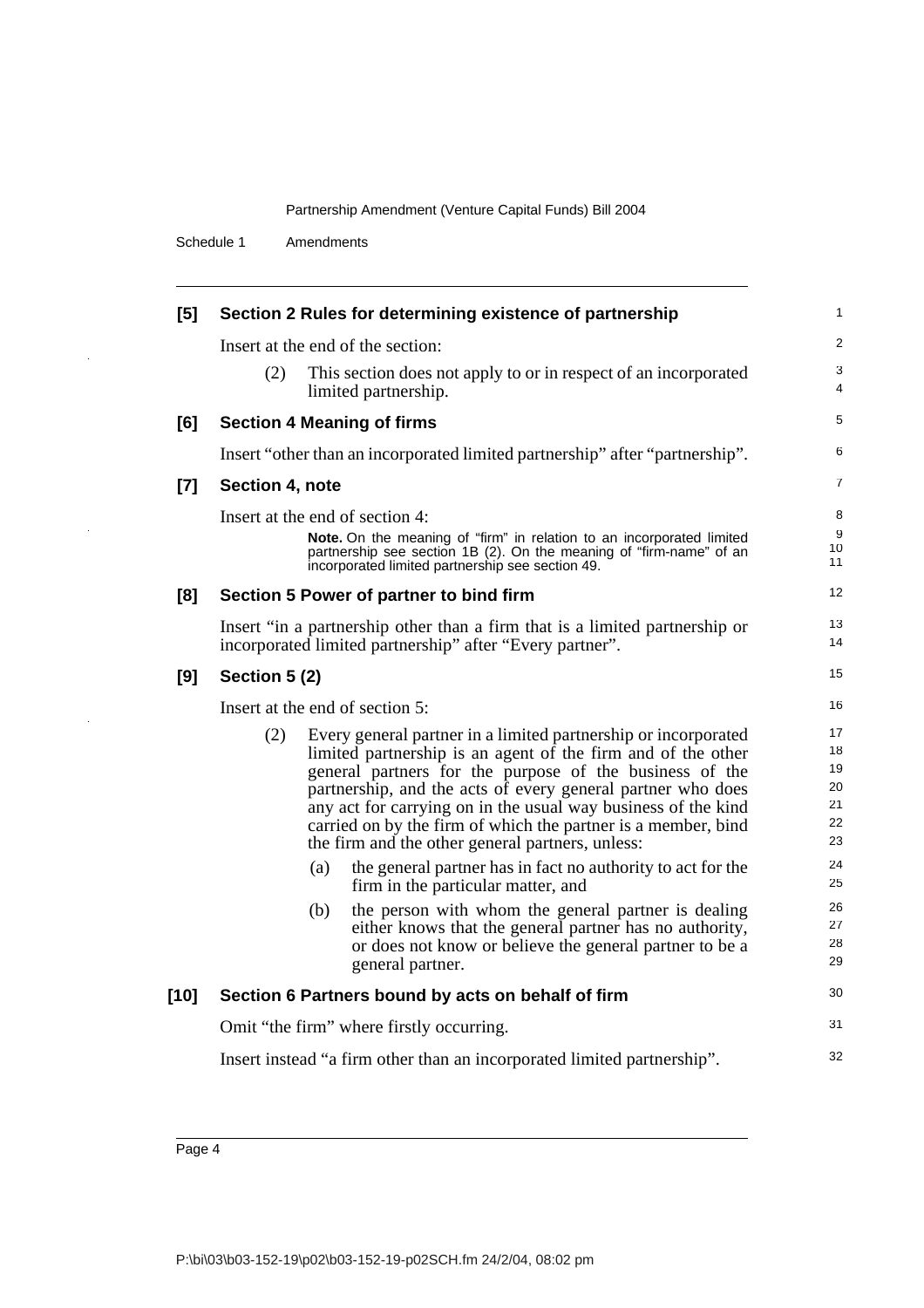$\hat{\mathcal{A}}$ 

J,

| Amendments                                                                                                                                    | Schedule 1                                                                                                                                                                                                                                                                                                                                                                                           |                                                                                                                                                                                                                                                                                                                                                                                                                                                                                                                                                           |  |  |
|-----------------------------------------------------------------------------------------------------------------------------------------------|------------------------------------------------------------------------------------------------------------------------------------------------------------------------------------------------------------------------------------------------------------------------------------------------------------------------------------------------------------------------------------------------------|-----------------------------------------------------------------------------------------------------------------------------------------------------------------------------------------------------------------------------------------------------------------------------------------------------------------------------------------------------------------------------------------------------------------------------------------------------------------------------------------------------------------------------------------------------------|--|--|
|                                                                                                                                               |                                                                                                                                                                                                                                                                                                                                                                                                      |                                                                                                                                                                                                                                                                                                                                                                                                                                                                                                                                                           |  |  |
| Omit ": Provided that this section shall not affect any general rule of law<br>relating to the execution of deeds or negotiable instruments". |                                                                                                                                                                                                                                                                                                                                                                                                      |                                                                                                                                                                                                                                                                                                                                                                                                                                                                                                                                                           |  |  |
|                                                                                                                                               |                                                                                                                                                                                                                                                                                                                                                                                                      |                                                                                                                                                                                                                                                                                                                                                                                                                                                                                                                                                           |  |  |
|                                                                                                                                               |                                                                                                                                                                                                                                                                                                                                                                                                      |                                                                                                                                                                                                                                                                                                                                                                                                                                                                                                                                                           |  |  |
| (2)                                                                                                                                           | An act or instrument relating to the business of a firm that is<br>an incorporated limited partnership, and done or executed in<br>the firm-name, or in any other manner, showing an intention<br>to bind the firm by any person authorised to bind the firm,<br>whether a general partner or not, is (subject to section $9(3)$ )<br>binding on the firm and all the general partners.              | 10<br>11                                                                                                                                                                                                                                                                                                                                                                                                                                                                                                                                                  |  |  |
| (3)                                                                                                                                           | This section does not affect any general rule of law relating to<br>the execution of deeds or negotiable instruments.                                                                                                                                                                                                                                                                                | 12<br>13                                                                                                                                                                                                                                                                                                                                                                                                                                                                                                                                                  |  |  |
|                                                                                                                                               |                                                                                                                                                                                                                                                                                                                                                                                                      | 14                                                                                                                                                                                                                                                                                                                                                                                                                                                                                                                                                        |  |  |
|                                                                                                                                               |                                                                                                                                                                                                                                                                                                                                                                                                      | 15                                                                                                                                                                                                                                                                                                                                                                                                                                                                                                                                                        |  |  |
|                                                                                                                                               |                                                                                                                                                                                                                                                                                                                                                                                                      | 16<br>17                                                                                                                                                                                                                                                                                                                                                                                                                                                                                                                                                  |  |  |
|                                                                                                                                               |                                                                                                                                                                                                                                                                                                                                                                                                      | 18                                                                                                                                                                                                                                                                                                                                                                                                                                                                                                                                                        |  |  |
|                                                                                                                                               |                                                                                                                                                                                                                                                                                                                                                                                                      | 19                                                                                                                                                                                                                                                                                                                                                                                                                                                                                                                                                        |  |  |
| (2)                                                                                                                                           | Where a general partner pledges the credit of a firm that is an<br>incorporated limited partnership for a purpose apparently not<br>connected with the firm's ordinary course of business, the<br>firm is not bound unless the general partner is in fact specially<br>authorised by the firm, but this section does not affect any<br>personal liability incurred by an individual general partner. | 20<br>21<br>22<br>23<br>24<br>25                                                                                                                                                                                                                                                                                                                                                                                                                                                                                                                          |  |  |
| partner                                                                                                                                       |                                                                                                                                                                                                                                                                                                                                                                                                      | 26<br>27                                                                                                                                                                                                                                                                                                                                                                                                                                                                                                                                                  |  |  |
|                                                                                                                                               |                                                                                                                                                                                                                                                                                                                                                                                                      | 28                                                                                                                                                                                                                                                                                                                                                                                                                                                                                                                                                        |  |  |
|                                                                                                                                               |                                                                                                                                                                                                                                                                                                                                                                                                      | 29<br>30                                                                                                                                                                                                                                                                                                                                                                                                                                                                                                                                                  |  |  |
|                                                                                                                                               |                                                                                                                                                                                                                                                                                                                                                                                                      | <b>Section 6</b><br>Section $6(2)$ and $(3)$<br>Insert at the end of section 6:<br>Section 7 Partner using credit of firm for private purposes<br>Omit "the firm" where firstly occurring.<br>Insert instead "a firm other than a firm that is an incorporated limited<br>partnership".<br>Section 7 (2)<br>Insert at the end of section 7:<br>Section 8 Effect of notice that firm will not be bound by acts of<br>Omit "the firm" where firstly occurring.<br>Insert instead "a firm other than a firm that is an incorporated limited<br>partnership". |  |  |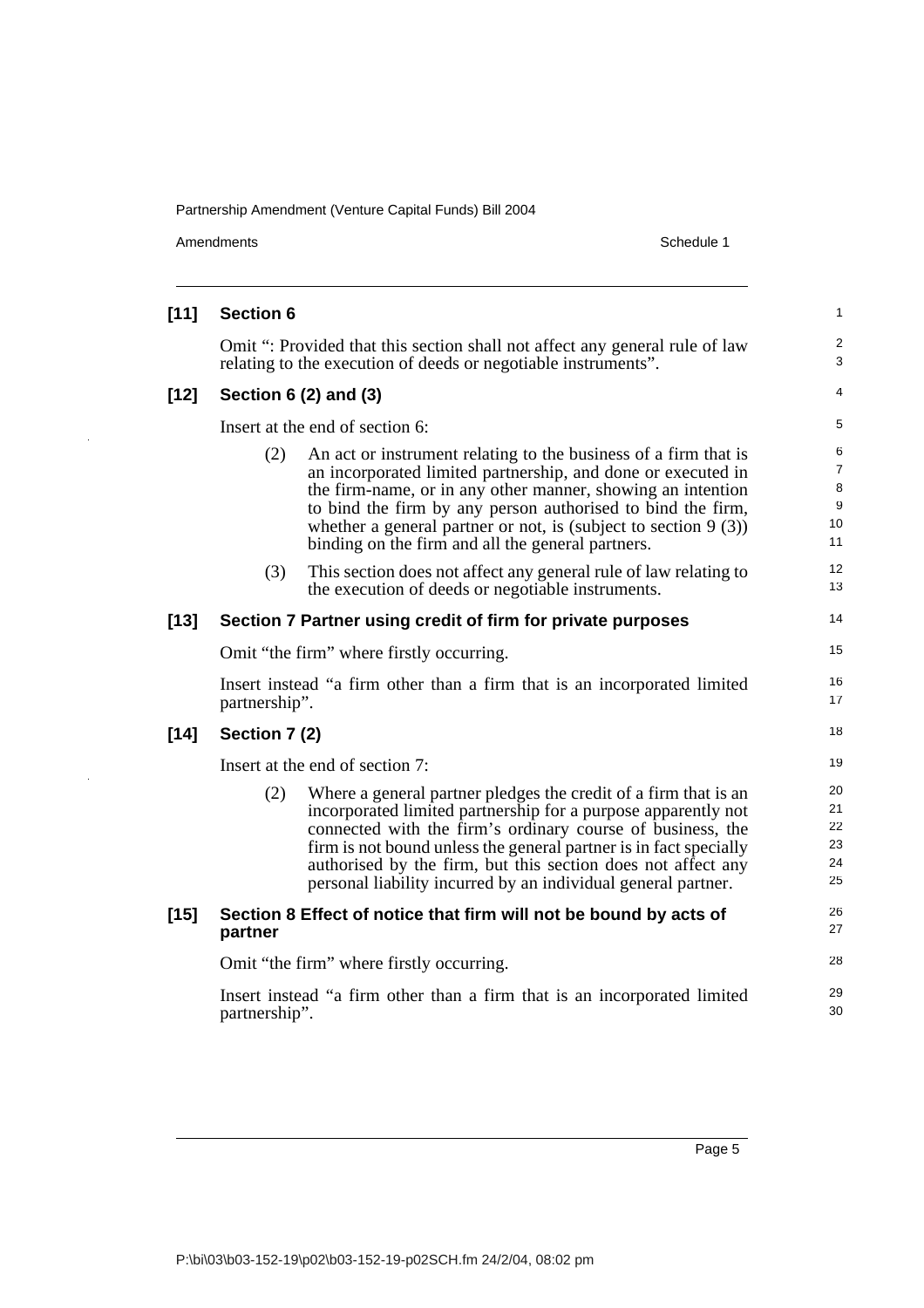Schedule 1 Amendments

| $[16]$ | Section 8 (2)                                                                                                                                                                                                                                                                                                                                                                                                                                                                                                                                                               | 1                                                        |
|--------|-----------------------------------------------------------------------------------------------------------------------------------------------------------------------------------------------------------------------------------------------------------------------------------------------------------------------------------------------------------------------------------------------------------------------------------------------------------------------------------------------------------------------------------------------------------------------------|----------------------------------------------------------|
|        | Insert at the end of section 8:                                                                                                                                                                                                                                                                                                                                                                                                                                                                                                                                             | 2                                                        |
|        | (2)<br>If it has been agreed by the partners in an incorporated limited<br>partnership that any restrictions are to be placed on the power<br>(if any) of any one or more of them to bind the firm, no act<br>done in contravention of the agreement is binding on the firm<br>with respect to persons having notice of the agreement.                                                                                                                                                                                                                                      | 3<br>$\overline{4}$<br>$\sqrt{5}$<br>6<br>$\overline{7}$ |
| $[17]$ | <b>Section 9 Liability of partner</b>                                                                                                                                                                                                                                                                                                                                                                                                                                                                                                                                       | 8                                                        |
|        | Insert "other than an incorporated limited partnership" after "a firm".                                                                                                                                                                                                                                                                                                                                                                                                                                                                                                     | 9                                                        |
| $[18]$ | <b>Section 9</b>                                                                                                                                                                                                                                                                                                                                                                                                                                                                                                                                                            | 10                                                       |
|        | Insert "(if the partner is an individual)" after "partner; and".                                                                                                                                                                                                                                                                                                                                                                                                                                                                                                            | 11                                                       |
| $[19]$ | Section 9 (2) and (3)                                                                                                                                                                                                                                                                                                                                                                                                                                                                                                                                                       | 12                                                       |
|        | Insert at the end of section 9:                                                                                                                                                                                                                                                                                                                                                                                                                                                                                                                                             | 13                                                       |
|        | (2)<br>Every general partner in an incorporated limited partnership<br>is liable jointly with the incorporated limited partnership for<br>all debts and obligations of the partnership incurred while the<br>general partner is a general partner, and (if the general partner<br>is an individual) after the general partner's death the general<br>partner's estate is also severally liable in a due course of<br>administration for such debts or obligations so far as they<br>remain unsatisfied but subject to the prior payment of the<br>partner's separate debts. | 14<br>15<br>16<br>17<br>18<br>19<br>20<br>21<br>22<br>23 |
|        | (3)<br>Despite subsection (2), a general partner in an incorporated<br>limited partnership is only liable for any debts or obligations<br>of the incorporated limited partnership:                                                                                                                                                                                                                                                                                                                                                                                          | 24<br>25                                                 |
|        | to the extent the incorporated limited partnership is<br>(a)<br>unable to satisfy the debts and obligations, or                                                                                                                                                                                                                                                                                                                                                                                                                                                             | 26<br>27                                                 |
|        | (b)<br>to a greater extent provided by the partnership<br>agreement.                                                                                                                                                                                                                                                                                                                                                                                                                                                                                                        | 28<br>29                                                 |
| $[20]$ | Section 10 Liability of firm for wrongs                                                                                                                                                                                                                                                                                                                                                                                                                                                                                                                                     | 30                                                       |
|        | Insert "in a firm other than an incorporated limited partnership" after "any<br>partner" in section $10(1)$ .                                                                                                                                                                                                                                                                                                                                                                                                                                                               | 31<br>32                                                 |

l,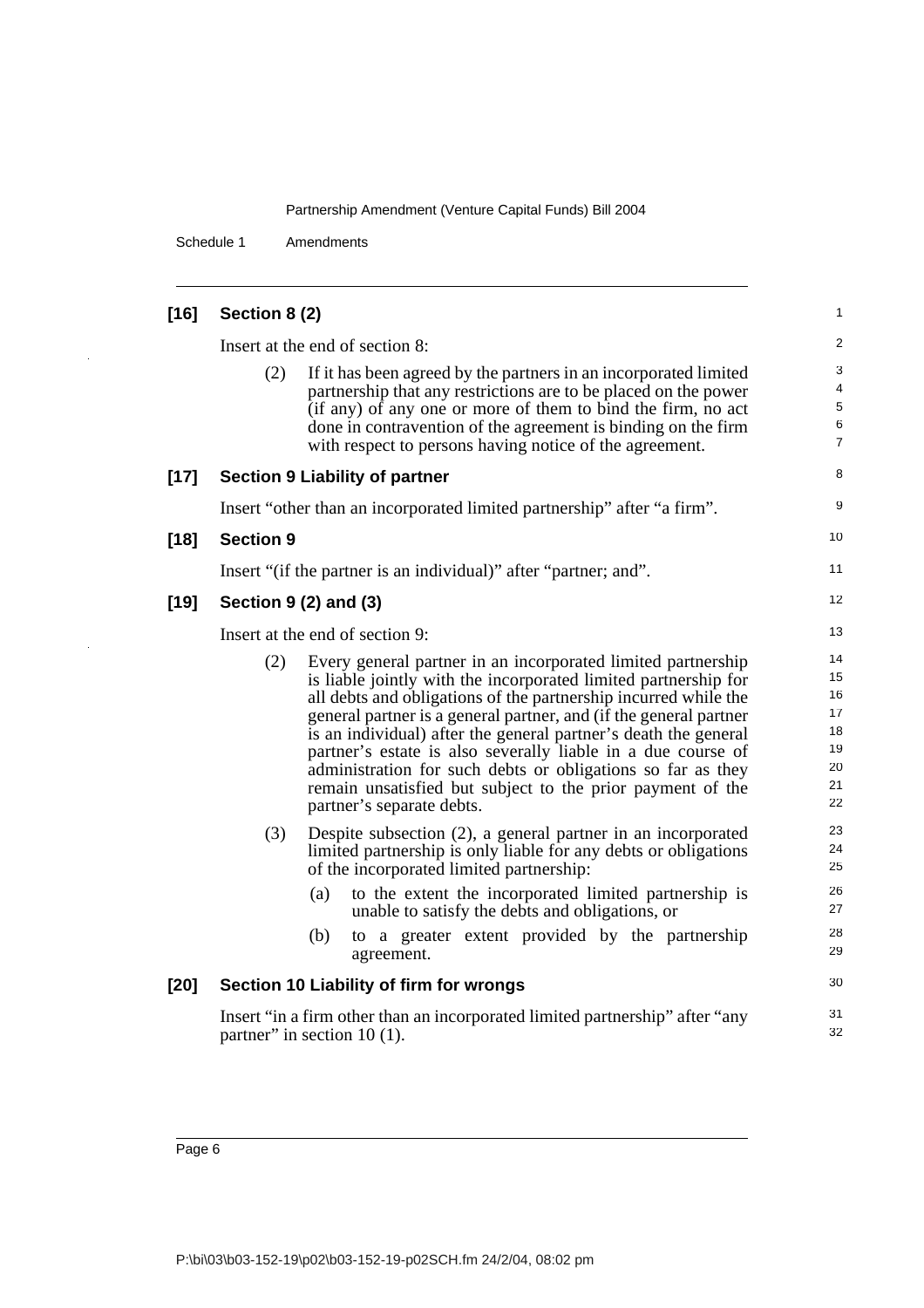Amendments **Amendments** Schedule 1

# **[21] Section 10 (2)**

Insert "in a firm other than an incorporated limited partnership" after "a partner".

#### **[22] Section 10 (3) and (4)**

Insert after section 10 (2):

- (3) Subject to subsection (4), where by any wrongful act or omission of any general partner in an incorporated limited partnership acting in the ordinary course of the business of the incorporated limited partnership, or with its authority, loss or injury is caused to any person not being a partner in the incorporated limited partnership, or any penalty is incurred, the incorporated limited partnership is liable in respect of that loss or injury or penalty to the same extent as the general partner so acting or omitting to act.
- (4) For the purposes of subsection (3), a general partner in an incorporated limited partnership who commits a wrongful act or omission as a director of a body corporate, within the meaning of the *Corporations Act 2001* of the Commonwealth, is not to be taken to be acting in the ordinary course of business of the incorporated limited partnership or with its authority only because of any one or more of the following:
	- (a) the general partner obtained the agreement or authority of the incorporated limited partnership to be appointed or to act as a director of the body corporate,
	- (b) remuneration that the general partner receives for acting as a director of the body corporate forms part of the income of the incorporated limited partnership,
	- (c) any other general partner in the incorporated limited partnership is also a director of that or any other body corporate.

#### **[23] Section 11 Misapplication of money or property received for or in the custody of the firm**

Insert "involving the partners of a firm other than an incorporated limited partnership" after "cases".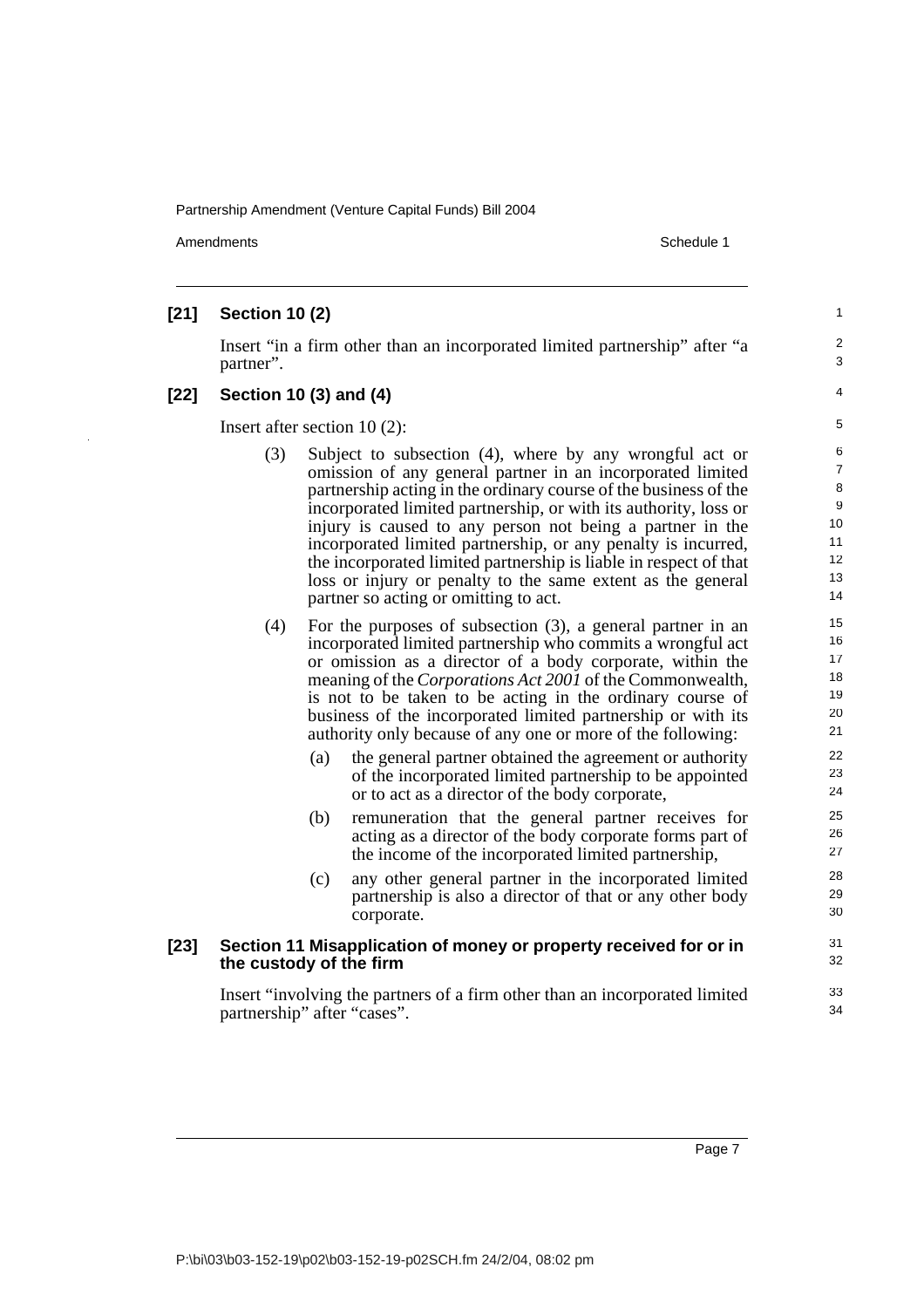Schedule 1 Amendments

| [24] | <b>Section 11 (2)</b> |  |  |
|------|-----------------------|--|--|
|------|-----------------------|--|--|

Insert at the end of section 11:

- (2) In the following cases involving general partners in an incorporated limited partnership:
	- (a) where one general partner acting within the scope of the general partner's apparent authority receives the money or property of a third person and misapplies it,

(b) when an incorporated limited partnership in the course of its business receives money or property of a third person, and the money or property so received is misapplied by one or more of the general partners while it is in the custody of the incorporated limited partnership,

the incorporated limited partnership is liable to make good the loss.

#### **[25] Section 12 Liability for wrongs joint and several**

Insert "in a firm other than an incorporated limited partnership" after "Every partner".

**[26] Section 12 (2) and (3)** 

Insert at the end of section 12:

- (2) Every general partner in an incorporated limited partnership is liable jointly with the other general partners in the partnership and also severally for everything for which the firm becomes liable under section 10 (3) or 11 (2) while the general partner is a general partner in the firm.
- (3) Despite subsection (2), a general partner in an incorporated limited partnership is only liable for any liability of the incorporated limited partnership referred to in that subsection:
	- (a) to the extent the incorporated limited partnership is unable to satisfy the liability, or
	- (b) to a greater extent provided by the partnership agreement.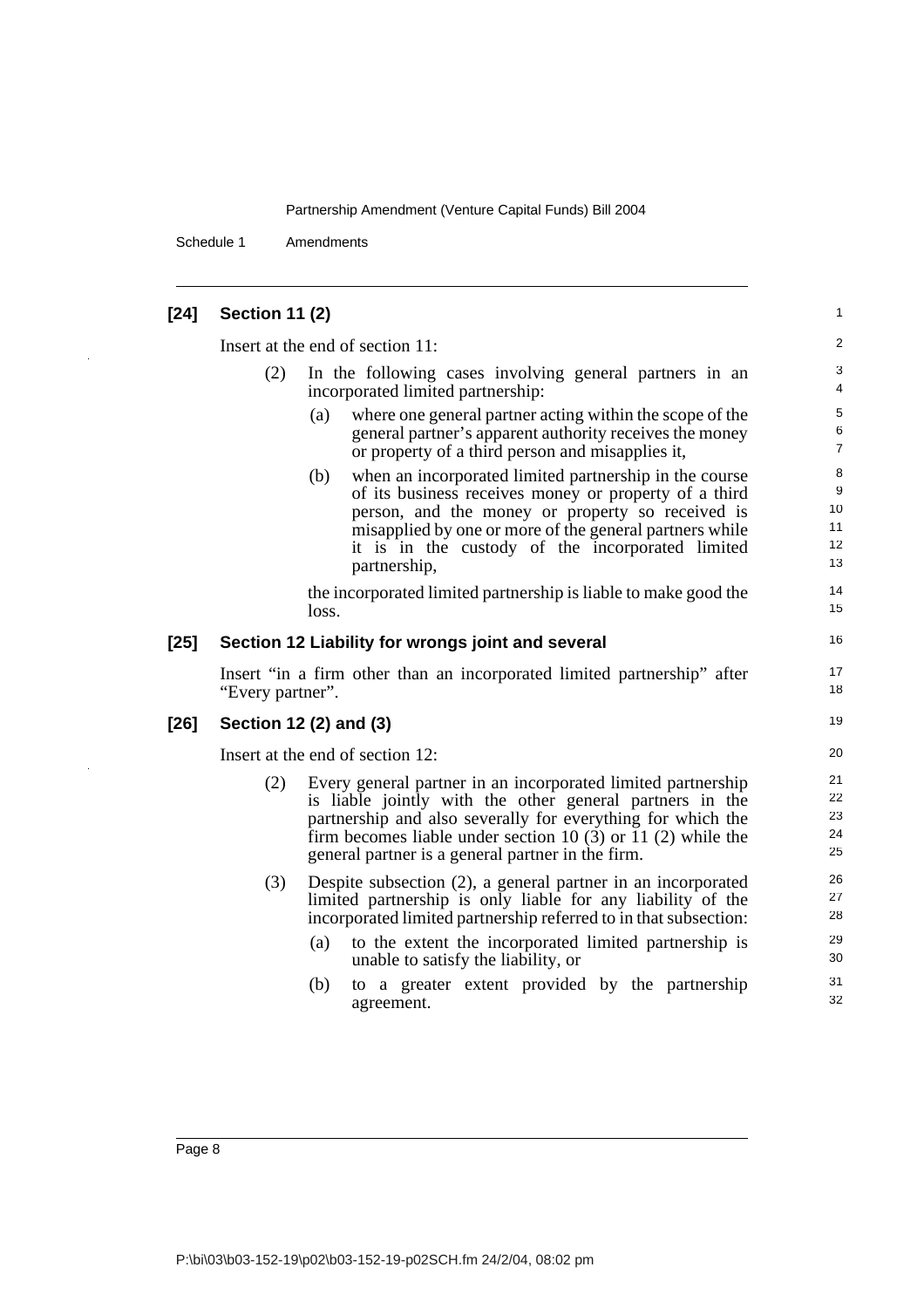Amendments Schedule 1

| $[27]$ | purposes                       |     | Section 13 Improper employment of trust property for partnership                                                                                                                                                                                                                                                                                                                                                                                                                                                                                                                                                                     | $\mathbf 1$<br>$\overline{c}$                            |
|--------|--------------------------------|-----|--------------------------------------------------------------------------------------------------------------------------------------------------------------------------------------------------------------------------------------------------------------------------------------------------------------------------------------------------------------------------------------------------------------------------------------------------------------------------------------------------------------------------------------------------------------------------------------------------------------------------------------|----------------------------------------------------------|
|        | partner".                      |     | Insert "in a firm other than an incorporated limited partnership" after "If a                                                                                                                                                                                                                                                                                                                                                                                                                                                                                                                                                        | 3<br>4                                                   |
| $[28]$ | Section 13 (2) and (3)         |     |                                                                                                                                                                                                                                                                                                                                                                                                                                                                                                                                                                                                                                      | 5                                                        |
|        |                                |     | Insert at the end of section 13:                                                                                                                                                                                                                                                                                                                                                                                                                                                                                                                                                                                                     | 6                                                        |
|        | (2)                            |     | If a general partner in an incorporated limited partnership<br>being a trustee improperly employs trust property in the<br>business or on account of the partnership, neither the<br>partnership nor any other general partner is liable for the trust<br>property to the persons beneficially interested in it.                                                                                                                                                                                                                                                                                                                     | $\overline{7}$<br>8<br>9<br>10<br>11                     |
|        | (3)                            |     | Subsection (2):                                                                                                                                                                                                                                                                                                                                                                                                                                                                                                                                                                                                                      | 12                                                       |
|        |                                | (a) | does not affect any liability incurred by any general<br>partner by reason of the partner's having notice of a<br>breach of trust, and                                                                                                                                                                                                                                                                                                                                                                                                                                                                                               | 13<br>14<br>15                                           |
|        |                                | (b) | does not prevent trust money from being followed and<br>recovered from the incorporated limited partnership if<br>still in its possession or under its control.                                                                                                                                                                                                                                                                                                                                                                                                                                                                      | 16<br>17<br>18                                           |
| $[29]$ |                                |     | Section 14 Persons liable by "holding out"                                                                                                                                                                                                                                                                                                                                                                                                                                                                                                                                                                                           | 19                                                       |
|        |                                |     | Insert "that is a firm other than a limited partnership or incorporated<br>limited partnership" after "particular firm" in section 14 (1).                                                                                                                                                                                                                                                                                                                                                                                                                                                                                           | 20<br>21                                                 |
| $[30]$ | Section 14 (1A)                |     |                                                                                                                                                                                                                                                                                                                                                                                                                                                                                                                                                                                                                                      | 22                                                       |
|        | Insert after section $14(1)$ : |     |                                                                                                                                                                                                                                                                                                                                                                                                                                                                                                                                                                                                                                      | 23                                                       |
|        | (1A)                           |     | Every one who by words spoken or written, or by conduct<br>represents himself or herself or who knowingly suffers<br>himself or herself to be represented as a general partner in a<br>particular firm that is a limited partnership or an incorporated<br>limited partnership, is liable as a general partner to any one<br>who has on the faith of any such representation given credit to<br>the firm, whether the representation has or has not been made<br>or communicated to the person so giving credit by or with the<br>knowledge of the apparent general partner making the<br>representation or suffering it to be made. | 24<br>25<br>26<br>27<br>28<br>29<br>30<br>31<br>32<br>33 |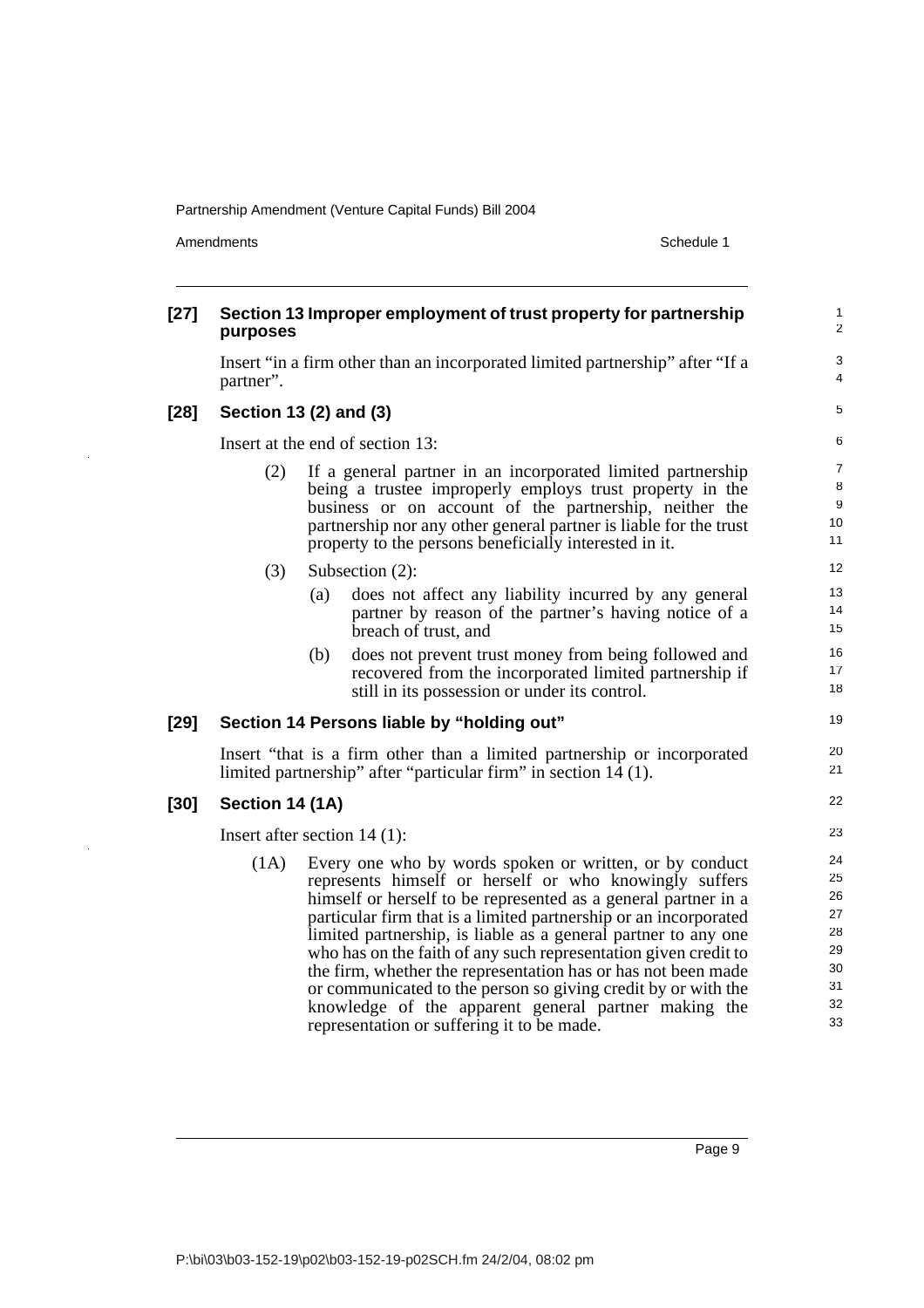Schedule 1 Amendments

| $[31]$ |                                  |                       | Section 15 Admissions and representations of partners                                                                                                                                                                                                                                                                              | 1                                |  |
|--------|----------------------------------|-----------------------|------------------------------------------------------------------------------------------------------------------------------------------------------------------------------------------------------------------------------------------------------------------------------------------------------------------------------------|----------------------------------|--|
|        |                                  |                       | Insert "in a firm other than a limited partnership or incorporated limited<br>partnership" after "partner".                                                                                                                                                                                                                        | $\overline{c}$<br>3              |  |
| $[32]$ |                                  | <b>Section 15 (2)</b> |                                                                                                                                                                                                                                                                                                                                    | 4                                |  |
|        |                                  |                       | Insert at the end of section 15:                                                                                                                                                                                                                                                                                                   | 5                                |  |
|        |                                  | (2)                   | An admission or representation made by any general partner<br>in a limited partnership or incorporated limited partnership<br>concerning the partnership affairs, and in the ordinary course<br>of its business, is evidence against the firm.                                                                                     | 6<br>7<br>8<br>9                 |  |
| $[33]$ |                                  |                       | Section 16 Notice to acting partner to be notice to firm                                                                                                                                                                                                                                                                           | 10                               |  |
|        |                                  |                       | Insert "in a firm other than a limited partnership or incorporated limited<br>partnership" after "any partner".                                                                                                                                                                                                                    | 11<br>12                         |  |
| $[34]$ |                                  | <b>Section 16 (2)</b> |                                                                                                                                                                                                                                                                                                                                    | 13                               |  |
|        | Insert at the end of section 16: |                       |                                                                                                                                                                                                                                                                                                                                    |                                  |  |
|        |                                  | (2)                   | Notice to any general partner in a limited partnership or<br>incorporated limited partnership who habitually acts in the<br>partnership business of any matter relating to partnership<br>affairs operates as notice to the firm except in the case of a<br>fraud on the firm committed by or with the consent of that<br>partner. | 15<br>16<br>17<br>18<br>19<br>20 |  |
| $[35]$ |                                  | <b>Section 17</b>     |                                                                                                                                                                                                                                                                                                                                    | 21                               |  |
|        |                                  |                       | Omit the section. Insert instead:                                                                                                                                                                                                                                                                                                  | 22                               |  |
|        | 17                               |                       | Liabilities of incoming and outgoing partners                                                                                                                                                                                                                                                                                      | 23                               |  |
|        |                                  | (1)                   | A person who is admitted as a partner into an existing firm<br>other than a limited partnership or incorporated limited<br>partnership does not by that admission alone become liable<br>for anything done before the person became a partner.                                                                                     | 24<br>25<br>26<br>27             |  |
|        |                                  | (2)                   | A person who is admitted as a general partner into an existing<br>limited partnership or incorporated limited partnership does<br>not by that admission alone become liable for anything done<br>before the person became a general partner.                                                                                       | 28<br>29<br>30<br>31             |  |
|        |                                  |                       |                                                                                                                                                                                                                                                                                                                                    |                                  |  |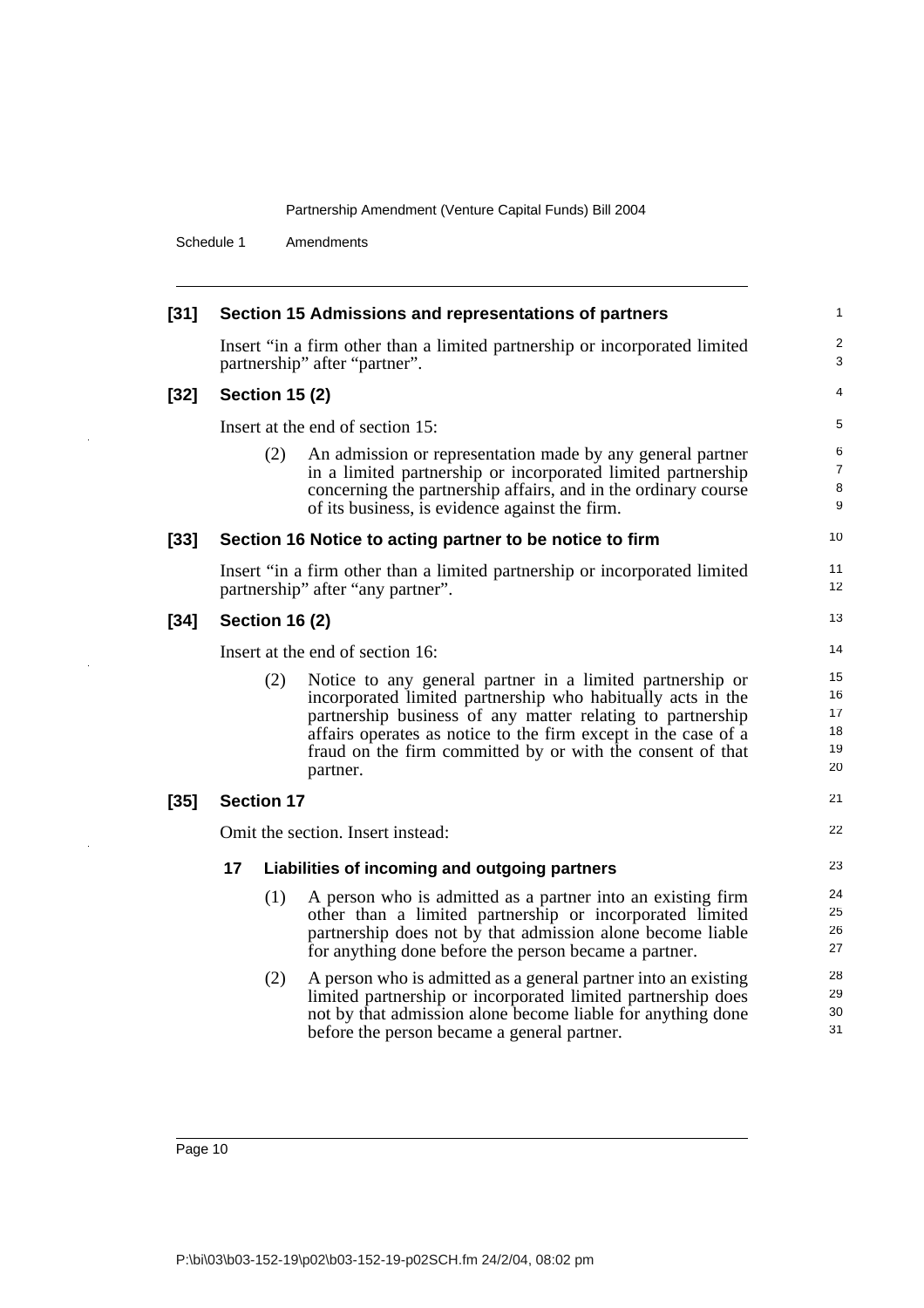Amendments Schedule 1

l.

|        | (3) | A partner who retires from a firm other than a limited<br>partnership or incorporated limited partnership does not by<br>that retirement alone cease to be liable for partnership debts<br>and obligations incurred before the partner's retirement.                                                                                                                                                                                            | $\mathbf{1}$<br>2<br>3<br>4                             |
|--------|-----|-------------------------------------------------------------------------------------------------------------------------------------------------------------------------------------------------------------------------------------------------------------------------------------------------------------------------------------------------------------------------------------------------------------------------------------------------|---------------------------------------------------------|
|        | (4) | A partner who retires from a limited partnership or<br>incorporated limited partnership does not by that retirement<br>alone cease to be liable for liabilities of the firm incurred<br>before the partner's retirement for which the partner was<br>liable.<br>Note. Liability is defined in section 49.                                                                                                                                       | $\sqrt{5}$<br>6<br>$\overline{7}$<br>$\,8\,$<br>9<br>10 |
|        | (5) | A retiring partner in a firm other than a limited partnership or<br>incorporated limited partnership may be discharged from any<br>existing liabilities by an agreement to that effect between the<br>partner and the members of the firm as newly constituted and<br>the creditors, and this agreement may be either expressed or<br>inferred as a fact from the course of dealing between the<br>creditors and the firm as newly constituted. | 11<br>12<br>13<br>14<br>15<br>16<br>17                  |
|        | (6) | A retiring partner in a limited partnership or incorporated<br>limited partnership may be discharged from any existing<br>liabilities by an agreement to that effect between the partner<br>and the firm and the creditors, and this agreement may be<br>either expressed or inferred as a fact from the course of<br>dealing between the creditors and the firm.                                                                               | 18<br>19<br>20<br>21<br>22<br>23                        |
| [36]   |     | Section 18 Revocation of continuing guaranty by change of firm                                                                                                                                                                                                                                                                                                                                                                                  | 24                                                      |
|        |     | Insert at the end of the section:                                                                                                                                                                                                                                                                                                                                                                                                               | 25                                                      |
|        | (2) | This section does not apply to or in respect of an incorporated<br>limited partnership.                                                                                                                                                                                                                                                                                                                                                         | 26<br>27                                                |
| $[37]$ |     | Section 20 Partnership property of firms other than incorporated<br>limited partnerships                                                                                                                                                                                                                                                                                                                                                        | 28<br>29                                                |
|        |     | Insert after section $20(3)$ :                                                                                                                                                                                                                                                                                                                                                                                                                  | 30                                                      |
|        | (4) | This section does not apply to or in respect of an incorporated<br>limited partnership.                                                                                                                                                                                                                                                                                                                                                         | 31<br>32                                                |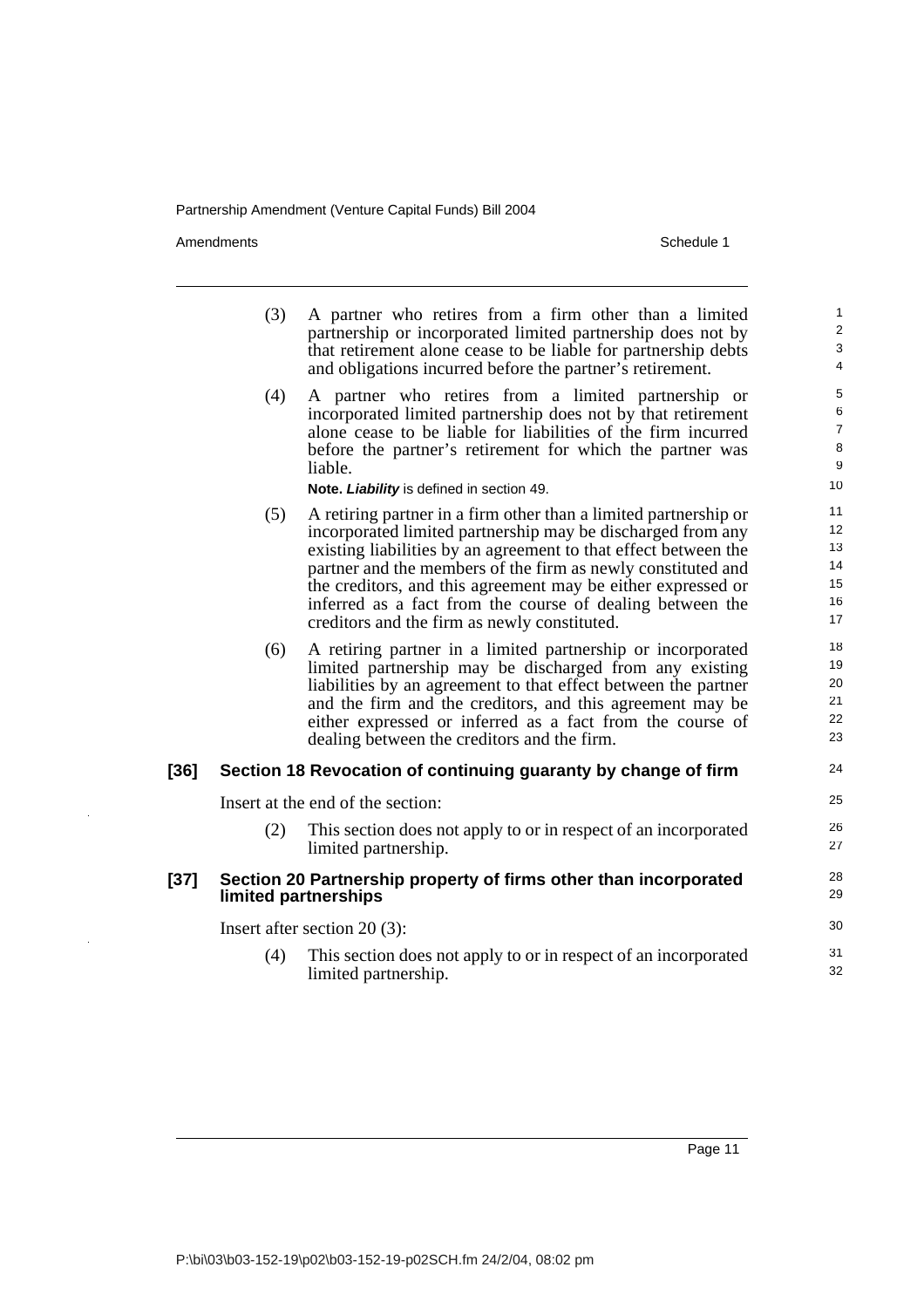Schedule 1 Amendments

| $[38]$ |     | <b>Section 20A</b> |                                                                                                                                                                                                                                                                                                                                                                                          | 1                                       |
|--------|-----|--------------------|------------------------------------------------------------------------------------------------------------------------------------------------------------------------------------------------------------------------------------------------------------------------------------------------------------------------------------------------------------------------------------------|-----------------------------------------|
|        |     |                    | Insert after section 20:                                                                                                                                                                                                                                                                                                                                                                 | 2                                       |
|        | 20A |                    | Partnership property of incorporated limited partnership                                                                                                                                                                                                                                                                                                                                 | 3                                       |
|        |     | (1)                | All property, and rights and interests in property, acquired,<br>whether by purchase or otherwise, on account of an<br>incorporated limited partnership, or for the purposes and in<br>the course of the business of the partnership, are called in this<br>Act <i>partnership property</i> , and must be applied by the<br>partnership exclusively for the purposes of the partnership. | 4<br>5<br>6<br>$\overline{7}$<br>8<br>9 |
|        |     | (2)                | No partner in an incorporated limited partnership, by virtue<br>only of being a partner in the partnership, has any legal or<br>beneficial interest in its partnership property.                                                                                                                                                                                                         | 10<br>11<br>12                          |
| $[39]$ |     |                    | Section 22 Conversion into personal estate of land held as<br>partnership property                                                                                                                                                                                                                                                                                                       | 13<br>14                                |
|        |     |                    | Insert at the end of the section:                                                                                                                                                                                                                                                                                                                                                        | 15                                      |
|        |     | (2)                | This section does not apply to or in respect of an incorporated<br>limited partnership.                                                                                                                                                                                                                                                                                                  | 16<br>17                                |
| $[40]$ |     |                    | Section 23 Procedure against partnership property for a partner's<br>separate judgment debt                                                                                                                                                                                                                                                                                              | 18<br>19                                |
|        |     |                    | Insert after section 23 (3):                                                                                                                                                                                                                                                                                                                                                             | 20                                      |
|        |     | (4)                | Subsections $(2)$ and $(3)$ do not apply to or in respect of an<br>incorporated limited partnership.                                                                                                                                                                                                                                                                                     | 21<br>22                                |
| $[41]$ |     |                    | Section 24 Rules as to the interests and duty of partners other<br>than partners in incorporated limited partnership subject to<br>special agreement                                                                                                                                                                                                                                     | 23<br>24<br>25                          |
|        |     |                    | Insert at the end of the section:                                                                                                                                                                                                                                                                                                                                                        | 26                                      |
|        |     | (2)                | This section does not apply to or in respect of an incorporated<br>limited partnership.                                                                                                                                                                                                                                                                                                  | 27<br>28                                |
| $[42]$ |     |                    | Section 26 Retirement from partnership at will                                                                                                                                                                                                                                                                                                                                           | 29                                      |
|        |     |                    | Insert after section 26 $(2)$ :                                                                                                                                                                                                                                                                                                                                                          | 30                                      |
|        |     | (3)                | This section does not apply to or in respect of a limited<br>partnership or incorporated limited partnership.                                                                                                                                                                                                                                                                            | 31<br>32                                |

i.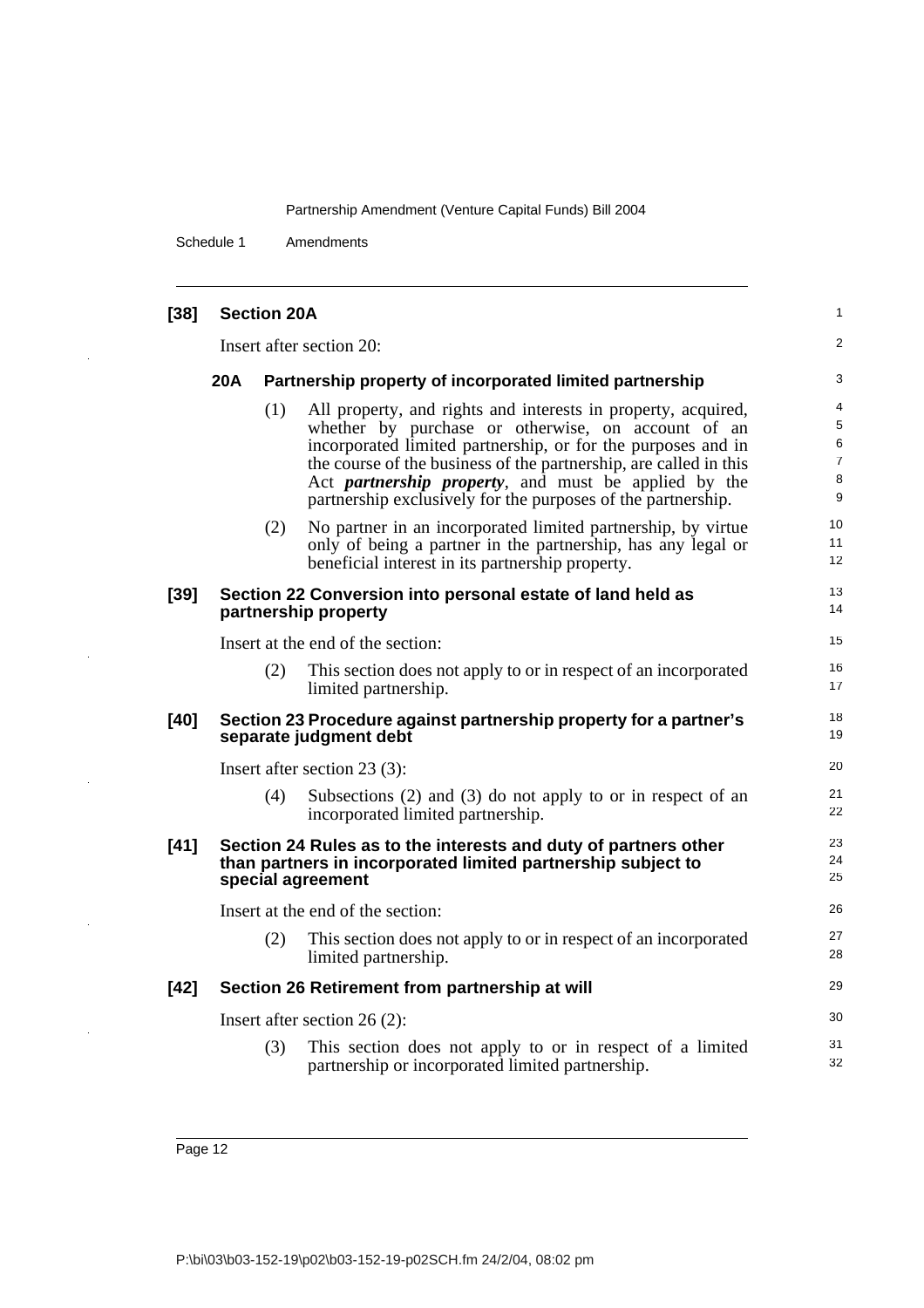Amendments Schedule 1

i.

 $\ddot{\phantom{1}}$ 

| $[43]$ |                       | Section 27 Where partnership for term is continued over,<br>continuance on old terms presumed                                                                                                                                                       | 1<br>$\overline{c}$  |
|--------|-----------------------|-----------------------------------------------------------------------------------------------------------------------------------------------------------------------------------------------------------------------------------------------------|----------------------|
|        |                       | Insert after section $27(2)$ :                                                                                                                                                                                                                      | 3                    |
|        | (3)                   | This section does not apply to or in respect of an incorporated<br>limited partnership.                                                                                                                                                             | 4<br>5               |
| $[44]$ |                       | Section 28 Duty of partners to render accounts                                                                                                                                                                                                      | 6                    |
|        | "Partners".           | Insert "in a firm other than an incorporated limited partnership" after                                                                                                                                                                             | 7<br>8               |
| $[45]$ | <b>Section 28 (2)</b> |                                                                                                                                                                                                                                                     | 9                    |
|        |                       | Insert at the end of section 28:                                                                                                                                                                                                                    | 10                   |
|        | (2)                   | An incorporated limited partnership is, subject to the<br>partnership agreement, bound to render true accounts and full<br>information in respect of all things affecting the partnership to<br>any partner or the partner's legal representatives. | 11<br>12<br>13<br>14 |
| [46]   |                       | Section 29 Accountability of partners for private profits                                                                                                                                                                                           | 15                   |
|        |                       | Insert after section $29(2)$ :                                                                                                                                                                                                                      | 16                   |
|        | (3)                   | This section does not apply to or in respect of an incorporated<br>limited partnership.                                                                                                                                                             | 17<br>18             |
| $[47]$ |                       | Section 30 Duty of partner not to compete with firm                                                                                                                                                                                                 | 19                   |
|        |                       | Insert at the end of the section:                                                                                                                                                                                                                   | 20                   |
|        | (2)                   | This section does not apply to or in respect of an incorporated<br>limited partnership.                                                                                                                                                             | 21<br>22             |
| $[48]$ |                       | Section 31 Rights of assignee of share in partnership                                                                                                                                                                                               | 23                   |
|        |                       | Insert after section $31(2)$ :                                                                                                                                                                                                                      | 24                   |
|        | (3)                   | This section does not apply to or in respect of an incorporated<br>limited partnership.                                                                                                                                                             | 25<br>26             |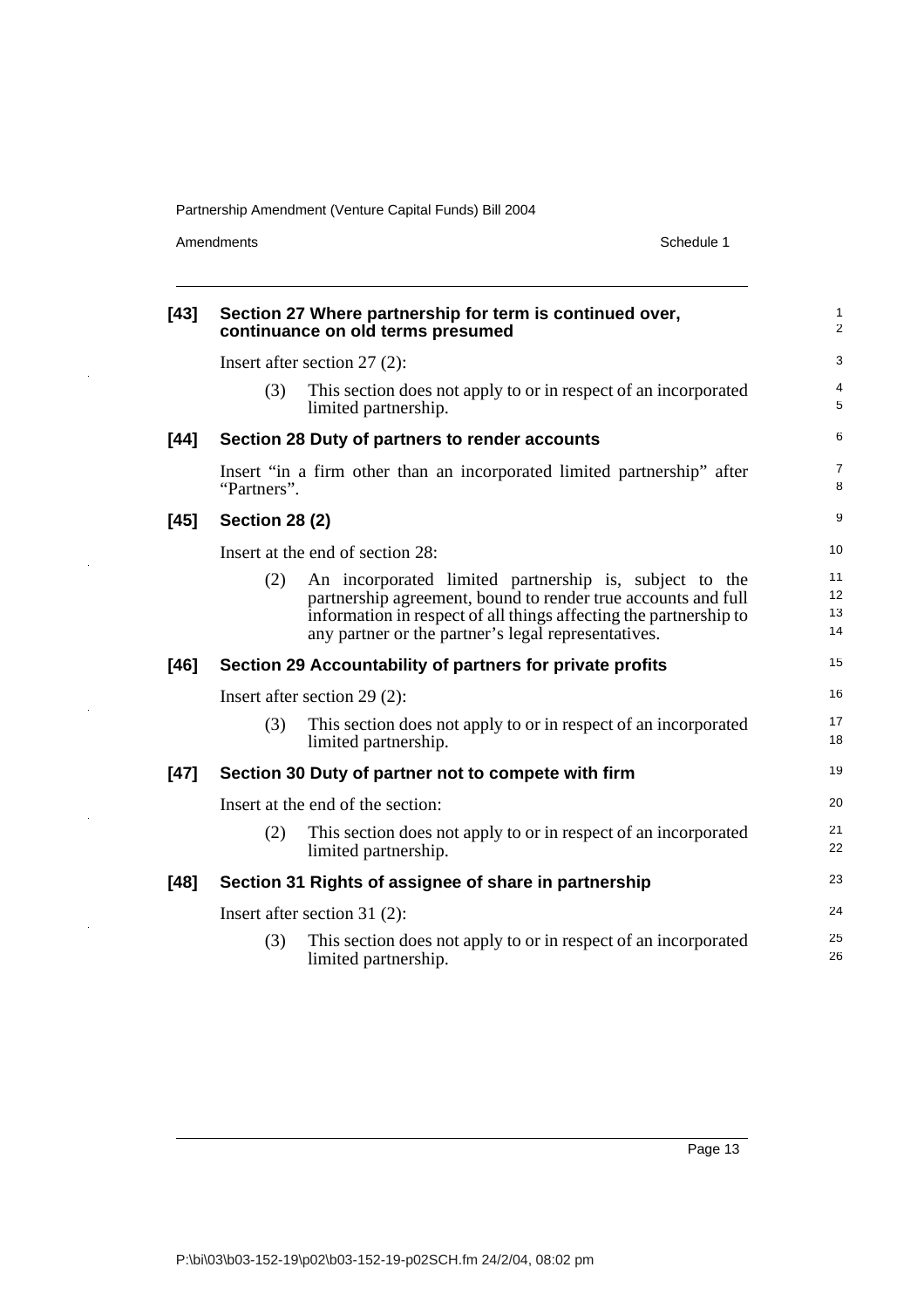Schedule 1 Amendments

| $[49]$ | <b>Section 31A</b>                                                                                                                                                                                                                                                                                                                                                                                                                                                                          | $\mathbf{1}$                                 |
|--------|---------------------------------------------------------------------------------------------------------------------------------------------------------------------------------------------------------------------------------------------------------------------------------------------------------------------------------------------------------------------------------------------------------------------------------------------------------------------------------------------|----------------------------------------------|
|        | Insert after the heading to Division 4 of Part 2:                                                                                                                                                                                                                                                                                                                                                                                                                                           | 2                                            |
|        | 31A<br>Division does not apply to incorporated limited partnerships                                                                                                                                                                                                                                                                                                                                                                                                                         | 3                                            |
|        | This Division does not apply to or in respect of an<br>incorporated limited partnership.                                                                                                                                                                                                                                                                                                                                                                                                    | 4<br>5                                       |
| [50]   | Part 3, heading                                                                                                                                                                                                                                                                                                                                                                                                                                                                             | 6                                            |
|        | Insert "and incorporated limited partnerships" after "partnerships".                                                                                                                                                                                                                                                                                                                                                                                                                        | $\overline{7}$                               |
| $[51]$ | <b>Section 49 Interpretation</b>                                                                                                                                                                                                                                                                                                                                                                                                                                                            | 8                                            |
|        | Omit "Part" where firstly occurring. Insert instead "Act".                                                                                                                                                                                                                                                                                                                                                                                                                                  | 9                                            |
| $[52]$ | <b>Section 49</b>                                                                                                                                                                                                                                                                                                                                                                                                                                                                           | 10                                           |
|        | Omit the definitions of general partner, limited partner, limited<br><i>partnership</i> and <i>Register</i> .                                                                                                                                                                                                                                                                                                                                                                               | 11<br>12                                     |
|        | Insert in alphabetical order:                                                                                                                                                                                                                                                                                                                                                                                                                                                               | 13                                           |
|        | <i>external partnership</i> means a partnership (or legal entity,<br>however described, in the nature of a partnership) formed in<br>accordance with a law of another State, a Territory or another<br>country or jurisdiction, whether or not under that law the<br>liability of any partner for the liabilities of the partnership (or<br>entity) is limited and whether or not under that law the<br>partnership (or entity) is incorporated or is otherwise a<br>separate legal entity. | 14<br>15<br>16<br>17<br>18<br>19<br>20<br>21 |
|        | <i>firm-name</i> of:                                                                                                                                                                                                                                                                                                                                                                                                                                                                        | 22                                           |
|        | an incorporated limited partnership—means the name<br>(a)<br>of the partnership recorded in the Register, and                                                                                                                                                                                                                                                                                                                                                                               | 23<br>24                                     |
|        | of an external partnership—means the name under<br>(b)<br>which, in accordance with the law of the place in which<br>it is formed, the partnership carries on the business of<br>the partnership.                                                                                                                                                                                                                                                                                           | 25<br>26<br>27<br>28                         |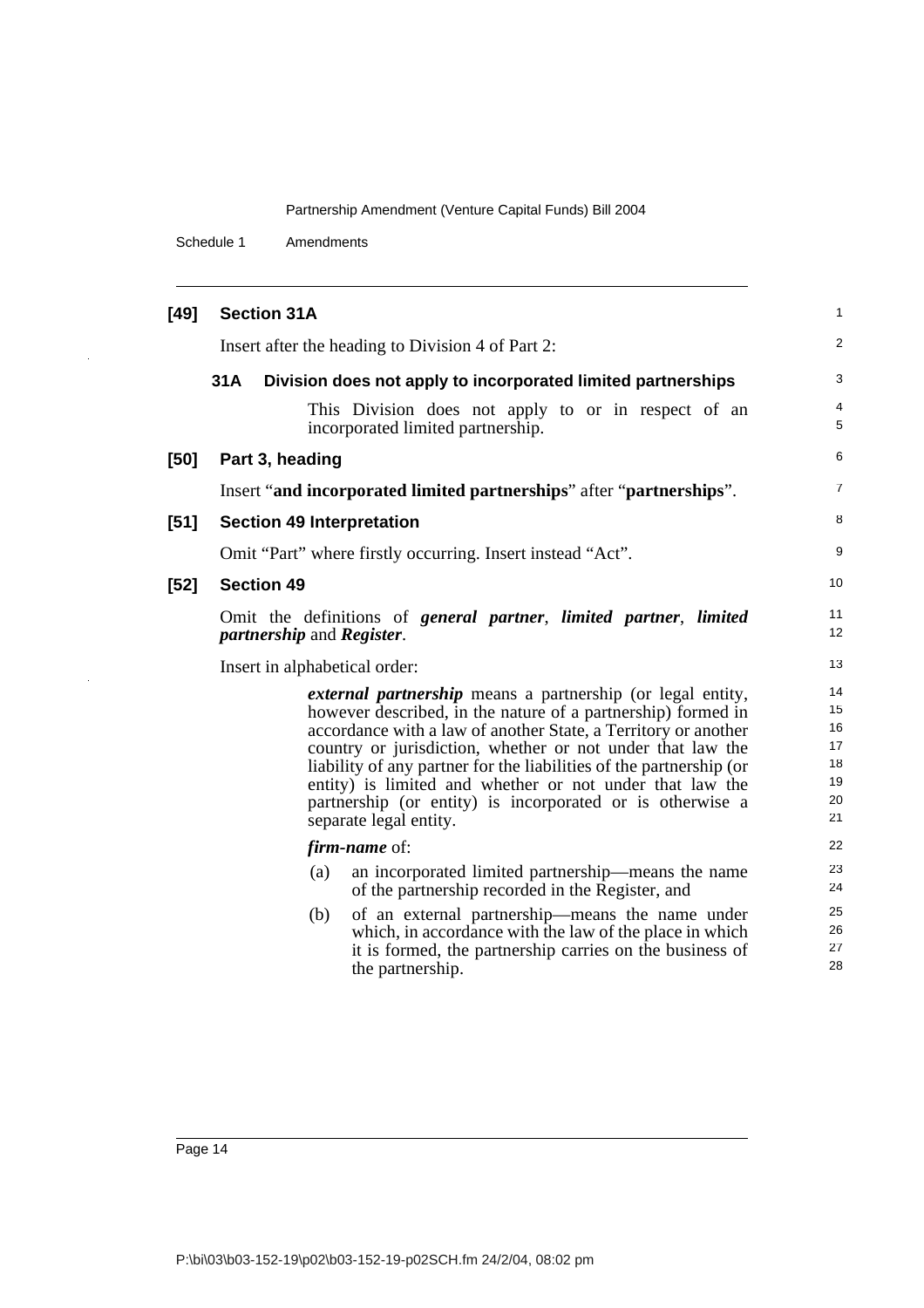Amendments Schedule 1

**[53]** 

 $\bar{z}$ 

|                               |      | general partner:                                                                                                                                                                                                                                                  | $\mathbf{1}$                                |
|-------------------------------|------|-------------------------------------------------------------------------------------------------------------------------------------------------------------------------------------------------------------------------------------------------------------------|---------------------------------------------|
|                               | (a)  | in a limited partnership—means a partner in the limited<br>partnership who is not a limited partner, and                                                                                                                                                          | $\overline{\mathbf{c}}$<br>3                |
|                               | (b)  | in an incorporated limited partnership—means a person<br>or partnership (including an external partnership)<br>admitted as a partner in the incorporated limited<br>partnership in accordance with the partnership<br>agreement and who is not a limited partner. | $\overline{\mathbf{r}}$<br>5<br>6<br>7<br>8 |
|                               | (2). | <i>incorporated limited partnership</i> means an incorporated<br>limited partnership formed in accordance with section 50A                                                                                                                                        | 9<br>10<br>11                               |
|                               |      | limited partner:                                                                                                                                                                                                                                                  | 12                                          |
|                               | (a)  | in a limited partnership—means a partner in the limited<br>partnership whose liability for the liabilities of the<br>partnership is limited in accordance with this Part, and                                                                                     | 13<br>14<br>15                              |
|                               | (b)  | in an incorporated limited partnership—means a person<br>or partnership (including an external partnership)<br>admitted and designated as a limited partner in the<br>incorporated limited partnership in accordance with the<br>partnership agreement.           | 16<br>17<br>18<br>19<br>20                  |
|                               |      | <i>limited partnership</i> means a limited partnership formed in<br>accordance with section 50A (1).                                                                                                                                                              | 21<br>22                                    |
|                               |      | <i>partner</i> in a limited partnership or incorporated limited<br>partnership means a general partner or a limited partner.                                                                                                                                      | 23<br>24                                    |
|                               |      | <b>Register</b> means the Register of Limited and Incorporated<br>Limited Partnerships kept under this Part.                                                                                                                                                      | 25<br>26                                    |
|                               |      | registered particulars means particulars recorded in the<br>Register under section 55 (3).                                                                                                                                                                        | 27<br>28                                    |
| <b>Section 49</b>             |      |                                                                                                                                                                                                                                                                   | 29                                          |
| Insert in alphabetical order: |      |                                                                                                                                                                                                                                                                   | 30                                          |
|                               |      | <i>liability</i> includes any debt, obligation or other liability of any<br>kind, wherever and however incurred.                                                                                                                                                  | 31<br>32                                    |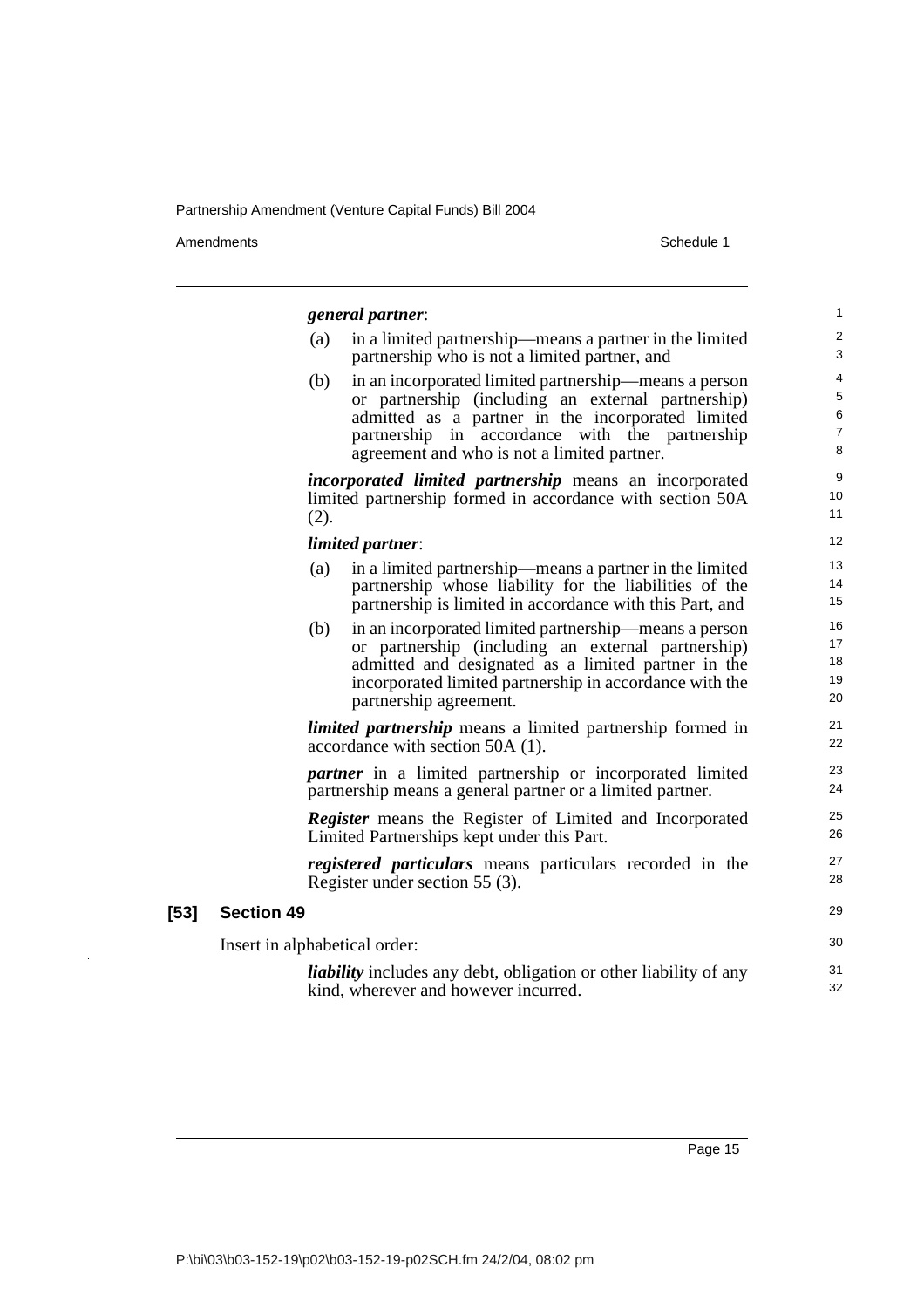Schedule 1 Amendments

| $[54]$ | <b>Section 50</b>                                                                                  |                                   |                                                                                                                                                                                                                                                                                                                                                                                                                                                                                                                  |                                           |  |
|--------|----------------------------------------------------------------------------------------------------|-----------------------------------|------------------------------------------------------------------------------------------------------------------------------------------------------------------------------------------------------------------------------------------------------------------------------------------------------------------------------------------------------------------------------------------------------------------------------------------------------------------------------------------------------------------|-------------------------------------------|--|
|        |                                                                                                    | Omit the section. Insert instead: |                                                                                                                                                                                                                                                                                                                                                                                                                                                                                                                  |                                           |  |
|        | 50                                                                                                 |                                   | Application of other provisions of this Act                                                                                                                                                                                                                                                                                                                                                                                                                                                                      | 3                                         |  |
|        |                                                                                                    | (1)                               | Parts 1 and 2 apply to limited partnerships and incorporated<br>limited partnerships, except as provided by those Parts or this<br>Part.                                                                                                                                                                                                                                                                                                                                                                         | 4<br>5<br>6                               |  |
|        |                                                                                                    | (2)                               | If a provision made by or under this Part relating to limited<br>partnerships or incorporated limited partnerships is<br>inconsistent with a provision made by or under any other Part<br>that applies to limited partnerships or incorporated limited<br>partnerships, respectively, the provision made by or under this<br>Part prevails and the other provision is (to the extent of the<br>inconsistency) of no force or effect in relation to limited<br>partnerships or incorporated limited partnerships. | 7<br>8<br>9<br>10<br>11<br>12<br>13<br>14 |  |
| $[55]$ |                                                                                                    |                                   | Part 3, Division 2, heading                                                                                                                                                                                                                                                                                                                                                                                                                                                                                      | 15                                        |  |
|        | Insert "and incorporated limited partnership" after "partnership".                                 |                                   |                                                                                                                                                                                                                                                                                                                                                                                                                                                                                                                  |                                           |  |
| $[56]$ |                                                                                                    | <b>Section 50A</b>                |                                                                                                                                                                                                                                                                                                                                                                                                                                                                                                                  | 17                                        |  |
|        |                                                                                                    |                                   | Insert after the heading to Division 2 of Part 3:                                                                                                                                                                                                                                                                                                                                                                                                                                                                | 18                                        |  |
|        | <b>50A</b><br>Limited partnership or incorporated limited partnership is<br>formed on registration |                                   |                                                                                                                                                                                                                                                                                                                                                                                                                                                                                                                  |                                           |  |
|        |                                                                                                    | (1)                               | A limited partnership is formed by and on registration of the<br>partnership under this Part as a limited partnership.                                                                                                                                                                                                                                                                                                                                                                                           | 21<br>22                                  |  |
|        |                                                                                                    | (2)                               | An incorporated limited partnership is formed by and on<br>registration of the partnership under this Part as an<br>incorporated limited partnership.                                                                                                                                                                                                                                                                                                                                                            | 23<br>24<br>25                            |  |
| $[57]$ |                                                                                                    | <b>Section 51</b>                 |                                                                                                                                                                                                                                                                                                                                                                                                                                                                                                                  | 26                                        |  |
|        |                                                                                                    |                                   | Omit the section. Insert instead:                                                                                                                                                                                                                                                                                                                                                                                                                                                                                | 27                                        |  |
|        |                                                                                                    |                                   | 51 Composition of limited partnership or incorporated limited<br>partnership                                                                                                                                                                                                                                                                                                                                                                                                                                     | 28<br>29                                  |  |
|        |                                                                                                    | (1)                               | A limited partnership or incorporated limited partnership<br>must have:                                                                                                                                                                                                                                                                                                                                                                                                                                          | 30<br>31                                  |  |
|        |                                                                                                    |                                   | (a)<br>at least one general partner, and                                                                                                                                                                                                                                                                                                                                                                                                                                                                         | 32                                        |  |

Page 16

 $\overline{a}$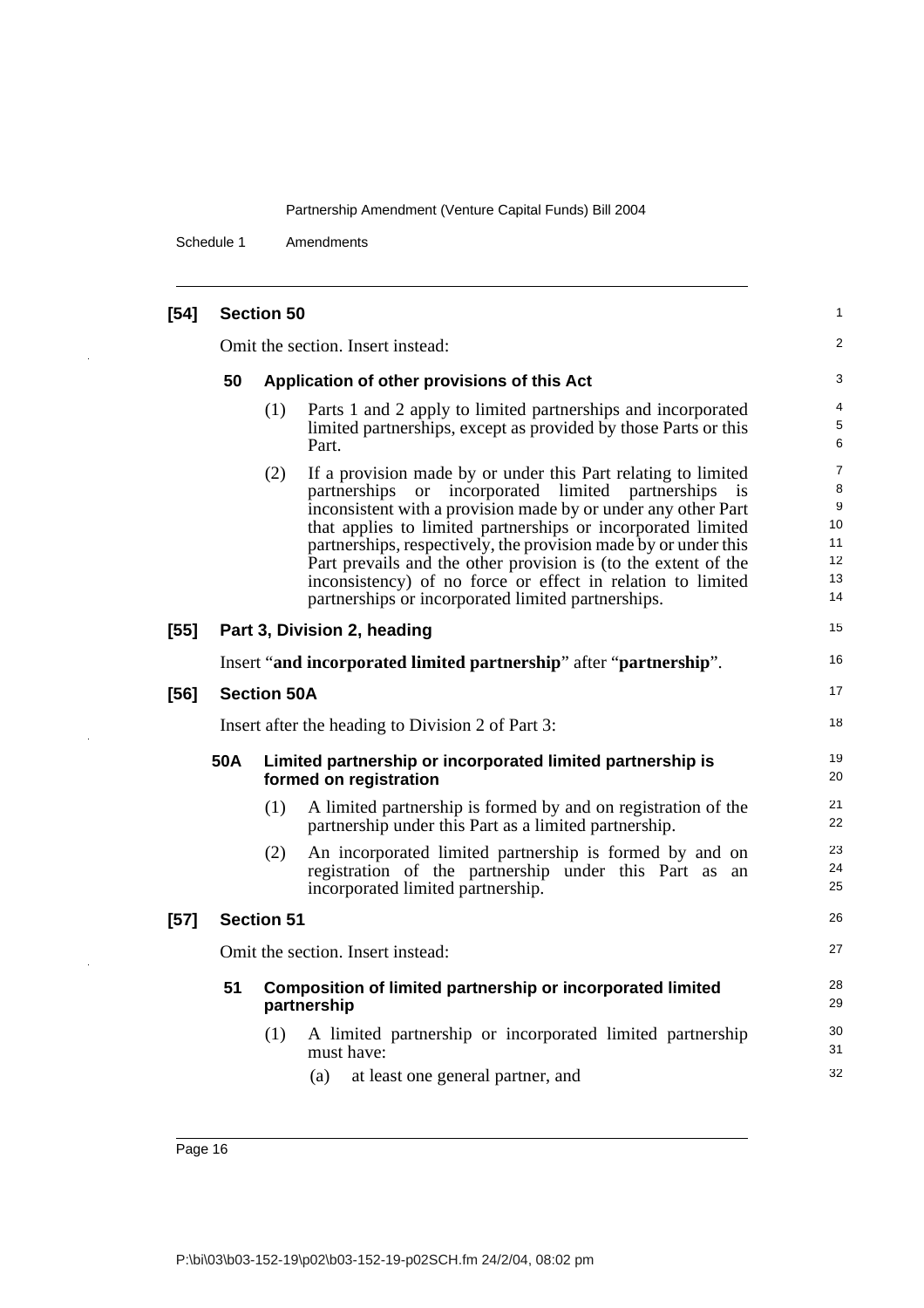Amendments Schedule 1

 $\ddot{\phantom{1}}$ 

|        |                    | (b)<br>at least one limited partner.                                                                                                                                                                                                                                                                                                                                                                                                                              | 1                                            |
|--------|--------------------|-------------------------------------------------------------------------------------------------------------------------------------------------------------------------------------------------------------------------------------------------------------------------------------------------------------------------------------------------------------------------------------------------------------------------------------------------------------------|----------------------------------------------|
|        | (2)                | A corporation may be a general partner or a limited partner in<br>a limited partnership or incorporated limited partnership.                                                                                                                                                                                                                                                                                                                                      | $\overline{\mathbf{c}}$<br>3                 |
|        | (3)                | A partnership (including an external partnership) may be a<br>general partner or a limited partner in a limited partnership or<br>incorporated limited partnership.                                                                                                                                                                                                                                                                                               | 4<br>5<br>6                                  |
| $[58]$ | partnership        | Section 52 Size of limited partnership or incorporated limited                                                                                                                                                                                                                                                                                                                                                                                                    | $\overline{7}$<br>8                          |
|        | $52(1)$ .          | Insert "or incorporated limited partnership" after "partnership" in section                                                                                                                                                                                                                                                                                                                                                                                       | 9<br>10                                      |
| $[59]$ | Section 52 (2)-(4) |                                                                                                                                                                                                                                                                                                                                                                                                                                                                   | 11                                           |
|        |                    | Omit section 52 (2). Insert instead:                                                                                                                                                                                                                                                                                                                                                                                                                              | 12                                           |
|        | (2)                | An incorporated limited partnership must not have more than<br>20 general partners.                                                                                                                                                                                                                                                                                                                                                                               | 13<br>14                                     |
|        | (3)                | A limited partnership:                                                                                                                                                                                                                                                                                                                                                                                                                                            | 15                                           |
|        |                    | (a)<br>must not have more than 20 general partners, or                                                                                                                                                                                                                                                                                                                                                                                                            | 16                                           |
|        |                    | (b)<br>if the partnership is of a particular kind in respect of<br>which a higher number applies in accordance with<br>section 115 (2) of the Corporations Act 2001 of the<br>Commonwealth (and the partnership consisted only of<br>those general partners)—must not have more general<br>partners than that higher number.                                                                                                                                      | 17<br>18<br>19<br>20<br>21<br>22             |
|        | (4)                | For the purposes of this section:                                                                                                                                                                                                                                                                                                                                                                                                                                 | 23                                           |
|        |                    | if a general partner is a partnership or external<br>(a)<br>partnership and no partner in that partnership has, under<br>the law of the place where the partnership is formed,<br>limited liability for the liabilities of the partnership, the<br>number of partners in that partnership is to be counted,<br>and                                                                                                                                                | 24<br>25<br>26<br>27<br>28<br>29             |
|        |                    | (b)<br>if a general partner is a partnership or external<br>partnership and any partner in that partnership has,<br>under the law of the place where the partnership is<br>formed, limited liability for the liabilities of the<br>partnership, the number of partners in that partnership<br>whose liability is not so limited is to be counted but no<br>account is to be taken of the number of partners in that<br>partnership whose liability is so limited. | 30<br>31<br>32<br>33<br>34<br>35<br>36<br>37 |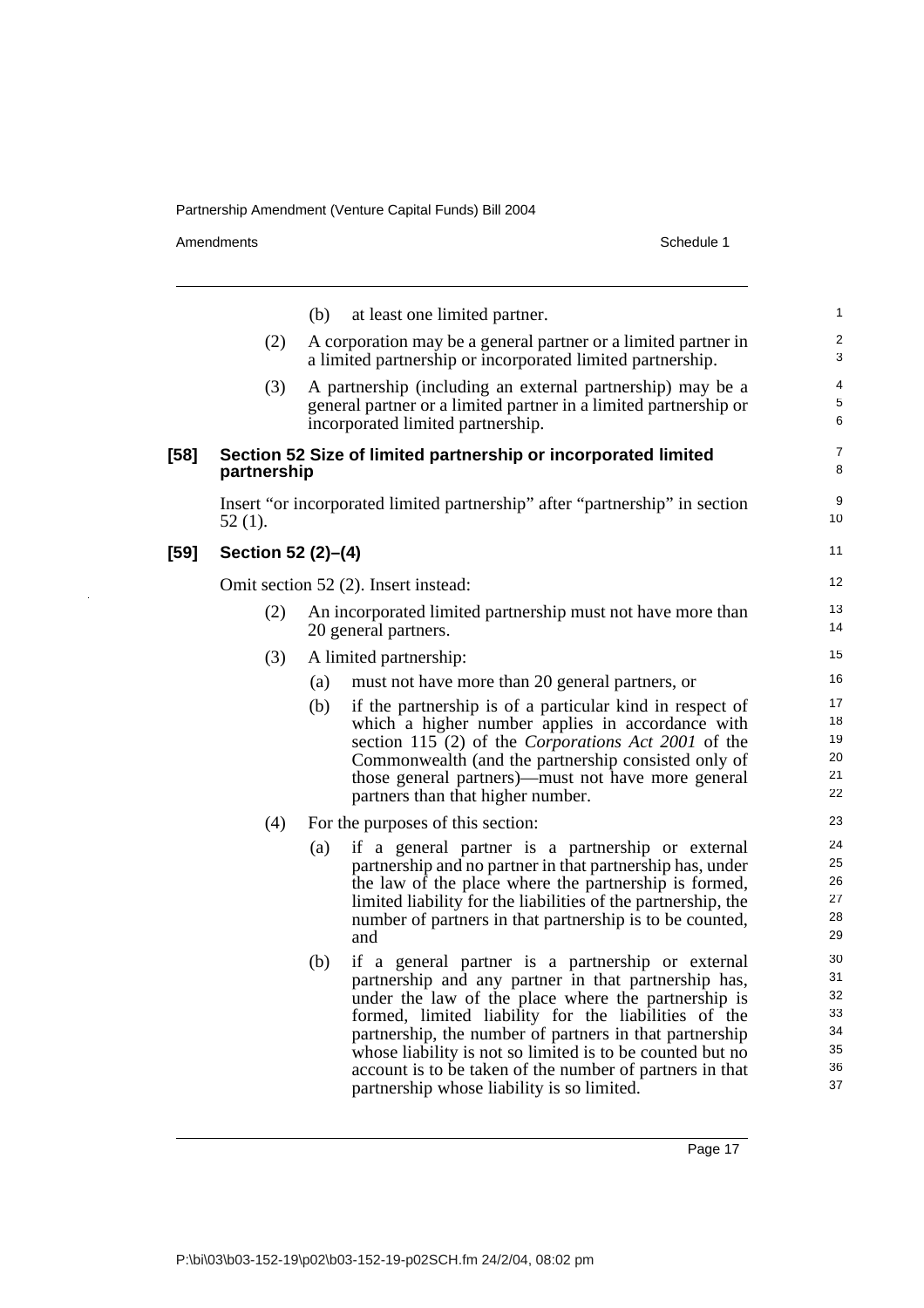Schedule 1 Amendments

| [60] |     |     | Sections 53-53C |                                                                                                                                                                                                                                                | 1                    |
|------|-----|-----|-----------------|------------------------------------------------------------------------------------------------------------------------------------------------------------------------------------------------------------------------------------------------|----------------------|
|      |     |     |                 | Omit section 53. Insert instead:                                                                                                                                                                                                               | 2                    |
|      | 53  |     |                 | Incorporated limited partnership is separate legal entity                                                                                                                                                                                      | 3                    |
|      |     | (1) |                 | An incorporated limited partnership:                                                                                                                                                                                                           | 4                    |
|      |     |     | (a)             | is a body corporate with legal personality separate from<br>that of the partners in it and with perpetual succession,<br>and                                                                                                                   | 5<br>6<br>7          |
|      |     |     | (b)             | may have a common seal, and                                                                                                                                                                                                                    | 8                    |
|      |     |     | (c)             | may sue and be sued in its firm-name.                                                                                                                                                                                                          | 9                    |
|      |     | (2) |                 | The common seal of an incorporated limited partnership must<br>be kept in such custody as the partnership directs and must not<br>be used except as authorised by it.                                                                          | 10<br>11<br>12       |
|      | 53A |     |                 | Powers of incorporated limited partnership                                                                                                                                                                                                     | 13                   |
|      |     | (1) |                 | An incorporated limited partnership has the legal capacity and<br>powers of an individual and also all the powers of a body<br>corporate including (for example) the power, whether within<br>or outside New South Wales or outside Australia: | 14<br>15<br>16<br>17 |
|      |     |     | (a)             | to carry on the business of the partnership, or                                                                                                                                                                                                | 18                   |
|      |     |     | (b)             | to enter into contracts or otherwise acquire rights or<br>liabilities, or                                                                                                                                                                      | 19<br>20             |
|      |     |     | (c)             | to create, confer, vary or cancel interests in the<br>partnership, or                                                                                                                                                                          | 21<br>22             |
|      |     |     | (d)             | to acquire, hold and dispose of real or personal property<br>or an interest (whether beneficial or legal) in real or<br>personal property, or                                                                                                  | 23<br>24<br>25       |
|      |     |     | (e)             | to appoint agents and attorneys, and act as agent for<br>other persons, or                                                                                                                                                                     | 26<br>27             |
|      |     |     | (f)             | to form, and participate in the formation of, companies<br>or incorporated limited partnerships, or                                                                                                                                            | 28<br>29             |
|      |     |     | (g)             | to participate in partnerships, trusts, joint ventures or<br>other associations and other arrangements for the<br>sharing of profits, or                                                                                                       | 30<br>31<br>32       |
|      |     |     | (h)             | to do such other things as it is authorised to do by or<br>under this Act.                                                                                                                                                                     | 33<br>34             |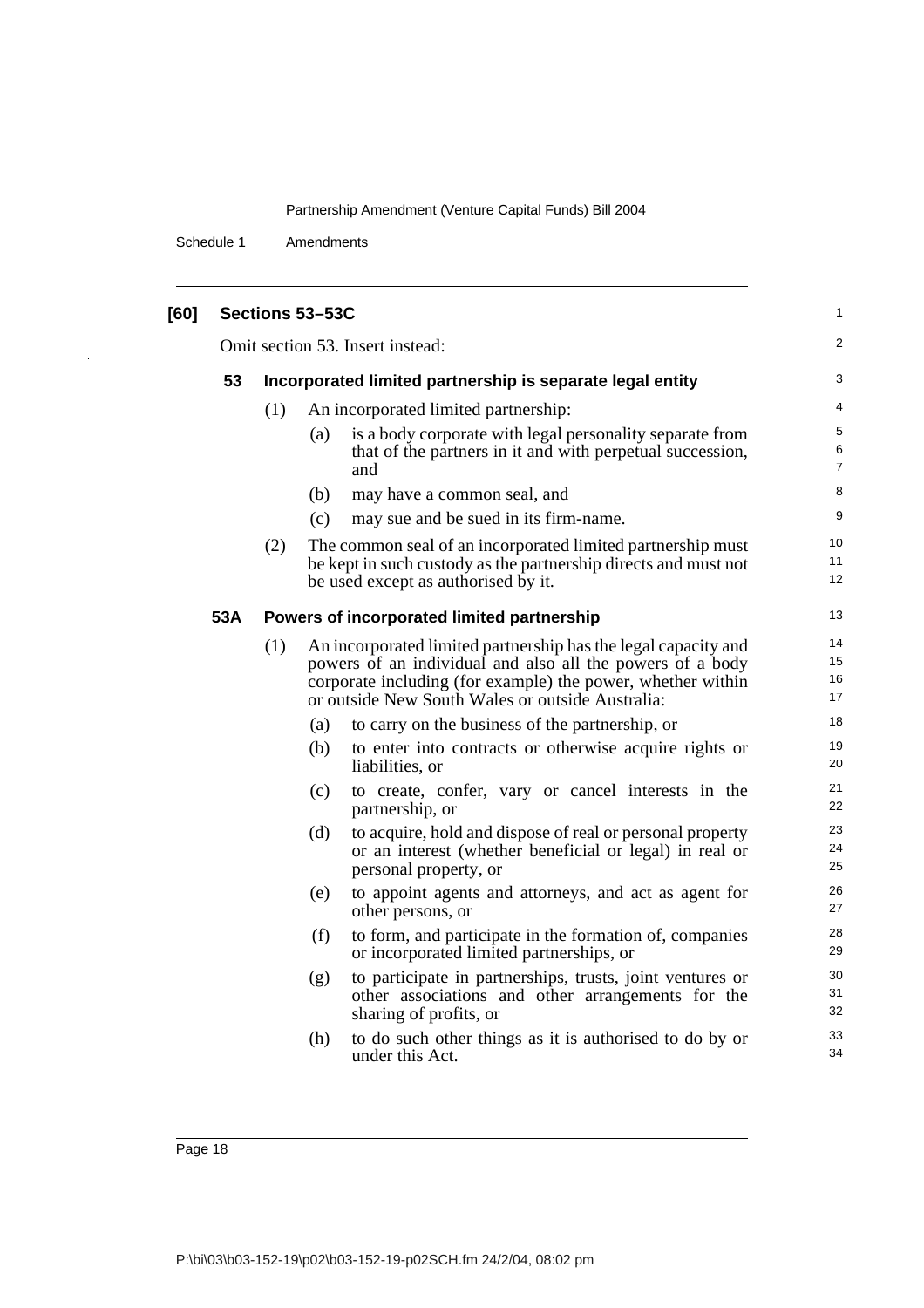Amendments **Amendments** Schedule 1

1  $\overline{2}$ 

(2) The powers of an incorporated limited partnership may be limited by the partnership agreement.

#### **53B Partnership agreement**

- (1) There must at all times be a written partnership agreement between the partners in an incorporated limited partnership.
- (2) The interests of the partners in an incorporated limited partnership and their rights and duties in relation to the partnership are, subject to this Act, to be determined in accordance with the agreement.
- (3) A partnership agreement also has effect as a contract between the incorporated limited partnership and each partner under which the partnership and each of the partners agree to observe and perform the agreement so far as it applies to them.

#### **53C Relationship of partners in incorporated limited partnership to others and between themselves**

- (1) Except as otherwise provided by the partnership agreement or agreed between the partners in an incorporated limited partnership:
	- (a) a general partner, the partnership or an officer, employee, agent or representative of a general partner or of the partnership is not an agent of a limited partner and the acts of a general partner or of the partnership or of such an officer, employee, agent or representative do not bind a limited partner, and
	- (b) a limited partner is not an agent of, nor fiduciary for, a general partner or of another limited partner or of or for the partnership and the acts of a limited partner do not bind a general partner, another limited partner or the partnership itself.
- (2) A reference in subsection (1) to a general partner includes, if the general partner is a partnership or an external partnership, a reference to a partner in that partnership.
- (3) Nothing in subsection (1) prevents the making of, or limits or restricts, an agreement between a partner (the *first person*) and either another partner or the incorporated limited partnership (the *second person*) under which: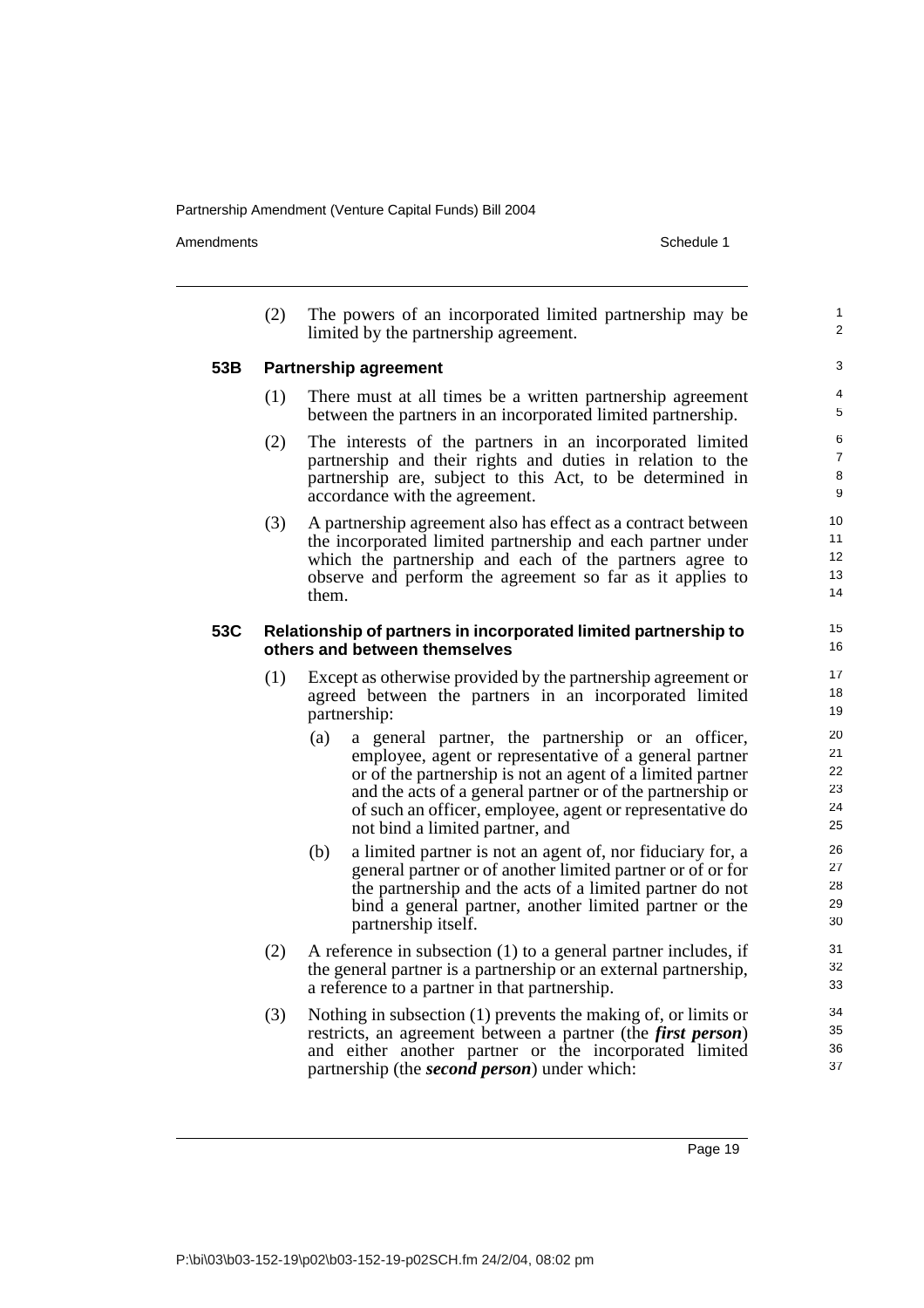Schedule 1 Amendments

|     |                    | (a)<br>the first person acts as an agent of the second person<br>and, by so acting, binds the second person, or             | 1<br>2              |
|-----|--------------------|-----------------------------------------------------------------------------------------------------------------------------|---------------------|
|     |                    | the second person acts as an agent of the first person<br>(b)<br>and, by so acting, binds the first person.                 | 3<br>$\overline{4}$ |
|     | (4)                | Any consent or authority that under this Act is required or                                                                 | $\,$ 5 $\,$         |
|     |                    | permitted to be given by a partner or two or more partners or                                                               | 6                   |
|     |                    | all the partners may, in the case of an incorporated limited                                                                | $\overline{7}$<br>8 |
|     |                    | partnership and without limiting any other way in which it<br>might be given, be given by that partner or those partners by | 9                   |
|     |                    | or under the partnership agreement either in relation to all                                                                | 10                  |
|     |                    | cases, or in relation to all cases subject to specified                                                                     | 11                  |
|     |                    | exceptions, or in relation to any specified case or class of<br>cases.                                                      | 12<br>13            |
|     | (5)                | Any consent or authority that under this Act is required or                                                                 | 14                  |
|     |                    | permitted to be given by an incorporated limited partnership                                                                | 15                  |
|     |                    | may, without limiting any other way in which it might be                                                                    | 16                  |
|     |                    | given, be given by a general partner or two or more general                                                                 | 17<br>18            |
|     |                    | partners acting in accordance with the partnership agreement.                                                               |                     |
|     | (6)                | A limited partner, in the capacity of limited partner, is not a                                                             | 19<br>20            |
|     |                    | proper party to any proceeding commenced in a court or<br>tribunal by or against the incorporated limited partnership,      | 21                  |
|     |                    | other than a proceeding commenced by the incorporated                                                                       | 22                  |
|     |                    | limited partnership against the limited partner or by the                                                                   | 23                  |
|     |                    | limited partner against the incorporated limited partnership.                                                               | 24                  |
|     |                    | Part 3, Division 3, heading                                                                                                 | 25                  |
|     |                    | Insert "and incorporated limited partnerships" after "partnerships".                                                        | 26                  |
|     | <b>Section 53D</b> |                                                                                                                             | 27                  |
|     |                    | Insert after the heading to Division 3 of Part 3:                                                                           | 28                  |
| 53D |                    | Who may apply for registration?                                                                                             | 29                  |
|     | (1)                | An application for registration as a limited partnership may be<br>made by:                                                 | 30<br>31            |
|     |                    | (a)<br>a partnership, or                                                                                                    | 32                  |
|     |                    | (b)<br>any persons or partnerships (or both) proposing to be<br>partners in the limited partnership.                        | 33<br>34            |

 $[61]$ 

**[62]** 

 $\overline{\phantom{a}}$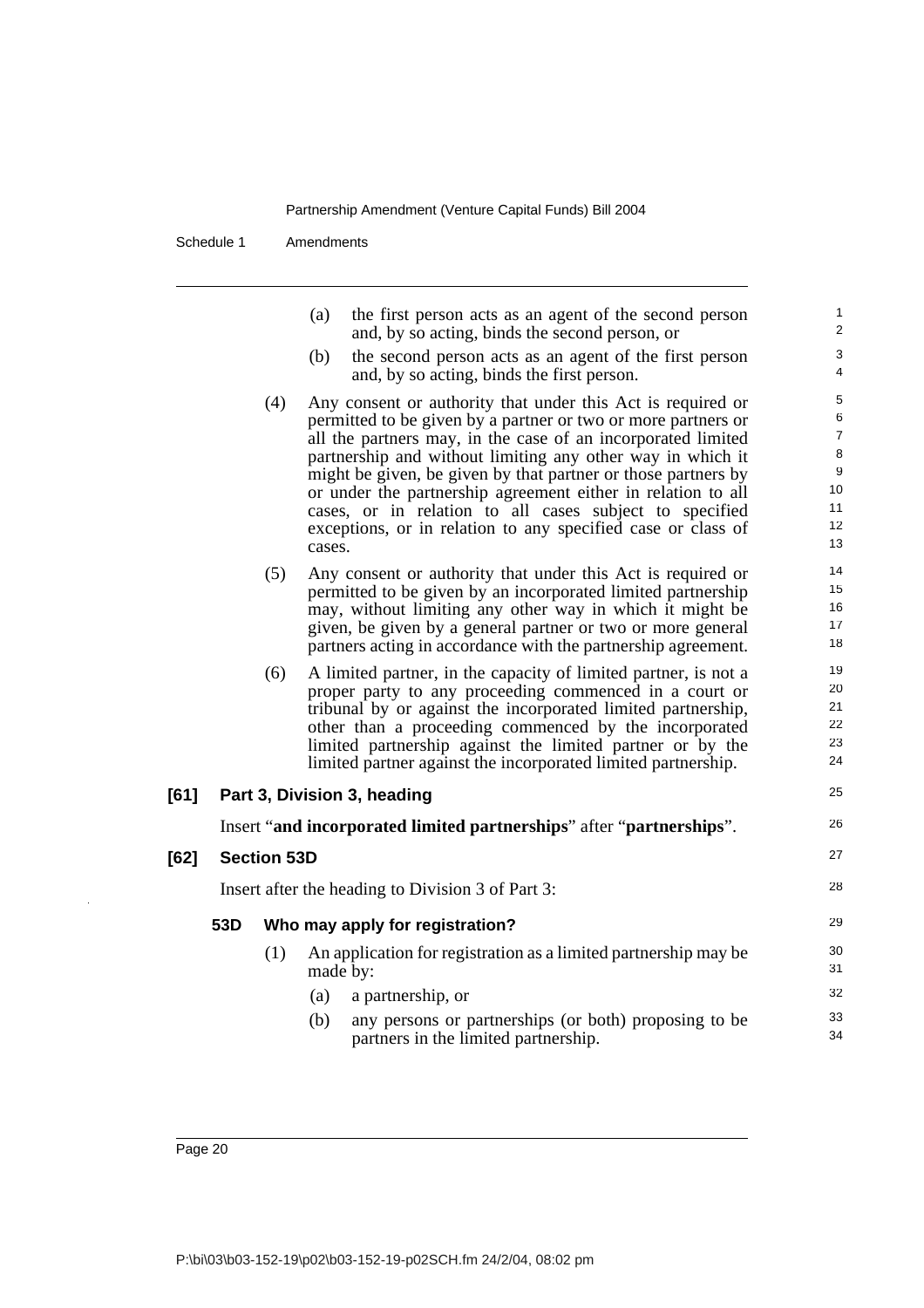Amendments Schedule 1

|      |    | (2)               |     | An application for registration as an incorporated limited<br>partnership may be made, in the circumstances described in<br>subsection $(3)$ , by: | $\mathbf{1}$<br>2<br>3 |
|------|----|-------------------|-----|----------------------------------------------------------------------------------------------------------------------------------------------------|------------------------|
|      |    |                   | (a) | a partnership (including an external partnership), or                                                                                              | 4                      |
|      |    |                   | (b) | any persons or partnerships (including external                                                                                                    | 5                      |
|      |    |                   |     | partnerships), or both, proposing to be partners in the                                                                                            | 6                      |
|      |    |                   |     | proposed incorporated limited partnership.                                                                                                         | $\overline{7}$         |
|      |    | (3)               |     | The circumstances are:                                                                                                                             | 8                      |
|      |    |                   | (a) | that the partnership is registered under Part 2 of the                                                                                             | 9                      |
|      |    |                   |     | <i>Venture Capital Act 2002</i> of the Commonwealth, or a                                                                                          | 10                     |
|      |    |                   |     | general partner in the partnership or a proposed general                                                                                           | 11                     |
|      |    |                   |     | proposed incorporated<br>partner in<br>limited<br>the                                                                                              | 12                     |
|      |    |                   |     | partnership intends to apply for registration of the                                                                                               | 13<br>14               |
|      |    |                   |     | limited partnership<br>incorporated<br>proposed<br><b>or</b><br>partnership under that Part, as:                                                   | 15                     |
|      |    |                   |     | (i)<br>a VCLP within the meaning of that Act, or                                                                                                   | 16                     |
|      |    |                   |     | (ii)<br>an AFOF within the meaning of that Act, or                                                                                                 | 17                     |
|      |    |                   | (b) | that the partnership is a venture capital management                                                                                               | 18                     |
|      |    |                   |     | partnership within the meaning of section 94D (3) of                                                                                               | 19<br>20               |
|      |    |                   |     | the <i>Income Tax Assessment Act 1936</i> of the                                                                                                   | 21                     |
|      |    |                   |     | Commonwealth or the partners in the partnership or the                                                                                             | 22                     |
|      |    |                   |     | proposed partners in the proposed incorporated limited<br>partnership intend that the partnership or proposed                                      | 23                     |
|      |    |                   |     | incorporated limited partnership will meet the                                                                                                     | 24                     |
|      |    |                   |     | requirements set out in that section for recognition as a                                                                                          | 25                     |
|      |    |                   |     | venture capital management partnership, or                                                                                                         | 26                     |
|      |    |                   | (c) | such other circumstances as are prescribed.                                                                                                        | 27                     |
| [63] |    | <b>Section 54</b> |     |                                                                                                                                                    | 28                     |
|      |    |                   |     | Omit the section. Insert instead:                                                                                                                  | 29                     |
|      | 54 |                   |     | <b>Application for registration</b>                                                                                                                | 30                     |
|      |    | (1)               |     | An application for registration of a limited partnership or                                                                                        | 31                     |
|      |    |                   |     | incorporated limited partnership is made by lodging with the                                                                                       | 32                     |
|      |    |                   |     | Registrar in accordance with this Part a statement signed:                                                                                         | 33                     |
|      |    |                   | (a) | if the application is made by a partnership (including an                                                                                          | 34                     |
|      |    |                   |     | external partnership)—either by each partner in the                                                                                                | 35                     |
|      |    |                   |     | partnership or by a person given authority to make such                                                                                            | 36<br>37               |
|      |    |                   |     | an application on behalf of the partnership and the                                                                                                | 38                     |
|      |    |                   |     | partners in it, or                                                                                                                                 |                        |
|      |    |                   |     |                                                                                                                                                    |                        |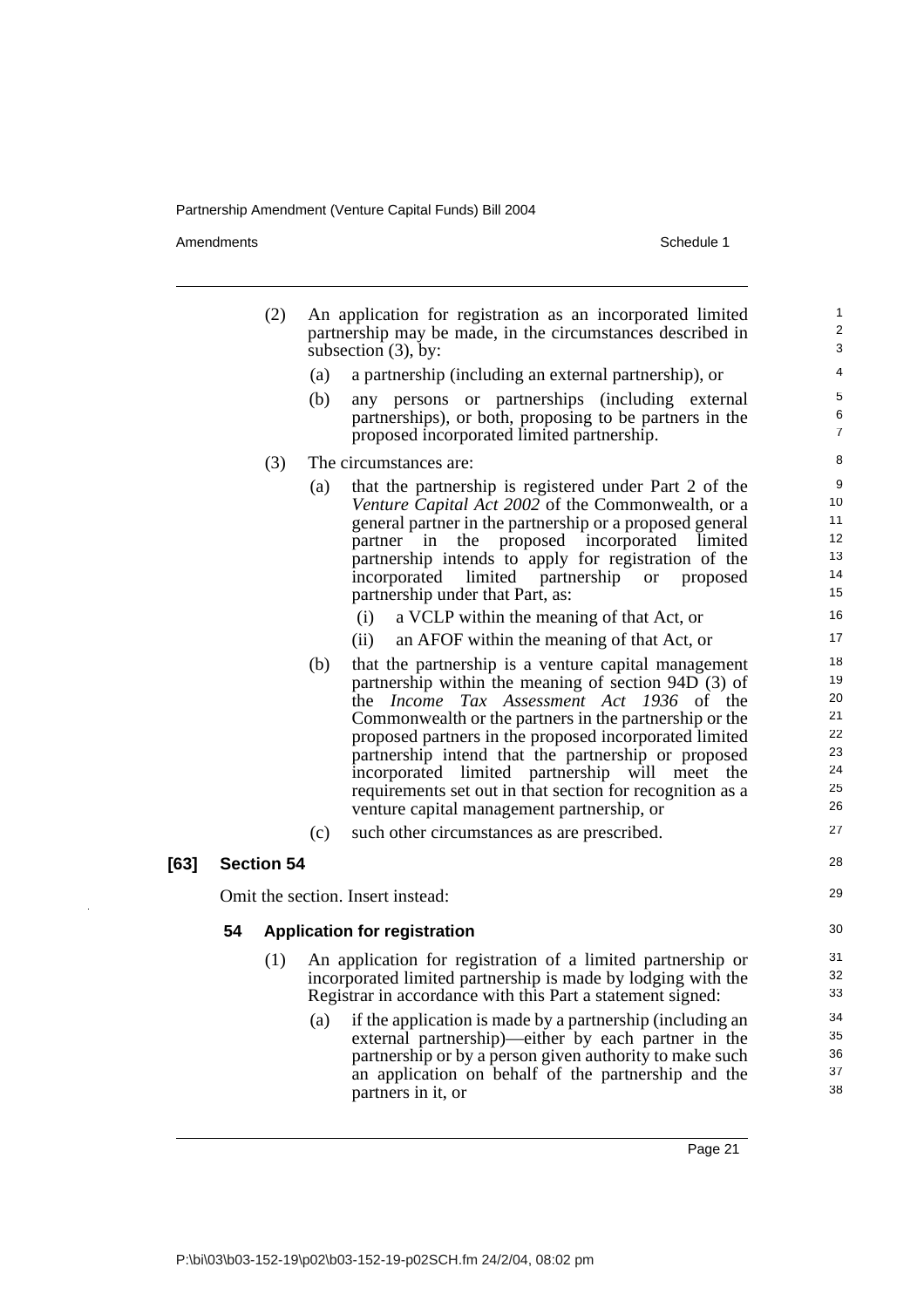Schedule 1 Amendments

|     | (b) | in any other case—by each proposed partner.                                                                                                                                                                                                                                                                                                                                                                                     | $\mathbf{1}$                           |
|-----|-----|---------------------------------------------------------------------------------------------------------------------------------------------------------------------------------------------------------------------------------------------------------------------------------------------------------------------------------------------------------------------------------------------------------------------------------|----------------------------------------|
| (2) |     | The statement must be made in the form approved by the<br>Registrar and must:                                                                                                                                                                                                                                                                                                                                                   | $\overline{\mathbf{c}}$<br>3           |
|     | (a) | contain a statement of whether the partnership is to be<br>registered as a limited partnership or an incorporated<br>limited partnership, and                                                                                                                                                                                                                                                                                   | $\overline{\mathcal{L}}$<br>5<br>6     |
|     | (b) | in the case of an application by a partnership (including<br>an external partnership), contain particulars of:                                                                                                                                                                                                                                                                                                                  | $\overline{7}$<br>8                    |
|     |     | (i)<br>the firm-name of the partnership, and                                                                                                                                                                                                                                                                                                                                                                                    | 9                                      |
|     |     | the full address of the office or principal office in<br>(ii)<br>New South Wales of the partnership (to be called<br>the <b><i>registered office</i></b> of the proposed partnership),<br>and                                                                                                                                                                                                                                   | 10<br>11<br>12<br>13                   |
|     | (c) | in the case of an application by persons or partnerships<br>(including external partnerships) proposing to be the<br>partners in the proposed partnership, contain particulars<br>of:                                                                                                                                                                                                                                           | 14<br>15<br>16<br>17                   |
|     |     | (i)<br>proposed firm-name of the proposed<br>the<br>partnership, and                                                                                                                                                                                                                                                                                                                                                            | 18<br>19                               |
|     |     | the full address of the proposed office or principal<br>(ii)<br>office in New South Wales of the proposed<br>partnership (to be called the <i>registered office</i> of<br>the partnership), and                                                                                                                                                                                                                                 | 20<br>21<br>22<br>23                   |
|     | (d) | contain particulars of the full name of each partner or<br>proposed partner or, if the partner or proposed partner<br>is a partnership (including an external partnership), the<br>name of that partnership or, if that partnership does not<br>have a name, the full name of each partner in the<br>partnership, and                                                                                                           | 24<br>25<br>26<br>27<br>28<br>29       |
|     | (e) | in the case of an application by a partnership, contain<br>particulars of its registered office or principal office,<br>and in any other case, contain particulars of the full<br>address of each partner or proposed partner, being (in<br>the case of an individual) his or her principal place of<br>residence or (in the case of a corporation or partnership)<br>its registered office or principal place of business, and | 30<br>31<br>32<br>33<br>34<br>35<br>36 |
|     | (f) | contain a statement in relation to each partner or<br>proposed partner that is an individual as to whether that<br>partner or proposed partner is, or is proposed to be, a<br>general partner or a limited partner, and                                                                                                                                                                                                         | 37<br>38<br>39<br>40                   |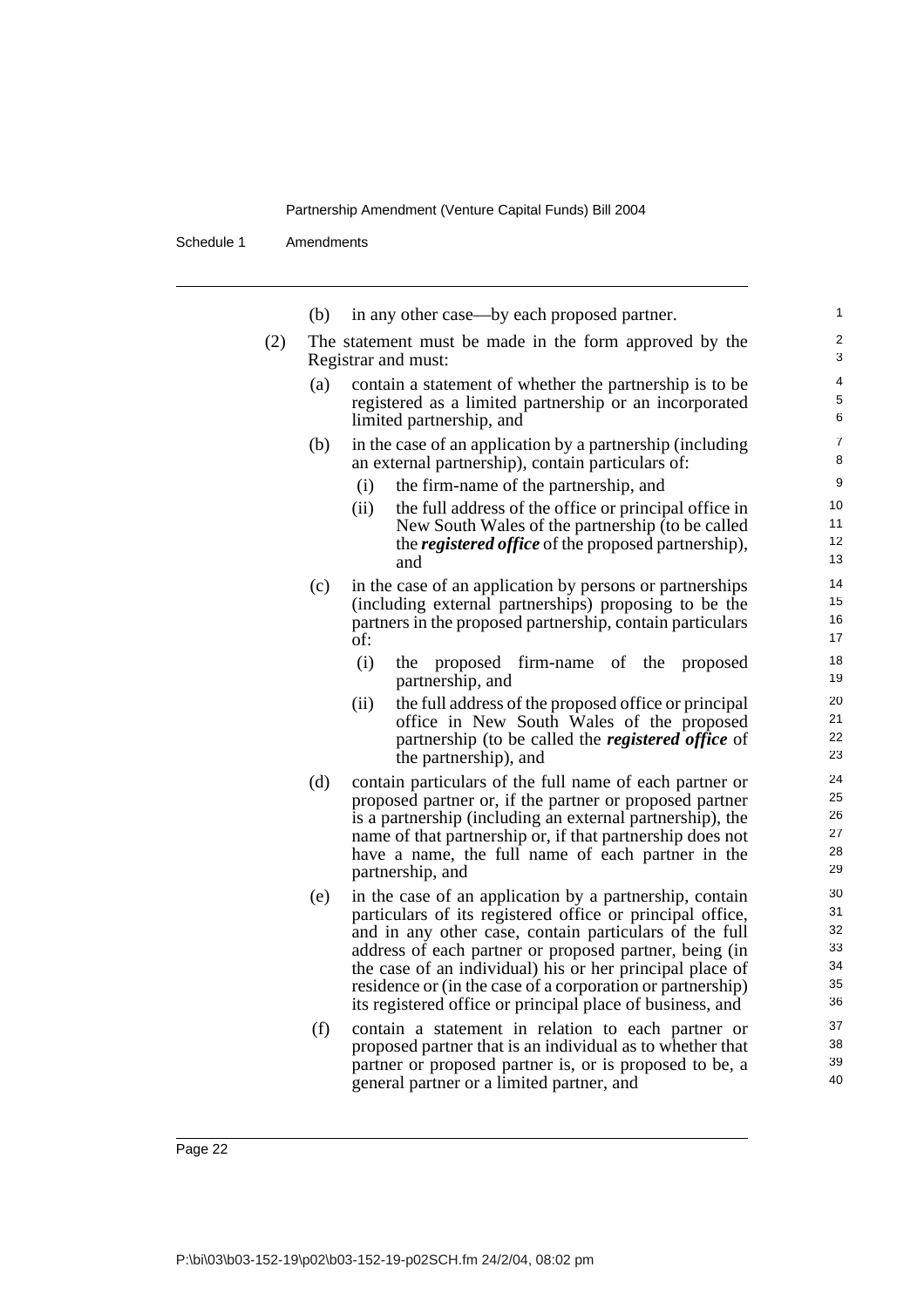Amendments **Amendments** Schedule 1

- (g) contain a statement in relation to each partner or proposed partner that is a corporation or a partnership that is, or is proposed to be, a partner a statement in relation to the corporation or partnership as to whether it is to be a general partner or a limited partner, and
- (h) contain a statement in relation to each partner or proposed partner that is a partnership to the effect that the partner or proposed partner is a partnership, and
- (i) in the case of an application for a limited partnership contain a statement in relation to each limited partner to the effect that the partner is a limited partner whose liability to contribute is limited to the extent of the amount specified in the statement (being the amount of any capital, or the value of any property, that the limited partner has agreed to contribute to the partnership or, in the case of a limited partner that is a partnership, the aggregate amounts or values), and
- (j) in the case of an application by a partnership or persons or partnerships proposing to be partners in a partnership that intends to apply for registration as a VCLP or an AFOF under Part 2 of the *Venture Capital Act 2002* of the Commonwealth, contain a statement that it so intends to apply, and
- (k) in the case of an application by a partnership that is registered as a VCLP or an AFOF under Part 2 of the *Venture Capital Act 2002* of the Commonwealth, be accompanied by a copy of a document evidencing its status as a VCLP or an AFOF, and
- (l) in the case of an application by a partnership or proposed persons or partnerships proposing to be a partnership that intends to meet the requirements for recognition as a venture capital management partnership set out in section 94D (3) of the *Income Tax Assessment Act 1936* of the Commonwealth, contain a statement that it so intends to meet those requirements, and
- (m) in the case of an application by a partnership that is a venture capital management partnership within the meaning of section 94D (3) of the *Income Tax Assessment Act 1936* of the Commonwealth, a statement that it is such a partnership, and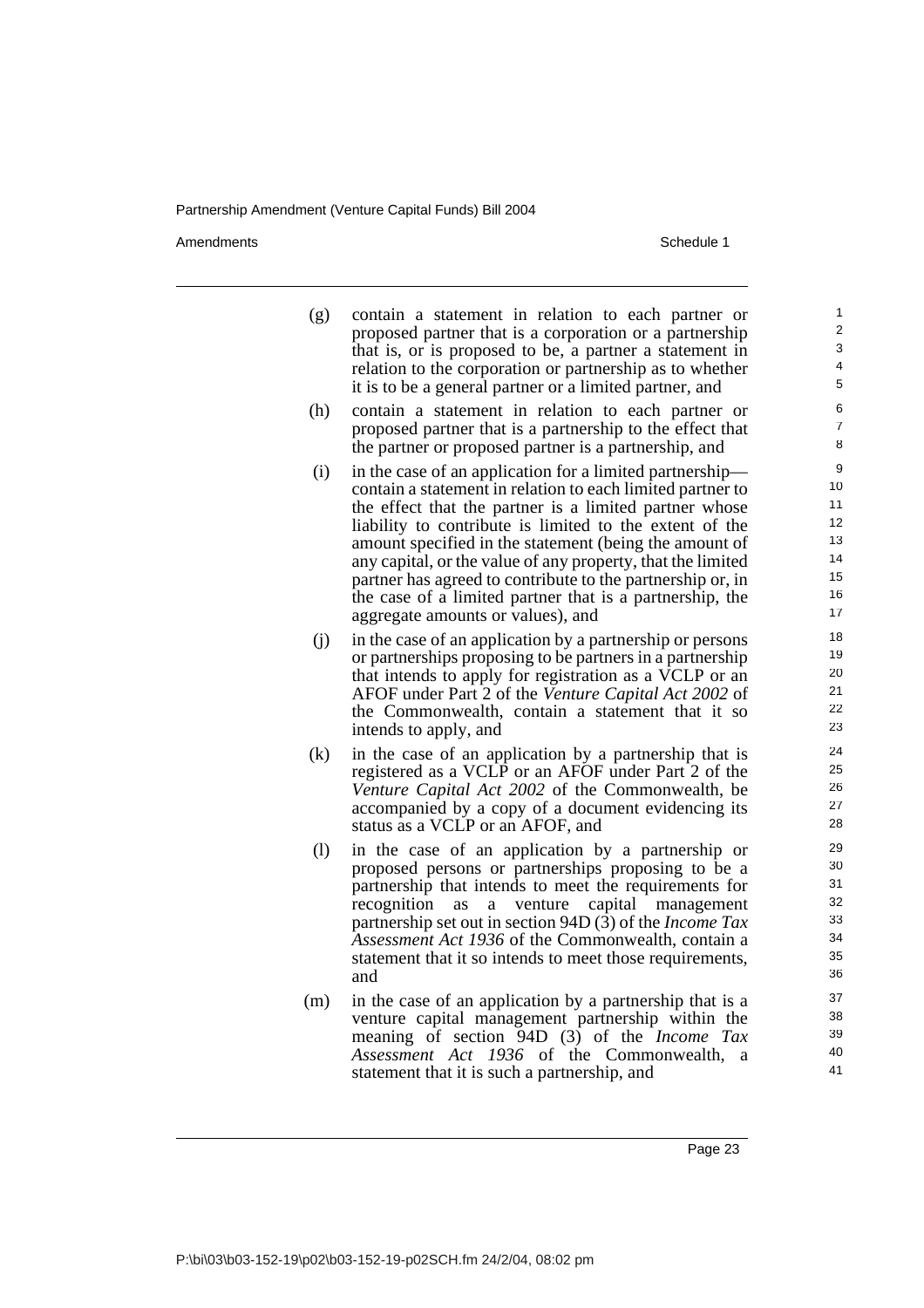Schedule 1 Amendments

(n) contain such other particulars as are required by the regulations or by the approved form of statement. **[64] Section 55 Registration of limited partnership or incorporated limited partnership** Insert "or incorporated limited partnership" after "limited partnership" wherever occurring in section 55 (1). **[65] Section 55 (2)** Insert "or incorporated limited partnership" after "partnership". **[66] Section 55 (2A) and (2B)** Insert after section 55 (2): (2A) If the Registrar registers a limited partnership or an incorporated limited partnership, the firm-name of the partnership is its name as recorded in the Register. (2B) On registration of a limited partnership as an incorporated limited partnership, the limited partnership ceases to be a limited partnership and the Registrar is to record the cancellation of its registration in the Register. However any liability of the firm or a partner in it that arose before its registration as an incorporated limited partnership is to be dealt with as if it were still a limited partnership. **[67] Section 55, note** Insert at the end of section 55: **Note.** The Business Names Act 1962 is to be repealed on the commencement of the Business Names Act 2002. **[68] Section 55A** Insert after section 55: **55A Acts preparatory to registration do not constitute partnership**  Any act done in connection with the making of an application for registration under this Part by or on behalf of persons or partnerships (including external partnerships) proposing to be the partners in a proposed partnership does not of itself create a partnership between those persons or partnerships. 1  $\overline{2}$ 3 4 5 6 7 8 9 10 11 12 13 14 15 16 17 18 19 20 21 22 23 24 25 26 27 28 29 30 31 32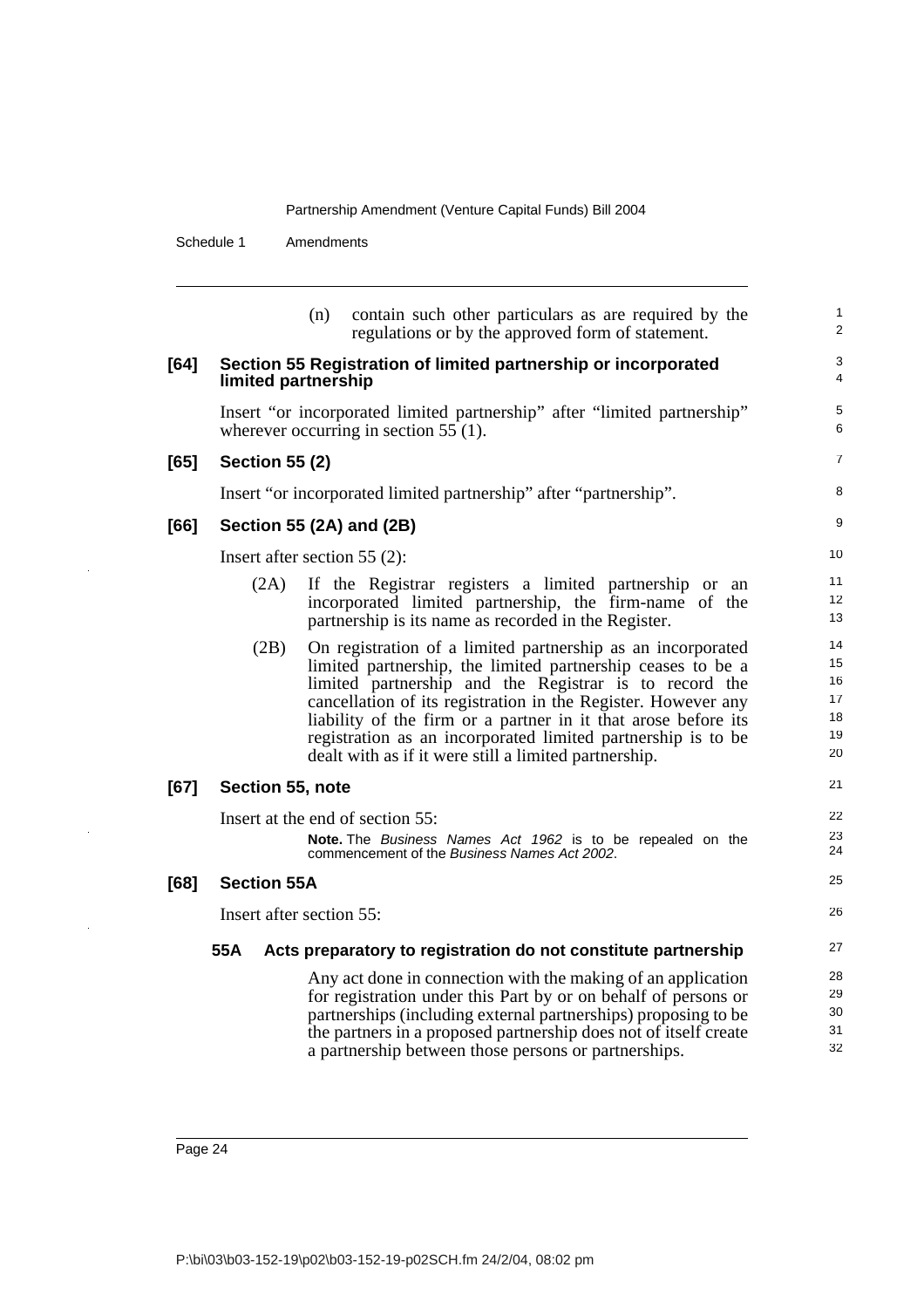Amendments Schedule 1

J.

 $\ddot{\phantom{a}}$ 

 $\ddot{\phantom{a}}$ 

 $\bar{z}$ 

| [69]   |                       | <b>Section 56 Changes in registered particulars</b>                                                                                                                                                                                                                                             | 1                               |
|--------|-----------------------|-------------------------------------------------------------------------------------------------------------------------------------------------------------------------------------------------------------------------------------------------------------------------------------------------|---------------------------------|
|        | section $56(1)$ .     | Insert "or incorporated limited partnership" after "limited partnership" in                                                                                                                                                                                                                     | $\boldsymbol{2}$<br>3           |
| [70]   |                       | Section 56 (2) and (2A)                                                                                                                                                                                                                                                                         | 4                               |
|        |                       | Omit section 56 (2). Insert instead:                                                                                                                                                                                                                                                            | 5                               |
|        | (2)                   | The statement must be signed by all the general partners, or<br>by a general partner authorised by all the general partners for<br>the purposes of this section.                                                                                                                                | 6<br>$\overline{7}$<br>8        |
|        | (2A)                  | In the case of a limited partnership, if the change relates to the<br>admission of a limited partner, or a change in the liability of a<br>limited partner to contribute, the statement must also be<br>signed:<br>(a)<br>by the limited partner concerned, or                                  | 9<br>10<br>11<br>12<br>13<br>14 |
|        |                       | if that limited partner is a limited partnership, by all the<br>(b)<br>general partners in that limited partnership or by a<br>general partner in that limited partnership authorised by<br>all the general partners in that limited partnership for<br>the purposes of this section.           | 15<br>16<br>17<br>18            |
| $[71]$ | <b>Section 56 (4)</b> |                                                                                                                                                                                                                                                                                                 | 19                              |
|        |                       | Omit the subsection. Insert instead:                                                                                                                                                                                                                                                            | 20                              |
|        | (4)                   | If the statement is duly lodged, the Registrar is to record the<br>change in the Register, unless, in the case of a limited<br>partnership, as a result of a change in relation to the registered<br>particulars, the partnership is not eligible to be registered as a<br>limited partnership. | 21<br>22<br>23<br>24<br>25      |
| $[72]$ | Section 56, note      |                                                                                                                                                                                                                                                                                                 | 26                              |
|        |                       | Insert at the end of the section:<br>Note. See section 80A in relation to offences committed by general<br>partners.                                                                                                                                                                            | 27<br>28<br>29                  |
| $[73]$ |                       | Section 57 Register of Limited Partnerships and Incorporated<br><b>Limited Partnerships</b>                                                                                                                                                                                                     | 30<br>31                        |
|        |                       | Omit section 57 (1). Insert instead:                                                                                                                                                                                                                                                            | 32                              |
|        | (1)                   | The Registrar is required to keep a register of limited<br>partnerships and incorporated limited partnerships registered<br>under this Part (to be called the Register of Limited and<br>Incorporated Limited Partnerships).                                                                    | 33<br>34<br>35<br>36            |
|        |                       |                                                                                                                                                                                                                                                                                                 |                                 |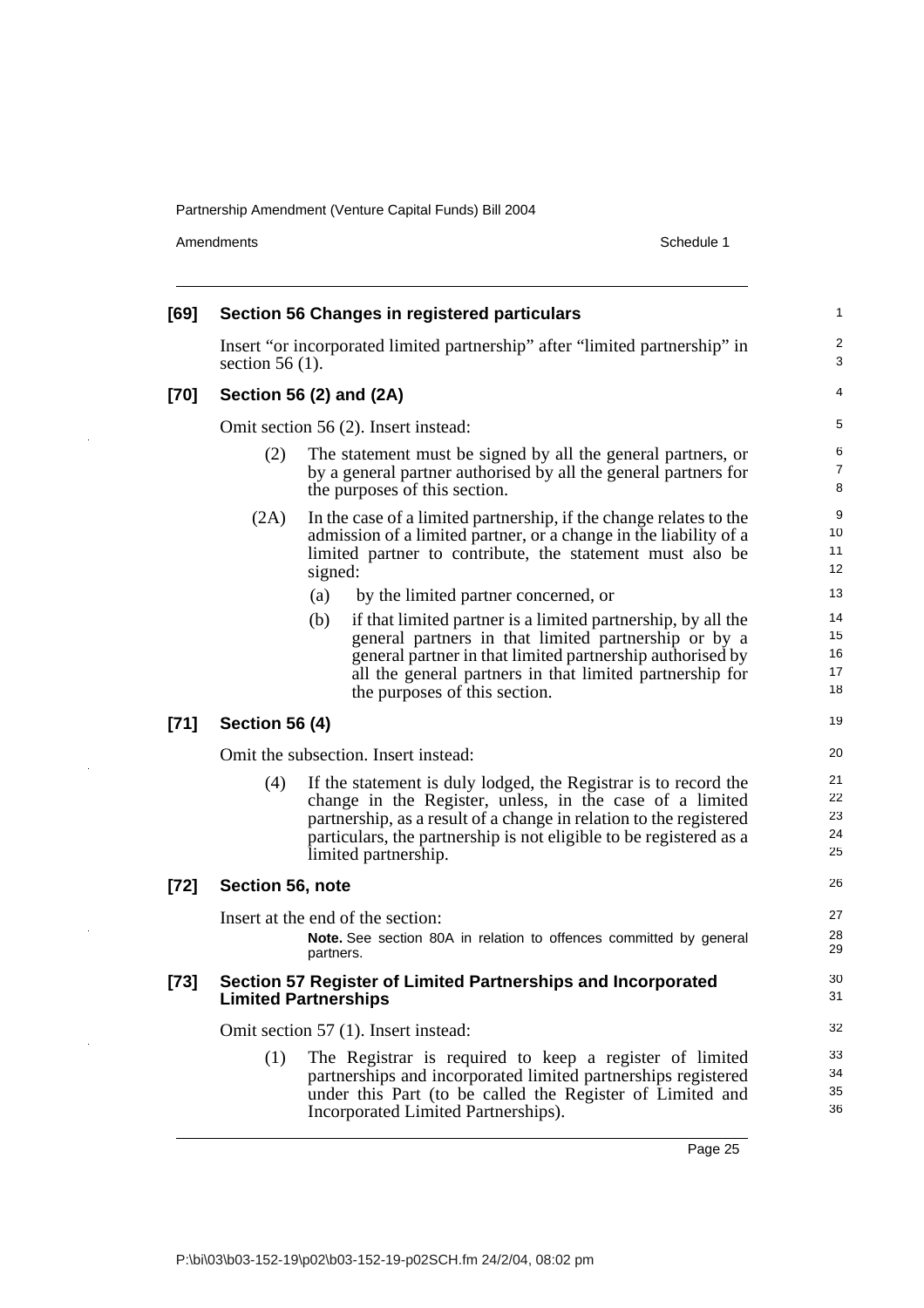Schedule 1 Amendments

l,

l.

|        |    | (1A)              | In the Register, there is to be a division of limited partnerships<br>and a division of incorporated limited partnerships.                                                                                                                      | $\mathbf{1}$<br>2    |
|--------|----|-------------------|-------------------------------------------------------------------------------------------------------------------------------------------------------------------------------------------------------------------------------------------------|----------------------|
| $[74]$ |    |                   | Section 57 (4) and (5)                                                                                                                                                                                                                          | 3                    |
|        |    |                   | Insert after section 57 $(3)$ :                                                                                                                                                                                                                 | 4                    |
|        |    | (4)               | The Registrar may correct any error or omission in the<br>Register by:                                                                                                                                                                          | 5<br>6               |
|        |    |                   | inserting an entry, or<br>(a)                                                                                                                                                                                                                   | 7                    |
|        |    |                   | (b)<br>amending an entry, or                                                                                                                                                                                                                    | 8                    |
|        |    |                   | omitting an entry,<br>(c)                                                                                                                                                                                                                       | 9                    |
|        |    |                   | if the Registrar decides that the correction is necessary.                                                                                                                                                                                      | 10                   |
|        |    | (5)               | The Registrar must not omit an entry in the Register unless<br>satisfied that the whole of the entry was included in error.                                                                                                                     | 11<br>12             |
| $[75]$ |    | <b>Section 58</b> |                                                                                                                                                                                                                                                 | 13                   |
|        |    |                   | Omit the section. Insert instead:                                                                                                                                                                                                               | 14                   |
|        | 58 |                   | <b>Certificates of registration</b>                                                                                                                                                                                                             | 15                   |
|        |    | (1)               | The Registrar must, at the time of:                                                                                                                                                                                                             | 16                   |
|        |    |                   | registering a limited partnership or an incorporated<br>(a)<br>limited partnership, or                                                                                                                                                          | 17<br>18             |
|        |    |                   | recording a change in its registered particulars, or<br>(b)                                                                                                                                                                                     | 19                   |
|        |    |                   | (c)<br>correcting an error or omission in the Register in<br>relation to it,                                                                                                                                                                    | 20<br>21             |
|        |    |                   | issue to the general partners a certificate as to its formation<br>and its registered particulars as at that time.                                                                                                                              | 22<br>23             |
|        |    | (2)               | The Registrar may, on application, issue to the applicant a<br>certificate in relation to a limited partnership or incorporated<br>limited partnership as to its formation and its registered<br>particulars as at the time of the application. | 24<br>25<br>26<br>27 |
|        |    | (3)               | A certificate under this section is to be in such form as the<br>Registrar thinks fit.                                                                                                                                                          | 28<br>29             |
|        |    | (4)               | A certificate under this section:                                                                                                                                                                                                               | 30                   |
|        |    |                   | as to the formation of a limited partnership or<br>(a)<br>incorporated limited partnership is conclusive evidence<br>that the partnership was formed on the date of<br>registration referred to in the certificate, and                         | 31<br>32<br>33<br>34 |
|        |    |                   |                                                                                                                                                                                                                                                 |                      |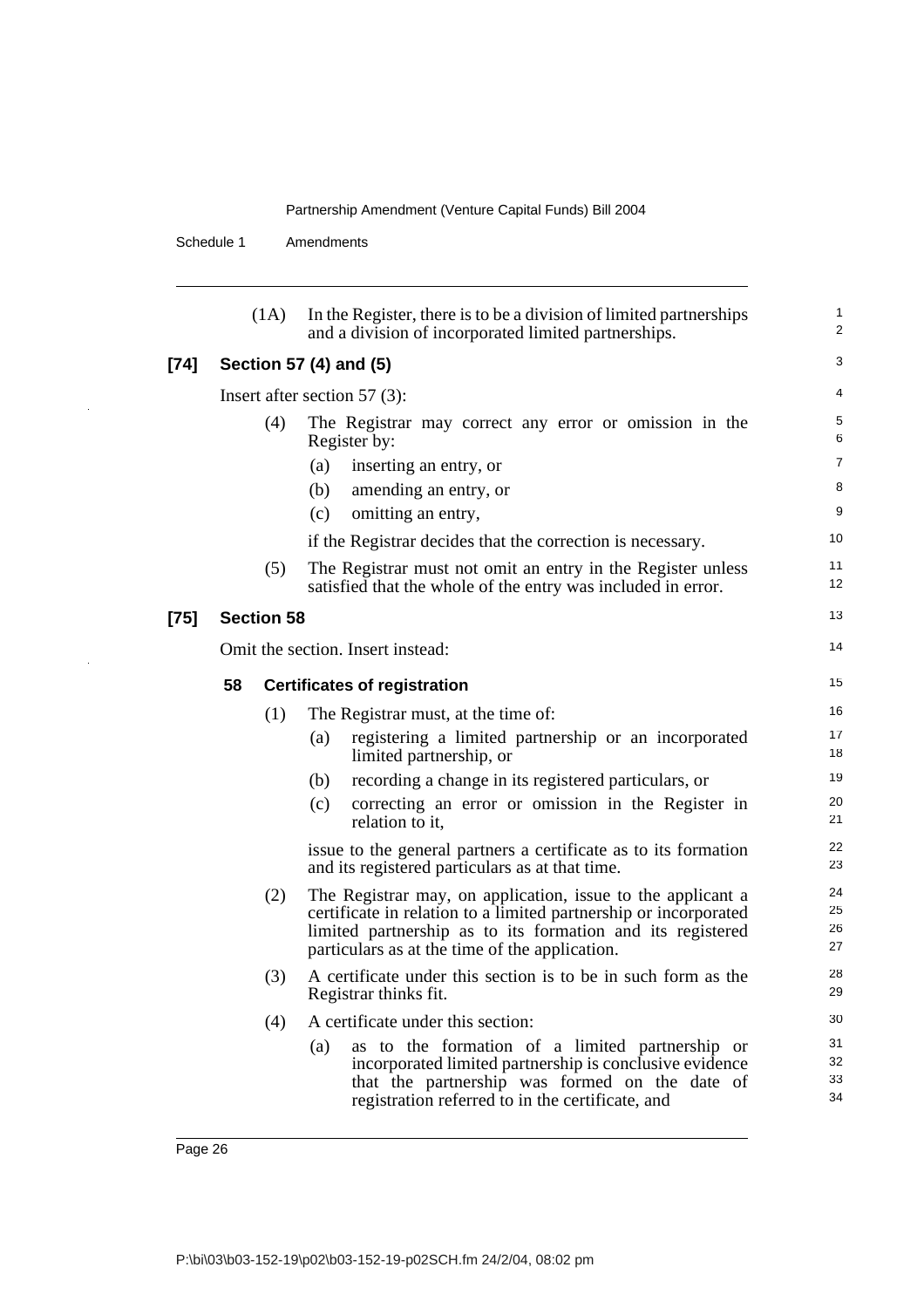Amendments Schedule 1

[77]

[78]

**[80] Section 60 (3)**

|                      | (b)                             | as to the registered particulars as at a specified time of<br>the partnership, is (unless the contrary is established)<br>conclusive evidence that the partnership existed at that<br>time, and                                                                                                                                                                                                                      | 1<br>$\overline{2}$<br>$\mathsf 3$<br>4 |
|----------------------|---------------------------------|----------------------------------------------------------------------------------------------------------------------------------------------------------------------------------------------------------------------------------------------------------------------------------------------------------------------------------------------------------------------------------------------------------------------|-----------------------------------------|
|                      | (c)                             | as to the general partners and limited partners in a<br>partnership as at a specified time is (unless the contrary<br>is established) conclusive evidence of the general<br>partners and limited partners as at that time, and                                                                                                                                                                                       | $\sqrt{5}$<br>6<br>$\overline{7}$<br>8  |
|                      | (d)                             | as to any other particular of a partnership recorded in<br>the Register as at a specified time, is (unless the<br>contrary is established) conclusive evidence of that<br>particular as at that time.                                                                                                                                                                                                                | 9<br>10<br>11<br>12                     |
| [76]                 |                                 | Section 59 Business Names Act 1962 not to apply                                                                                                                                                                                                                                                                                                                                                                      | 13                                      |
|                      |                                 | Insert "or an incorporated limited partnership" after "partnership".                                                                                                                                                                                                                                                                                                                                                 | 14                                      |
| $[77] \label{eq:77}$ | Section 59, note                |                                                                                                                                                                                                                                                                                                                                                                                                                      | 15                                      |
|                      |                                 | Insert at the end of section 59:<br>Note. The Business Names Act 1962 is to be repealed on the<br>commencement of the Business Names Act 2002.                                                                                                                                                                                                                                                                       | 16<br>17<br>18                          |
| [78]                 | Part 3, Division 4, heading     |                                                                                                                                                                                                                                                                                                                                                                                                                      | 19                                      |
|                      |                                 | Insert "in limited partnership" after "partners".                                                                                                                                                                                                                                                                                                                                                                    | 20                                      |
| [79]                 | <b>Register</b>                 | Section 60 Liability of limited partner limited to amount shown in                                                                                                                                                                                                                                                                                                                                                   | 21<br>22                                |
|                      | (2).                            | Omit "debts or obligations" wherever occurring from section 60 (1) and                                                                                                                                                                                                                                                                                                                                               | 23<br>24                                |
|                      | Insert instead "liabilities".   |                                                                                                                                                                                                                                                                                                                                                                                                                      | 25                                      |
| [80]                 | <b>Section 60 (3)</b>           |                                                                                                                                                                                                                                                                                                                                                                                                                      | 26                                      |
|                      | Insert after section 60 $(2)$ : |                                                                                                                                                                                                                                                                                                                                                                                                                      | 27                                      |
|                      | (3)                             | If a partnership (the <i>investing partnership</i> ) is a limited<br>partner in a limited partnership (the <i>principal partnership</i> ), a<br>partner in the investing partnership has no separate liability to<br>contribute to the liabilities of the principal partnership, but<br>nothing in this subsection affects any liability of the investing<br>partnership as a limited partner to contribute to those | 28<br>29<br>30<br>31<br>32<br>33        |

Page 27

34

liabilities.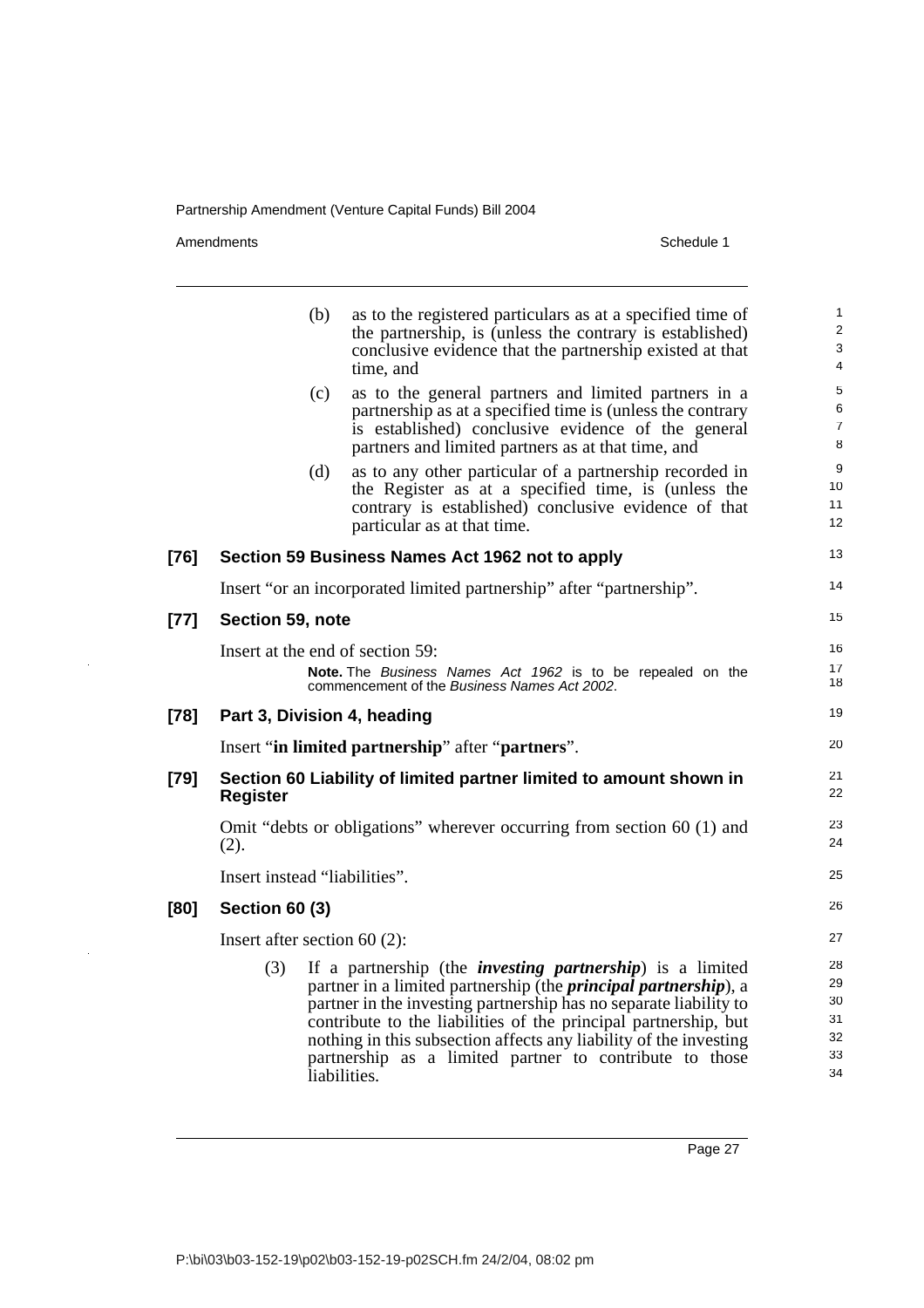Schedule 1 Amendments

| [81]   |                       | Sections 61, 62, 63, 64 (2) and (3) and 67 (3) (c)                                                                                                                                                                                                                                                                                                                          | $\mathbf{1}$                     |
|--------|-----------------------|-----------------------------------------------------------------------------------------------------------------------------------------------------------------------------------------------------------------------------------------------------------------------------------------------------------------------------------------------------------------------------|----------------------------------|
|        |                       | Omit "debt or obligation" wherever occurring.                                                                                                                                                                                                                                                                                                                               | $\overline{2}$                   |
|        |                       | Insert instead "liability".                                                                                                                                                                                                                                                                                                                                                 | 3                                |
| [82]   |                       | Section 64 Liability for limited partnerships formed under<br>corresponding laws                                                                                                                                                                                                                                                                                            | $\overline{4}$<br>5              |
|        |                       | Insert "or jurisdiction" after "country" in the definition of <i>corresponding</i><br><i>law</i> in section 64 (1).                                                                                                                                                                                                                                                         | 6<br>$\overline{7}$              |
| $[83]$ | <b>Section 64 (4)</b> |                                                                                                                                                                                                                                                                                                                                                                             | 8                                |
|        |                       | Insert "or jurisdiction" after "country".                                                                                                                                                                                                                                                                                                                                   | 9                                |
| [84]   | <b>Section 64 (5)</b> |                                                                                                                                                                                                                                                                                                                                                                             | 10                               |
|        |                       | Insert after section $64$ (4):                                                                                                                                                                                                                                                                                                                                              | 11                               |
|        | (5)                   | This section is additional to, and does not derogate from, any<br>rule of law under which recognition is or may be given to a<br>limitation of liability of a partner in a partnership (including<br>an external partnership).                                                                                                                                              | 12<br>13<br>14<br>15             |
| [85]   | <b>Section 64A</b>    |                                                                                                                                                                                                                                                                                                                                                                             | 16                               |
|        |                       | Insert after section 64:                                                                                                                                                                                                                                                                                                                                                    | 17                               |
|        | 64A                   | Effect of sections 63 and 64                                                                                                                                                                                                                                                                                                                                                | 18                               |
|        |                       | No implication is to be taken as arising from section 63 or 64<br>that a limited partner has any liability (or but for that section<br>would have any liability) in connection with the conduct of a<br>partnership's business outside the State that the limited<br>partner would not have in connection with the conduct of a<br>partnership's business within the State. | 19<br>20<br>21<br>22<br>23<br>24 |

 $\ddot{\phantom{1}}$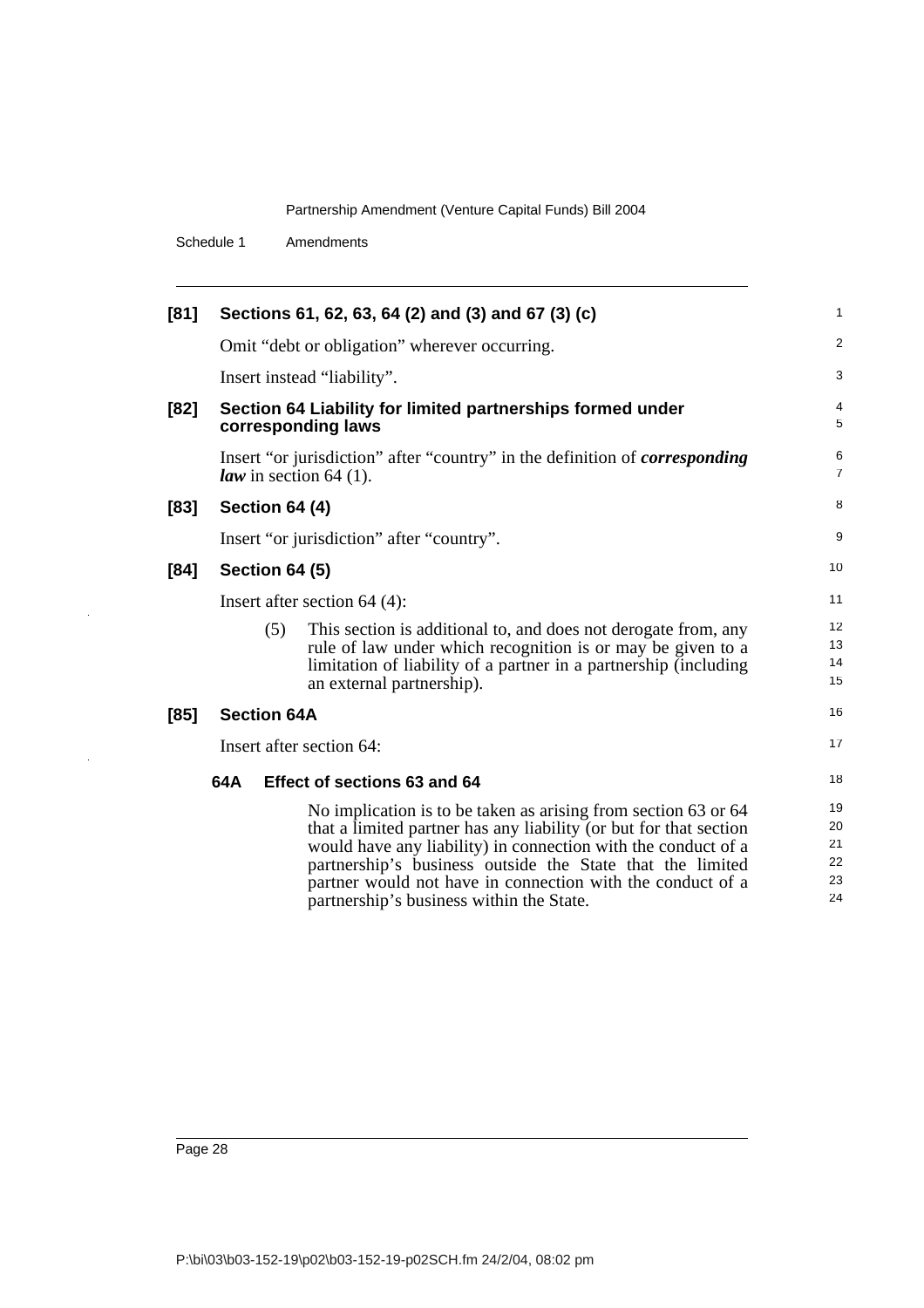Amendments Schedule 1

| [86] | Part 3, Division 4A      |                              |          |                                                                                                                                                                                                                                                                                                                                                  |                                  |  |
|------|--------------------------|------------------------------|----------|--------------------------------------------------------------------------------------------------------------------------------------------------------------------------------------------------------------------------------------------------------------------------------------------------------------------------------------------------|----------------------------------|--|
|      | Insert after section 66: |                              |          |                                                                                                                                                                                                                                                                                                                                                  |                                  |  |
|      | <b>Division 4A</b>       |                              |          | Limitation of liability of limited partners in<br>incorporated limited partnerships                                                                                                                                                                                                                                                              | 3<br>4                           |  |
|      | 66A                      |                              |          | Limitation of liability of limited partners                                                                                                                                                                                                                                                                                                      |                                  |  |
|      |                          | (1)                          |          | A limited partner has no liability for the liabilities of the<br>incorporated limited partnership or of a general partner.                                                                                                                                                                                                                       | 6<br>$\overline{7}$              |  |
|      |                          | (2)                          |          | Nothing in subsection (1) or section 66C or 66D prevents:                                                                                                                                                                                                                                                                                        | 8                                |  |
|      |                          |                              | (a)      | a contribution of capital or property made by a limited<br>partner to the incorporated limited partnership being<br>used, or                                                                                                                                                                                                                     | $\boldsymbol{9}$<br>10<br>11     |  |
|      |                          |                              | (b)      | an obligation of a limited partner to contribute capital or<br>property to the incorporated limited partnership being<br>enforced by any person to whom the obligation is owed,                                                                                                                                                                  | 12<br>13<br>14                   |  |
|      |                          |                              | partner. | in satisfaction of a liability of the partnership or of a general                                                                                                                                                                                                                                                                                | 15<br>16                         |  |
|      |                          | (3)                          |          | This section is subject to section 67A (Limited partner not to<br>take part in the management of incorporated limited<br>partnership).                                                                                                                                                                                                           | 17<br>18<br>19                   |  |
|      | 66B                      | Change in status of partners |          |                                                                                                                                                                                                                                                                                                                                                  |                                  |  |
|      |                          | (1)                          |          | If a general partner becomes a limited partner, the partner<br>remains liable for any liability of the incorporated limited<br>partnership that arose before the partner became a limited<br>partner to the extent that the partnership is unable to satisfy<br>the liability or to the greater extent provided by the<br>partnership agreement. | 21<br>22<br>23<br>24<br>25<br>26 |  |
|      |                          | (2)                          |          | If a limited partner becomes a general partner, the partner<br>remains not liable (subject to section $67A(2)$ ) for any liability<br>of the incorporated limited partnership that arose before the<br>partner became a general partner.                                                                                                         | 27<br>28<br>29<br>30             |  |
|      |                          |                              |          | Note. Section 67A (2) imposes liability in certain circumstances on a<br>limited partner who takes part in the management of the business of the<br>incorporated limited partnership.                                                                                                                                                            | 31<br>32<br>33                   |  |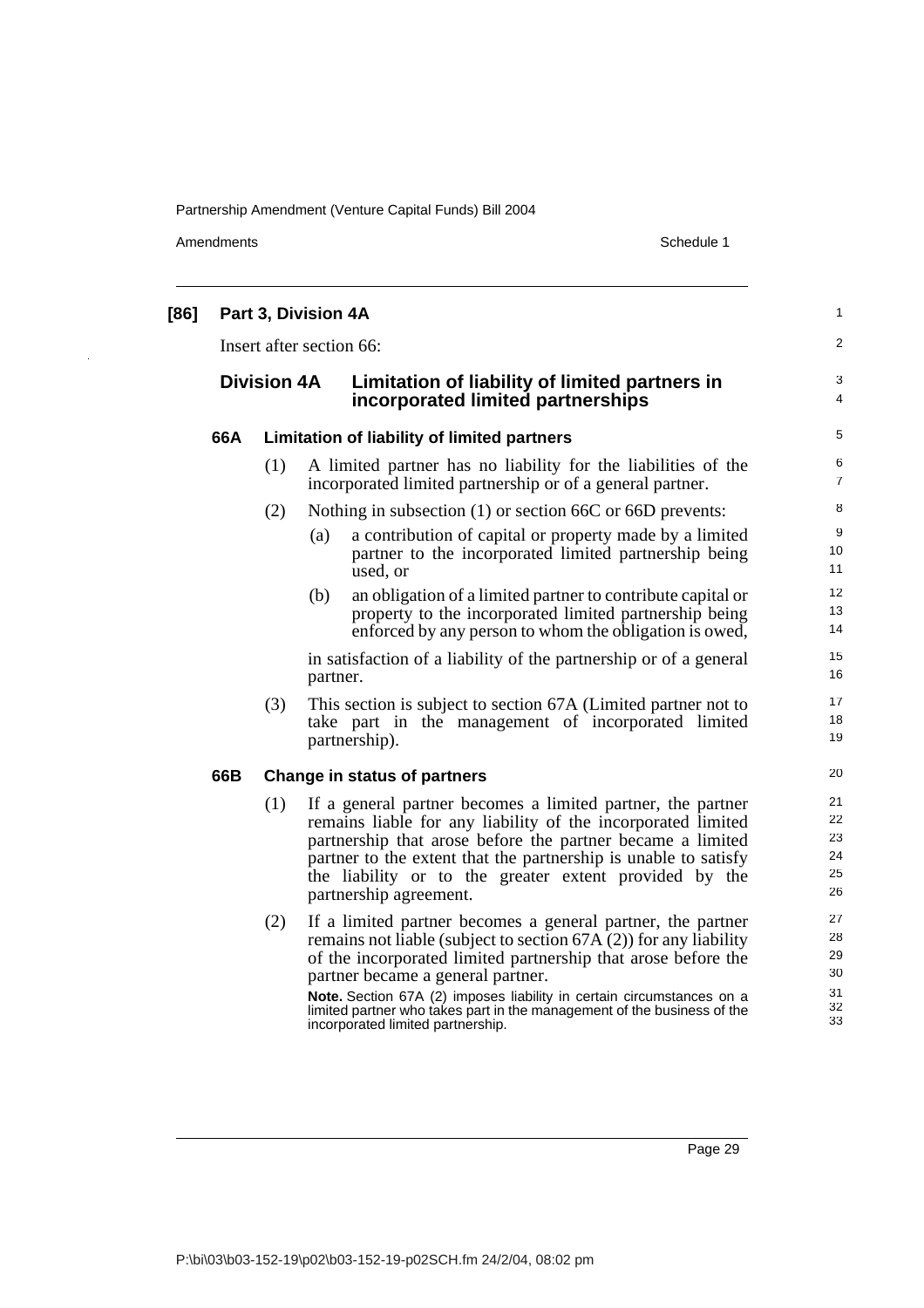Schedule 1 Amendments

| 66C | <b>State</b> | Liability in respect of conduct or acts or omissions outside the                                                                                                                                                                                                      |
|-----|--------------|-----------------------------------------------------------------------------------------------------------------------------------------------------------------------------------------------------------------------------------------------------------------------|
|     |              | The limitation on the liability of a limited partner in an<br>incorporated limited partnership by or under this Division<br>extends to any liability incurred:                                                                                                        |
|     |              | in connection with the conduct of the partnership's<br>(a)<br>business outside the State, or                                                                                                                                                                          |
|     |              | as a result of an act or omission outside the State of a<br>(b)<br>general partner or a limited partner in the partnership,<br>the partnership or of any officer, employee, agent or<br>representative of a general partner in the partnership or<br>the partnership. |
| 66D |              | Incorporated limited partnerships formed under<br>corresponding laws                                                                                                                                                                                                  |
|     | (1)          | In this section:                                                                                                                                                                                                                                                      |
|     |              | <i>corresponding law means:</i>                                                                                                                                                                                                                                       |
|     |              | a law of another State or of a Territory or of another<br>(a)<br>country or jurisdiction that substantially corresponds to<br>the provisions of this Act that relate to incorporated<br>limited partnerships, or                                                      |
|     |              | a law declared under subsection (3) to<br>(b)<br>be<br>a<br>corresponding law for the purposes of this Part.                                                                                                                                                          |
|     |              | recognised incorporated limited partnership means<br>a<br>partnership formed in accordance with a corresponding law.                                                                                                                                                  |
|     | (2)          | A partner in a recognised incorporated limited partnership is<br>liable for a liability incurred by the partnership as a result of:                                                                                                                                   |
|     |              | the conduct of the recognised incorporated limited<br>(a)<br>partnership's business in this State, or                                                                                                                                                                 |
|     |              | the acts or omissions in this State of a partner in the<br>(b)<br>recognised incorporated limited partnership or of the<br>partnership itself or of any officer, employee, agent or<br>representative of such a partner or of the partnership,                        |
|     |              | only in circumstances where the partner would be so liable<br>under the corresponding law if the conduct or acts or<br>omissions occurred in the place where the recognised<br>incorporated limited partnership was formed.                                           |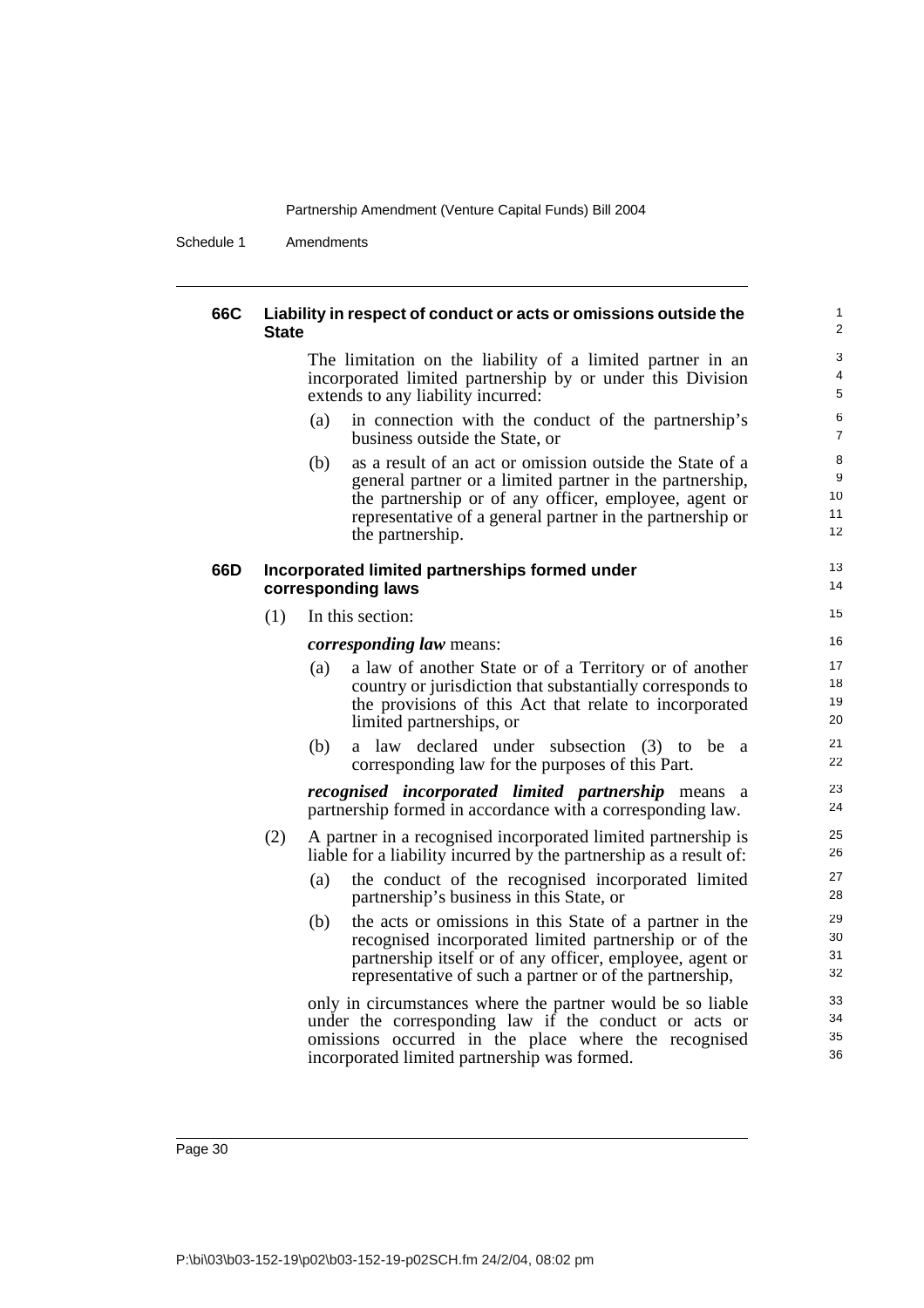Amendments Schedule 1

|      |     | (3) | Subject to subsections (4) and (5), the Governor may, by order<br>published in the Gazette, declare a law of another State, a | $\mathbf{1}$<br>2              |
|------|-----|-----|-------------------------------------------------------------------------------------------------------------------------------|--------------------------------|
|      |     |     | Territory or another country or jurisdiction to be a<br>corresponding law for the purposes of this Part.                      | $\ensuremath{\mathsf{3}}$<br>4 |
|      |     | (4) | The law of another State or of a Territory may not be declared                                                                | 5<br>6                         |
|      |     |     | to be a corresponding law unless the Minister has certified to<br>the Governor that under that law a limited partner in an    | $\overline{7}$                 |
|      |     |     | incorporated limited partnership formed in accordance with                                                                    | 8                              |
|      |     |     | this Part and registered or otherwise recognised under that law                                                               | 9                              |
|      |     |     | is liable for a liability incurred by the partnership as a result<br>of:                                                      | 10<br>11                       |
|      |     |     | (a)<br>the conduct in that State or Territory of the business of<br>the partnership, or                                       | 12<br>13                       |
|      |     |     | the acts or omissions in that State or Territory of a<br>(b)                                                                  | 14                             |
|      |     |     | partner in the partnership or of the partnership itself or                                                                    | 15<br>16                       |
|      |     |     | of any officer, employee, agent or representative of a<br>general partner or of the partnership,                              | 17                             |
|      |     |     |                                                                                                                               | 18                             |
|      |     |     | only in circumstances where the limited partner would be so<br>liable under this Act if the conduct or acts or omissions      | 19                             |
|      |     |     | occurred within the State.                                                                                                    | 20                             |
|      |     | (5) | The law of another country or jurisdiction (not being another                                                                 | 21                             |
|      |     |     | State or Territory) may not be declared to be a corresponding                                                                 | 22                             |
|      |     |     | law unless the Minister has certified to the Governor that that                                                               | 23<br>24                       |
|      |     |     | law provides for the limitation of liability of certain partners<br>in certain partnerships.                                  | 25                             |
|      |     | (6) | This section is additional to, and does not derogate from, any                                                                | 26                             |
|      |     |     | rule of law under which recognition is or may be given to a                                                                   | 27                             |
|      |     |     | limitation of liability of a partner in a partnership.                                                                        | 28                             |
|      | 66E |     | Effect of sections 66C and 66D                                                                                                | 29                             |
|      |     |     | No implication is to be taken as arising from section 66C or                                                                  | 30                             |
|      |     |     | 66D that a limited partner has any liability (or but for that                                                                 | 31                             |
|      |     |     | section would have any liability) in connection with the                                                                      | 32<br>33                       |
|      |     |     | conduct of a partnership's business or acts or omissions<br>outside the State that the limited partner would not have in      | 34                             |
|      |     |     | connection with the conduct of a partnership's business or                                                                    | 35                             |
|      |     |     | acts or omissions within the State.                                                                                           | 36                             |
| [87] |     |     | Part 3, Division 6, heading                                                                                                   | 37                             |

Insert "**and incorporated limited partnerships**" after "**partnerships**".

Page 31

38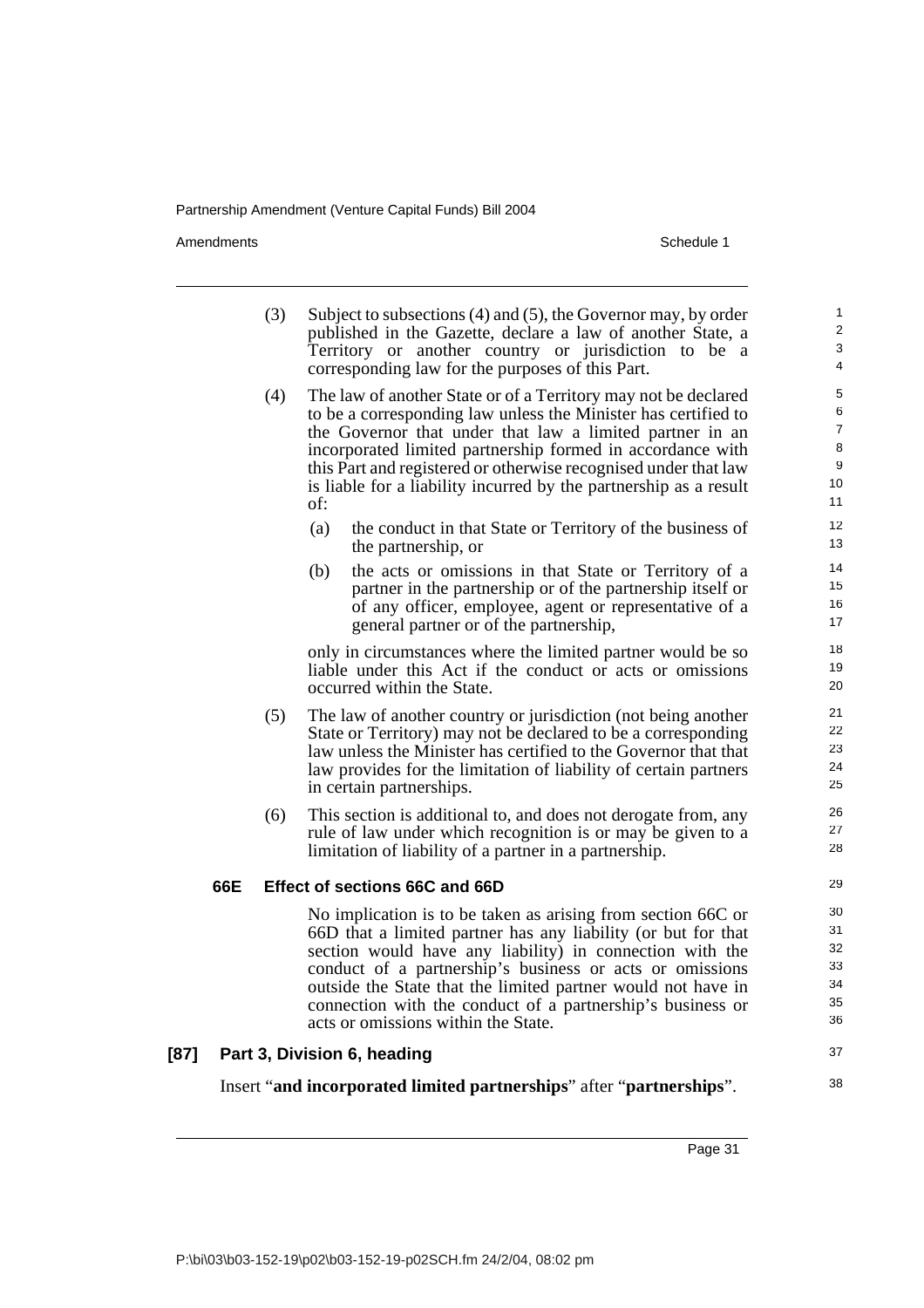Schedule 1 Amendments

| [88] | limited partnership                                                                                                               | Section 67 Limited partner not to take part in management of | 1<br>2                   |                                                                                                                                                                                                                                                                                                                                                                                                                  |                                                  |  |  |
|------|-----------------------------------------------------------------------------------------------------------------------------------|--------------------------------------------------------------|--------------------------|------------------------------------------------------------------------------------------------------------------------------------------------------------------------------------------------------------------------------------------------------------------------------------------------------------------------------------------------------------------------------------------------------------------|--------------------------------------------------|--|--|
|      |                                                                                                                                   |                                                              |                          | Omit "debts and obligations" from section 67 (2).                                                                                                                                                                                                                                                                                                                                                                | 3                                                |  |  |
|      | Insert instead "liabilities".                                                                                                     |                                                              |                          |                                                                                                                                                                                                                                                                                                                                                                                                                  |                                                  |  |  |
| [89] |                                                                                                                                   | <b>Section 67 (6)</b>                                        |                          |                                                                                                                                                                                                                                                                                                                                                                                                                  | 5                                                |  |  |
|      |                                                                                                                                   |                                                              |                          | Insert after section $67(5)$ :                                                                                                                                                                                                                                                                                                                                                                                   | 6                                                |  |  |
|      |                                                                                                                                   | (6)                                                          |                          | No implication is to be taken as arising from section $67A(3)$<br>that a limited partner in a limited partnership is to be regarded<br>as taking part in the management of the business of the<br>partnership merely because the limited partner or a person<br>acting on behalf of the partner does any thing in connection<br>with the conduct of that business that is not referred to in that<br>subsection. | $\overline{7}$<br>8<br>9<br>10<br>11<br>12<br>13 |  |  |
| [90] | Sections 67A and 67B                                                                                                              |                                                              |                          |                                                                                                                                                                                                                                                                                                                                                                                                                  |                                                  |  |  |
|      |                                                                                                                                   |                                                              | Insert after section 67: |                                                                                                                                                                                                                                                                                                                                                                                                                  | 15                                               |  |  |
|      | 67A                                                                                                                               |                                                              |                          | Limited partner not to take part in the management of<br>incorporated limited partnership                                                                                                                                                                                                                                                                                                                        | 16<br>17                                         |  |  |
|      |                                                                                                                                   | (1)                                                          |                          | A limited partner in an incorporated limited partnership must<br>not take part in the management of the business of the<br>partnership.                                                                                                                                                                                                                                                                          | 18<br>19<br>20                                   |  |  |
|      |                                                                                                                                   | (2)                                                          | If:                      |                                                                                                                                                                                                                                                                                                                                                                                                                  | 21                                               |  |  |
|      |                                                                                                                                   |                                                              | (a)                      | as a direct result of any wrongful act or omission of a<br>limited partner in taking part in the management of the<br>business of an incorporated limited partnership the<br>limited partner causes any loss or injury to any person<br>other than a partner in the partnership (a <i>third party</i> ),<br>and                                                                                                  | 22<br>23<br>24<br>25<br>26<br>27                 |  |  |
|      |                                                                                                                                   |                                                              | (b)                      | at the time of the act or omission the third party had<br>reasonable grounds to believe that the limited partner<br>was a general partner in the partnership,                                                                                                                                                                                                                                                    | 28<br>29<br>30                                   |  |  |
|      | the limited partner is liable for the loss or injury to the same<br>extent that the limited partner would have been liable if the |                                                              |                          |                                                                                                                                                                                                                                                                                                                                                                                                                  |                                                  |  |  |
|      |                                                                                                                                   |                                                              |                          |                                                                                                                                                                                                                                                                                                                                                                                                                  |                                                  |  |  |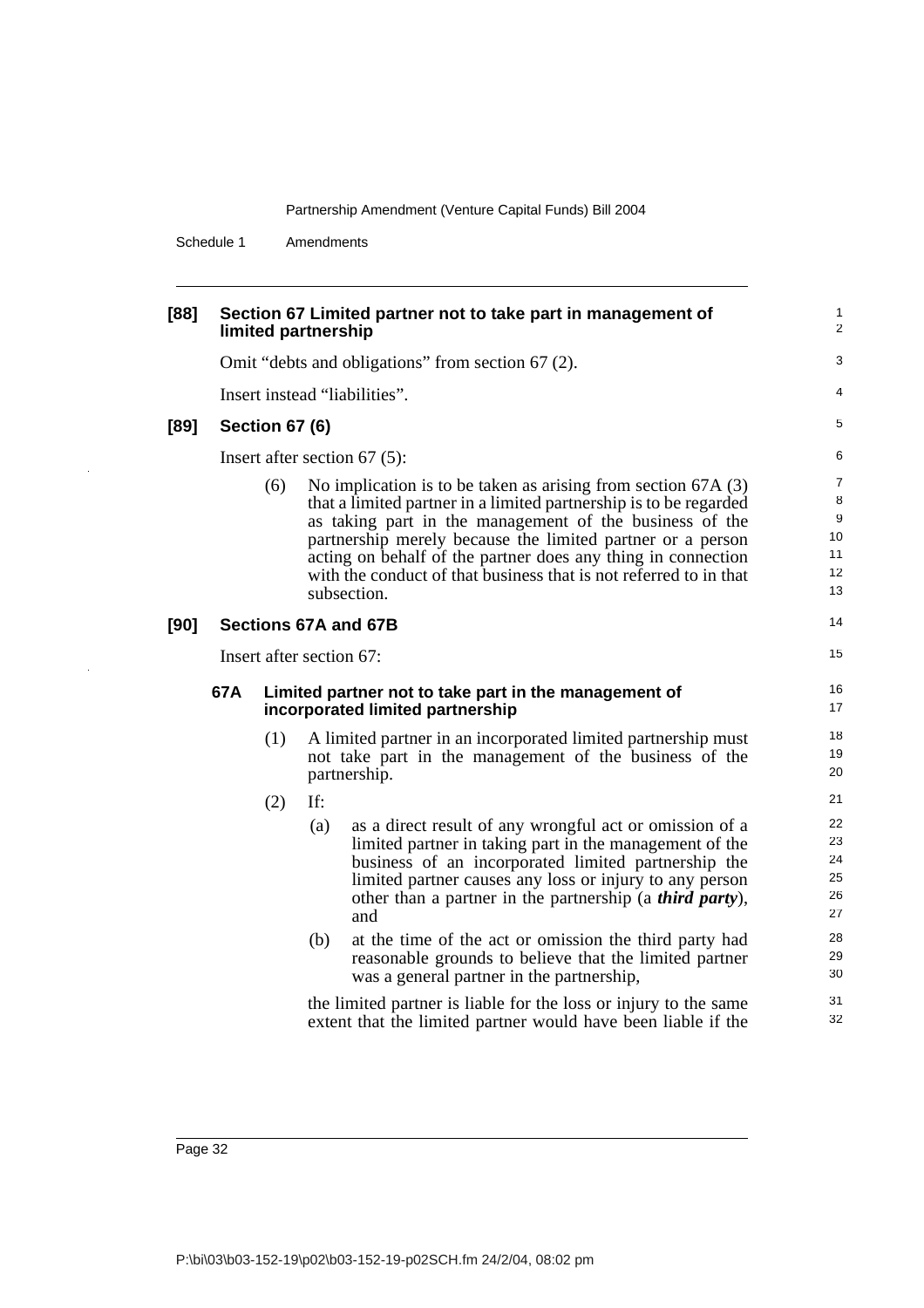Amendments **Amendments** Schedule 1

limited partner were in fact a general partner in the partnership.

**Note.** A limited partner is not an agent of an incorporated limited partnership and the acts of a limited partner do not bind a general partner, another limited partner or the partnership itself—see section 53C (1).

- (3) A limited partner in an incorporated limited partnership is not to be regarded as taking part in the management of the business of the partnership merely because the limited partner or a person acting on behalf of the limited partner:
	- (a) is an employee of or an independent contractor engaged by the partnership, a general partner in the partnership or an associate of the general partner, or is an officer of a general partner that is a body corporate or of an associate of a general partner that is a body corporate, or
	- (b) gives advice to, or on behalf of, the partnership or a general partner in the partnership or an associate of such a general partner in the proper exercise of functions arising from the engagement of the limited partner, or a person acting on behalf of the limited partner, in a professional capacity or arising from business dealings between the limited partner, or a person acting on behalf of the limited partner, and the partnership or a general partner or an associate of the general partner, or
	- (c) gives a guarantee or indemnity in respect of any liability of the partnership or of a general partner in the partnership or an associate of the general partner, or
	- (d) takes any action, or participates in any action taken by any other limited partner in the partnership, for the purpose of enforcing the rights, or safeguarding the interests, of the limited partner as a limited partner, or
	- (e) if permitted by the partnership agreement:
		- (i) calls, requisitions, convenes, chairs, participates in, postpones, adjourns or makes a record of a meeting of the partners or of the limited partners or of any of them, or
		- (ii) requisitions, signs or otherwise passes, approves, disapproves or amends any resolution (whether at a meeting, in writing or otherwise) of the partners or of the limited partners or of any of them,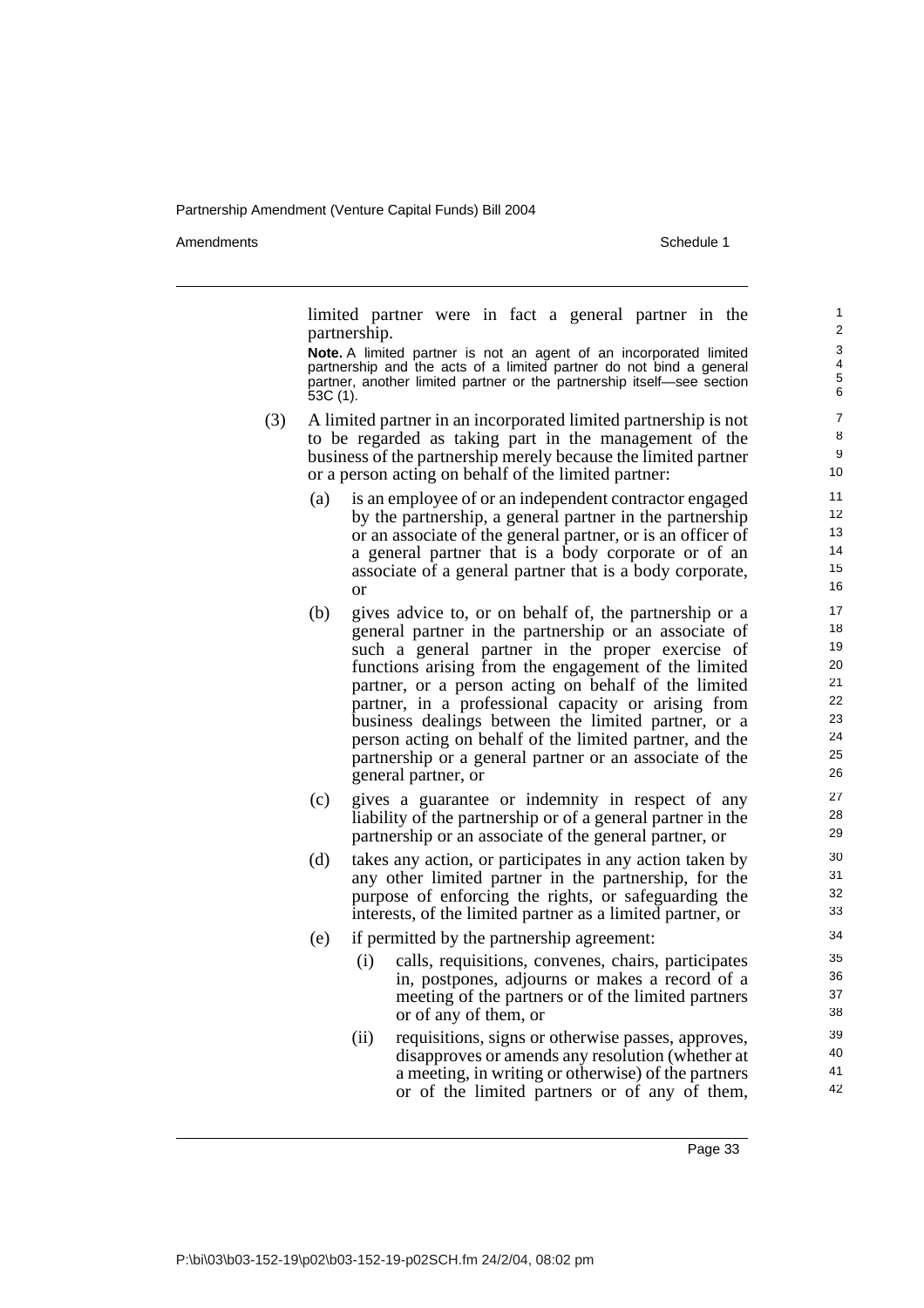Schedule 1 Amendments

|     | including without limitation by formulating,<br>moving,<br>proposing,<br>supporting,<br>opposing,           | 1<br>$\overline{2}$   |
|-----|-------------------------------------------------------------------------------------------------------------|-----------------------|
|     | speaking to or voting on any such resolution, or                                                            | 3                     |
| (f) | exercises a power conferred on the limited partner by<br>subsection (4) or has, or exercises, any right to: | 4<br>5                |
|     | (i)<br>have access to and inspect the books or records of<br>the partnership or copy any of them, or        | 6<br>$\boldsymbol{7}$ |
|     | (ii)<br>examine the state or prospects of the business of                                                   | 8                     |
|     | the partnership or advise, or consult with, other                                                           | 9                     |
|     | partners in relation to such matters, or                                                                    | 10                    |
| (g) | gives advice to, or consults with, or is or acts as an                                                      | 11                    |
|     | officer, director, security holder, partner,<br>agent,                                                      | 12                    |
|     | representative, employee of or independent contractor                                                       | 13                    |
|     | engaged by an associate of the partnership, or                                                              | 14                    |
|     | Note. Associate of a partnership is defined in section 67B.                                                 | 15                    |
| (h) | is or acts as a lender to, or fiduciary for, an associate of                                                | 16                    |
|     | the partnership, or                                                                                         | 17                    |
| (i) | to the extent authorised by the partnership agreement,                                                      | 18                    |
|     | participates on, or has or exercises any right to appoint                                                   | 19                    |
|     | one or more persons to, or remove one or more persons                                                       | 20                    |
|     | from, or to nominate one or more persons for such                                                           | 21                    |
|     | appointment to or removal from, a committee which                                                           | 22                    |
|     | considers, approves of, consents to or disapproves of                                                       | 23                    |
|     | any one or more of the following proposals from a                                                           | 24                    |
|     | general partner:                                                                                            | 25                    |
|     | (i)<br>a proposal involving a material change in the                                                        | 26                    |
|     | nature of the business<br>of the partnership                                                                | 27                    |
|     | (including a change in, or departure from, any                                                              | 28                    |
|     | investment guidelines, policies or conditions                                                               | 29                    |
|     | relating to the business of the partnership),                                                               | 30                    |
|     | a proposal for the adoption of a method for<br>(ii)                                                         | 31                    |
|     | valuing some or all of the assets of the                                                                    | 32                    |
|     | partnership (including a change to, replacement                                                             | 33                    |
|     | of or variation from such a method),                                                                        | 34                    |
|     | (iii)<br>a proposal for an extension or reduction in the                                                    | 35                    |
|     | period<br>in<br>which,<br>under<br>the<br>partnership                                                       | 36                    |
|     | agreement, investments (or certain types of                                                                 | 37                    |
|     | investments) can be made by the partnership, or                                                             | 38<br>39              |
|     | for any approval or disapproval of investments                                                              | 40                    |
|     | that the partnership does not otherwise have a                                                              | 41                    |
|     | right to make,                                                                                              |                       |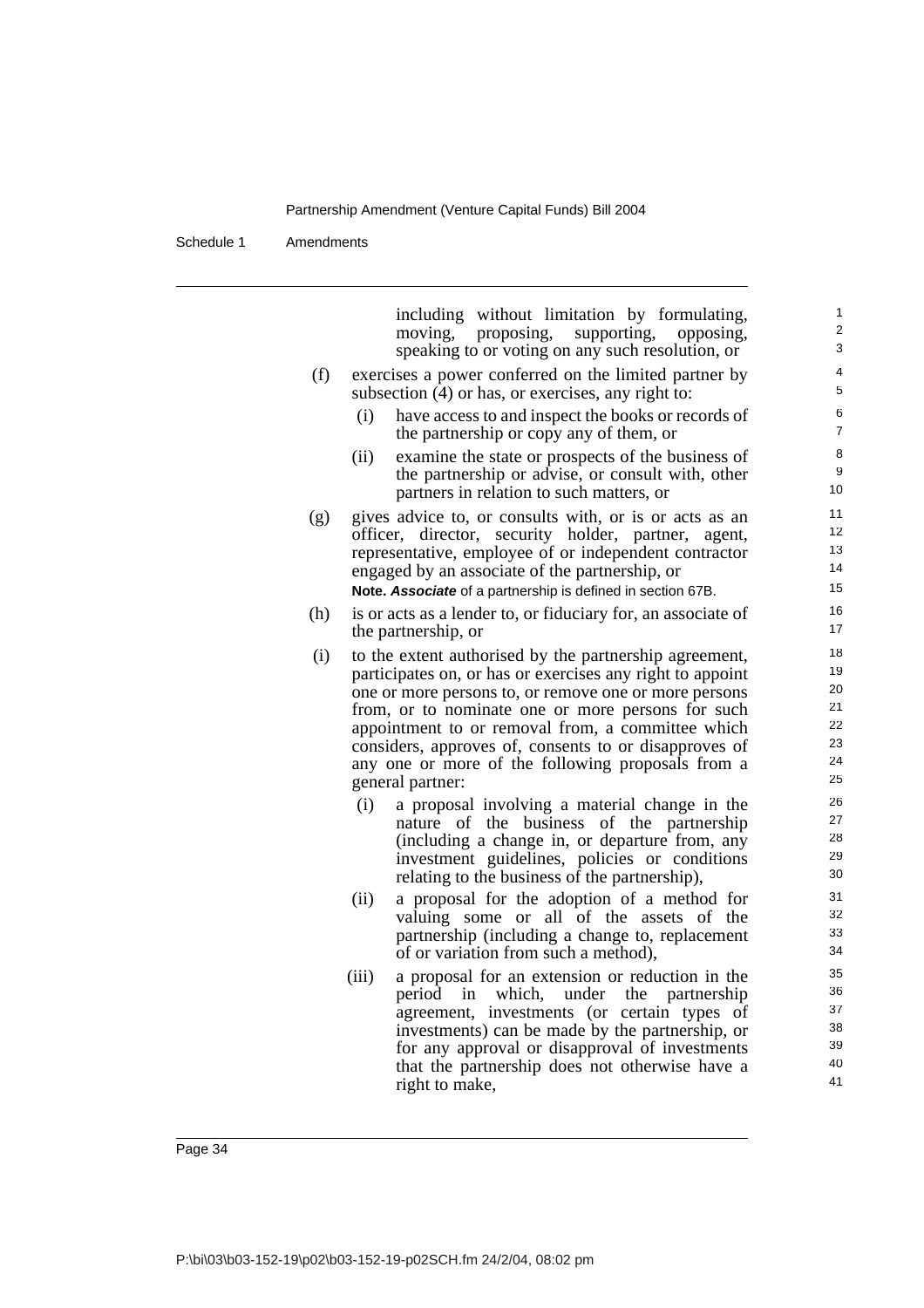Amendments **Amendments** Schedule 1

| (iv) a proposal relating to any actual or potential<br>transaction or other matter involving any actual<br>or potential conflict of interest,                                                                                                                                              |
|--------------------------------------------------------------------------------------------------------------------------------------------------------------------------------------------------------------------------------------------------------------------------------------------|
| (v) a proposal relating to any actual or potential<br>transaction, contract, arrangement<br>or<br>understanding between one or more of the<br>partners, or their associates, and the general<br>partner, the partnership or any associate of the<br>general partner or of the partnership, |

- (vi) a proposal for the delegation, waiver, release or variation of an authority, right, duty or obligation of the general partner,
- (vii) a proposal for the appointment or approval under the partnership agreement of any person as a senior executive of the general partner or of an associate of the general partner, or
- (j) nominates, selects, investigates, evaluates or negotiates with any person in connection with the removal or replacement of a general partner, or participates on a committee which proposes, considers, approves of, consents to or disapproves of any nomination, selection, appointment, change in control or ownership, suspension, replacement or removal of a general partner or an associate of a general partner, or
- (k) takes any action, or participates in any action taken by any other limited partner, for the purpose of registering or maintaining the registration of the partnership or a general partner in the partnership under Part 2 of the *Venture Capital Act 2002* of the Commonwealth as a VCLP or an AFOF within the meaning of that Act.
- (4) A limited partner in an incorporated limited partnership or a person authorised by the limited partner may, if and to the extent the partner or person is so authorised by the partnership agreement as in force from time to time:
	- (a) have access to and inspect the books or records of the partnership or copy any of them, and
	- (b) examine the state or prospects of the business of the partnership and advise, or consult with, other partners in relation to such matters.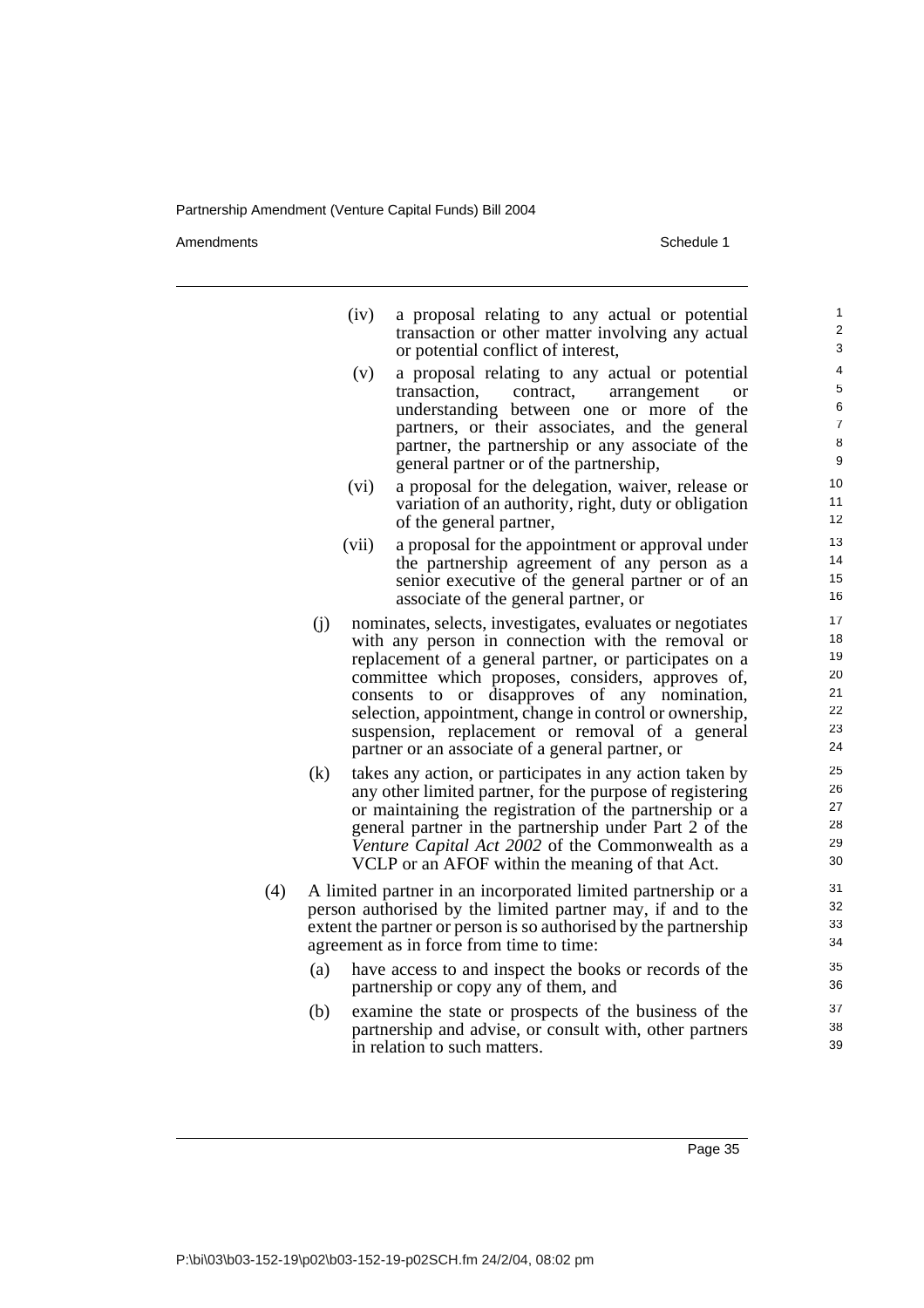Schedule 1 Amendments

(5) The provisions of this section may not be varied by the partnership agreement or with the consent of the partners, whether given by or under the partnership agreement or otherwise.

**Note.** Section 53C (4) enables partners to give consent by or under the partnership agreement.

- (6) No implication is to be taken as arising from subsection (3) that a limited partner in an incorporated limited partnership is to be regarded as taking part in the management of the business of the partnership merely because the limited partner or a person acting on behalf of the partner does any thing in connection with the conduct of that business that is not referred to in that subsection.
- (7) For the purposes of this section, a limited partner in an incorporated limited partnership that is a venture capital management partnership (within the meaning of section 94D (3) of the *Income Tax Assessment Act 1936* of the Commonwealth) is not to be regarded as taking part in the management of the business of the incorporated limited partnership merely because of any act the limited partner takes in respect of the incorporated limited partnership in the capacity of a partner or associate of a partner in the venture capital management partnership.

#### **67B Interpretation of section 67A**

(1) In section 67A:

- (a) a reference to an associate of a general partner includes a reference to:
	- (i) if the general partner is a partnership, a partner in that partnership (a *partner in the general partner*), and
	- (ii) any person who has an interest in the general partner or in any partner in the general partner, whether as security holder, trustee, responsible entity, manager, custodian, sub-custodian, nominee, administrator, executor, legal personal representative, beneficiary or otherwise, and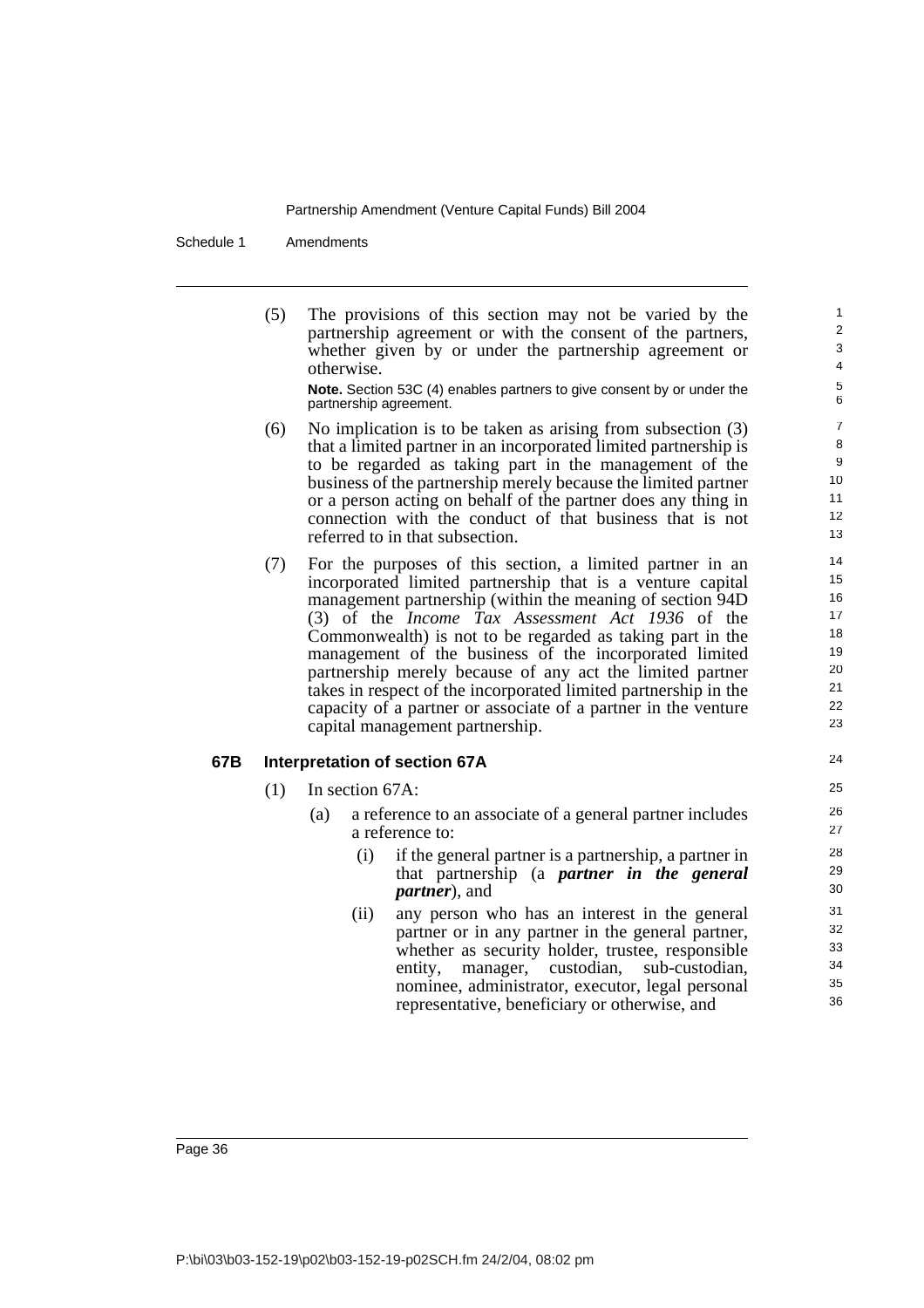Amendments Schedule 1

|     | (iii) | any person to whom the general partner or any<br>partner in the general partner has delegated any<br>power, authority, right, duty or obligation of the<br>general partner in relation to the partnership or                                                                                                       | $\mathbf{1}$<br>$\overline{2}$<br>3<br>4 |
|-----|-------|--------------------------------------------------------------------------------------------------------------------------------------------------------------------------------------------------------------------------------------------------------------------------------------------------------------------|------------------------------------------|
|     |       | any other partnership in which the general partner<br>is general partner, and                                                                                                                                                                                                                                      | 5<br>6                                   |
|     | (iv)  | if the general partner or a partner in the general<br>partner or a person covered by subparagraph (ii)<br>or (iii) is a body corporate, a related body                                                                                                                                                             | $\overline{\mathbf{7}}$<br>8<br>9<br>10  |
|     | (v)   | corporate of that body corporate, and<br>officer,<br>director,<br>employee,<br>a<br>agent,<br>representative or security holder of the general<br>partner or of any partner in the general partner or<br>of a person covered by subparagraph (ii), (iii) or<br>$(iv)$ , and                                        | 11<br>12<br>13<br>14<br>15               |
| (b) |       | a reference to an associate of a limited partner includes<br>a reference to:                                                                                                                                                                                                                                       | 16<br>17                                 |
|     | (i)   | if the limited partner is a partnership, a partner in<br>that partnership (a <i>partner in the</i><br><i>limited</i><br><i>partner</i> ), and                                                                                                                                                                      | 18<br>19<br>20                           |
|     | (ii)  | any person who has an interest in the limited<br>partner or in any partner in the limited partner,<br>whether as security holder, trustee, responsible<br>custodian,<br>entity,<br>manager,<br>sub-custodian,<br>nominee, administrator, executor, legal personal<br>representative, beneficiary or otherwise, and | 21<br>22<br>23<br>24<br>25<br>26         |
|     | (iii) | if the limited partner or a partner in the limited<br>partner or a person covered by subparagraph (ii)<br>is a body corporate, a related body corporate of<br>that body corporate, and                                                                                                                             | 27<br>28<br>29<br>30                     |
|     | (iv)  | officer,<br>director,<br>employee,<br>a<br>agent,<br>representative or security holder of the limited<br>partner or of any partner in the limited partner or<br>of a person covered by subparagraph (ii) or (iii),<br>and                                                                                          | 31<br>32<br>33<br>34<br>35               |
| (c) |       | a reference to an associate of an incorporated limited<br>partnership includes a reference to:                                                                                                                                                                                                                     | 36<br>37                                 |
|     | (i)   | person or partnership in which<br>the<br>any<br>incorporated limited partnership has an interest,<br>whether as security holder or otherwise, and                                                                                                                                                                  | 38<br>39<br>40                           |
|     |       |                                                                                                                                                                                                                                                                                                                    |                                          |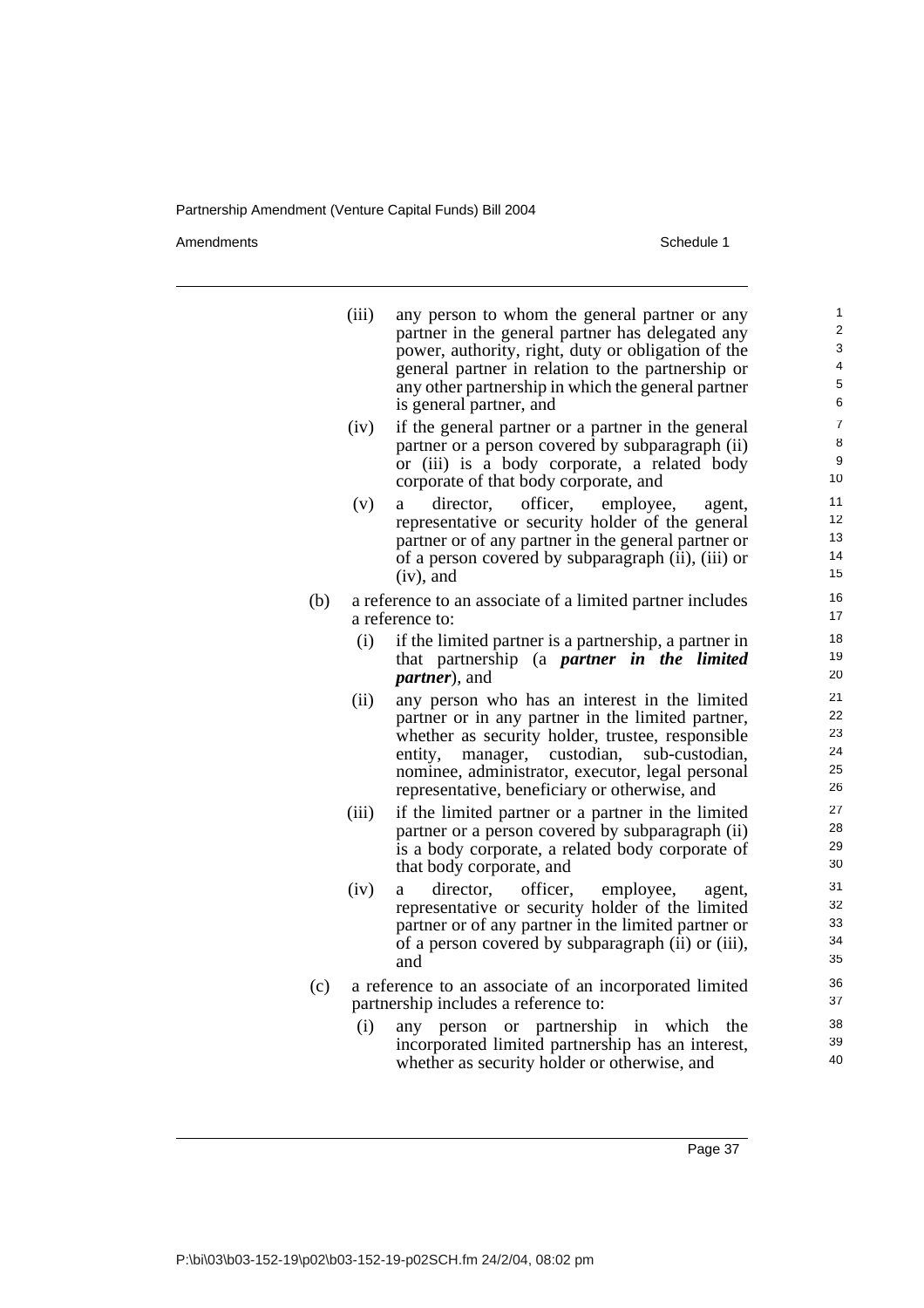Schedule 1 Amendments

(ii) if a person or partnership covered by subparagraph (i) is a body corporate, a related body corporate of that body corporate. (2) In section 67A and this section, a reference to a general partner in an incorporated limited partnership includes, if the general partner is a partnership, a reference to a partner in that partnership. (3) In section 67A and this section: *related body corporate* has the same meaning given by section 9 of the *Corporations Act 2001* of the Commonwealth. *security holder*, in relation to a body (whether corporate or unincorporated) includes a holder of securities (within the meaning given by section 92 (3) of the *Corporations Act 2001* of the Commonwealth) in or of the body. **[91] Section 68 Differences between partners**  Insert "or an incorporated limited partnership" after "partnership" in section 68 (1). **[92] Sections 68 and 69, notes** Insert at the end of the sections: **Note.** See section 53C (4). **[93] Section 69 Change in partners** Insert "in a limited partnership" after "limited partner" where firstly occurring in section  $6\overline{9}$  (1). **[94] Section 69 (1A)–(1C)** Insert after section 69 (1): (1A) A limited partner in an incorporated limited partnership may, with the consent of the general partners and the agreement of the transferee, transfer the whole or a proportion of the limited partner's interest in the incorporated limited partnership. 1  $\overline{2}$ 3 4 5 6 7 8 9 10 11 12 13 14 15 16 17 18 19 20 21 22 23 24 25 26 27 28 29 30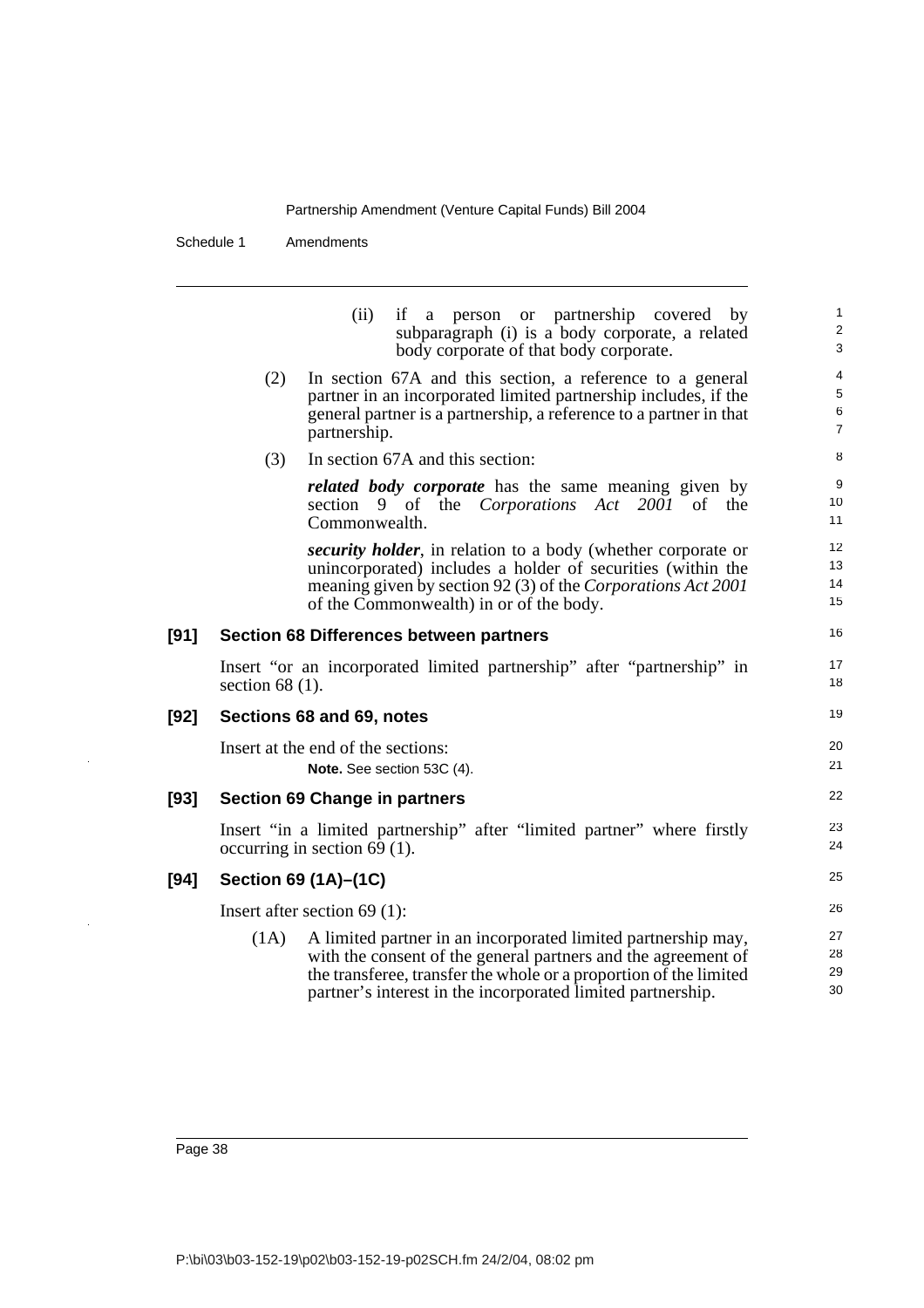Amendments Schedule 1

 $\ddot{\phantom{a}}$ 

|        | (1B)               | If the whole of the limited partner's interest in the<br>incorporated limited partnership is transferred to the one<br>transferee, the transferee becomes a limited partner in                                                                                                                                                              | 1<br>$\overline{\mathbf{c}}$<br>3<br>4 |
|--------|--------------------|---------------------------------------------------------------------------------------------------------------------------------------------------------------------------------------------------------------------------------------------------------------------------------------------------------------------------------------------|----------------------------------------|
|        |                    | substitution for the transferor with all the rights and<br>obligations of the transferor.                                                                                                                                                                                                                                                   | 5                                      |
|        | (1C)               | If only a proportion of the limited partner's interest in the<br>incorporated limited partnership is transferred to a transferee,<br>the transferee becomes a limited partner in substitution for the<br>transferor in respect of the transferred proportion and with all<br>the rights and obligations of the transferor in respect of it. | 6<br>7<br>8<br>9<br>10                 |
| [95]   | Section 69 (2)     |                                                                                                                                                                                                                                                                                                                                             | 11                                     |
|        |                    | Insert "or incorporated limited partnership" after "limited partnership".                                                                                                                                                                                                                                                                   | 12                                     |
| [96]   |                    | Part 3, Division 6, heading                                                                                                                                                                                                                                                                                                                 | 13                                     |
|        |                    | Insert "and incorporated limited partnerships" after "partnerships".                                                                                                                                                                                                                                                                        | 14                                     |
| $[97]$ |                    | Section 70 Dissolution not available in certain cases                                                                                                                                                                                                                                                                                       | 15                                     |
|        |                    | Omit "debts or obligations" from section 70 (1) (b).                                                                                                                                                                                                                                                                                        | 16                                     |
|        |                    | Insert instead "liabilities".                                                                                                                                                                                                                                                                                                               | 17                                     |
| $[98]$ | Section 70 (2)     |                                                                                                                                                                                                                                                                                                                                             | 18                                     |
|        |                    | Insert "or an incorporated limited partnership" after "limited partnership".                                                                                                                                                                                                                                                                | 19                                     |
| [99]   | <b>Section 73A</b> |                                                                                                                                                                                                                                                                                                                                             | 20                                     |
|        |                    | Insert after section 73:                                                                                                                                                                                                                                                                                                                    | 21                                     |
|        | <b>73A</b>         | Winding up of incorporated limited partnerships                                                                                                                                                                                                                                                                                             | 22                                     |
|        |                    | Schedule 1 has effect.                                                                                                                                                                                                                                                                                                                      | 23                                     |
| [100]  |                    | Sections 73B-73E                                                                                                                                                                                                                                                                                                                            | 24                                     |
|        |                    | Insert after the heading to Division 7 of Part 3:                                                                                                                                                                                                                                                                                           | 25                                     |
|        | 73B                | <b>Execution of documents</b>                                                                                                                                                                                                                                                                                                               | 26                                     |
|        |                    | Without limiting the ways in which an incorporated limited<br>partnership may execute a document (including a deed), an<br>incorporated limited partnership may execute a document:                                                                                                                                                         | 27<br>28<br>29                         |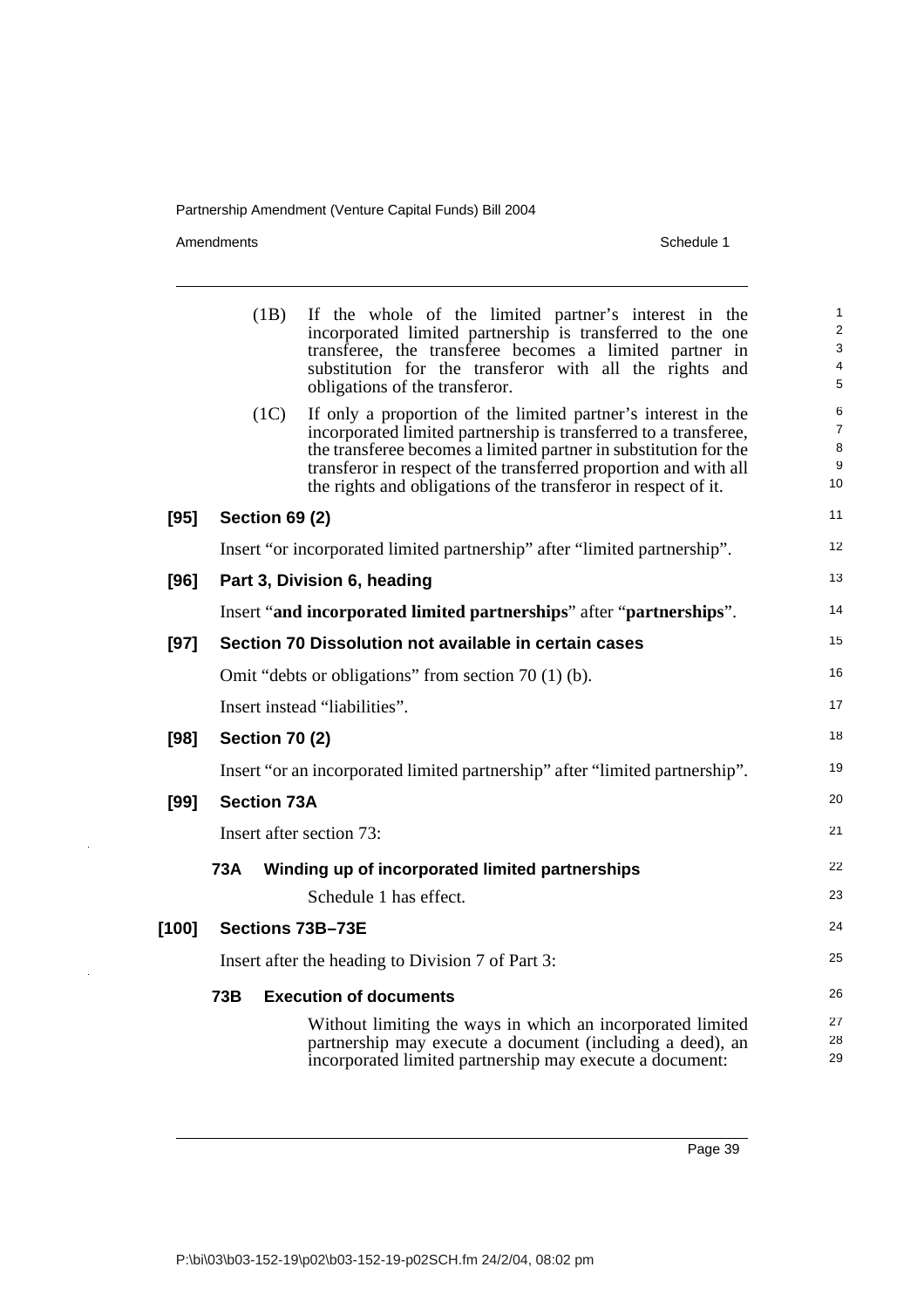Schedule 1 Amendments

| (a) without using a common seal (whether it has one or not) |
|-------------------------------------------------------------|
| if the document is signed by a general partner, or          |

(b) as a deed if the document is expressed to be executed as a deed and is executed with the use of a common seal or in accordance with paragraph (a). **Note.** Section 150 (1) of the Evidence Act 1995 provides for certain presumptions to be made with respect to seals and duly

sealed documents. See also section 53 (2) on seals of incorporated limited partnerships.

#### **73C Entitlement to make assumptions**

- (1) A person is entitled to make the assumptions in section 73D in relation to dealings with an incorporated limited partnership. The incorporated limited partnership is not entitled to assert in proceedings in relation to the dealings that any of the assumptions are incorrect.
- (2) A person is entitled to make the assumptions in section 73D in relation to dealings with another person who has, or purports to have, directly or indirectly acquired title to property from an incorporated limited partnership. The incorporated limited partnership and the other person are not entitled to assert in proceedings in relation to the dealings that any of the assumptions are incorrect.
- (3) The assumptions may be made even if a partner or agent of the incorporated limited partnership acts fraudulently, or forges a document, in connection with the dealings.
- (4) A person is not entitled to make an assumption in section 73D if, at the time of the dealings, the person knew or suspected that the assumption was incorrect.

#### **73D Assumptions that may be made under section 73C**

- (1) A person may assume that the partnership agreement of the incorporated limited partnership has been complied with.
- (2) A person may assume that anyone who appears, from information provided by the incorporated limited partnership that is available to the public from the Register, to be a general partner in the incorporated limited partnership:
	- (a) is a general partner in the incorporated limited partnership, and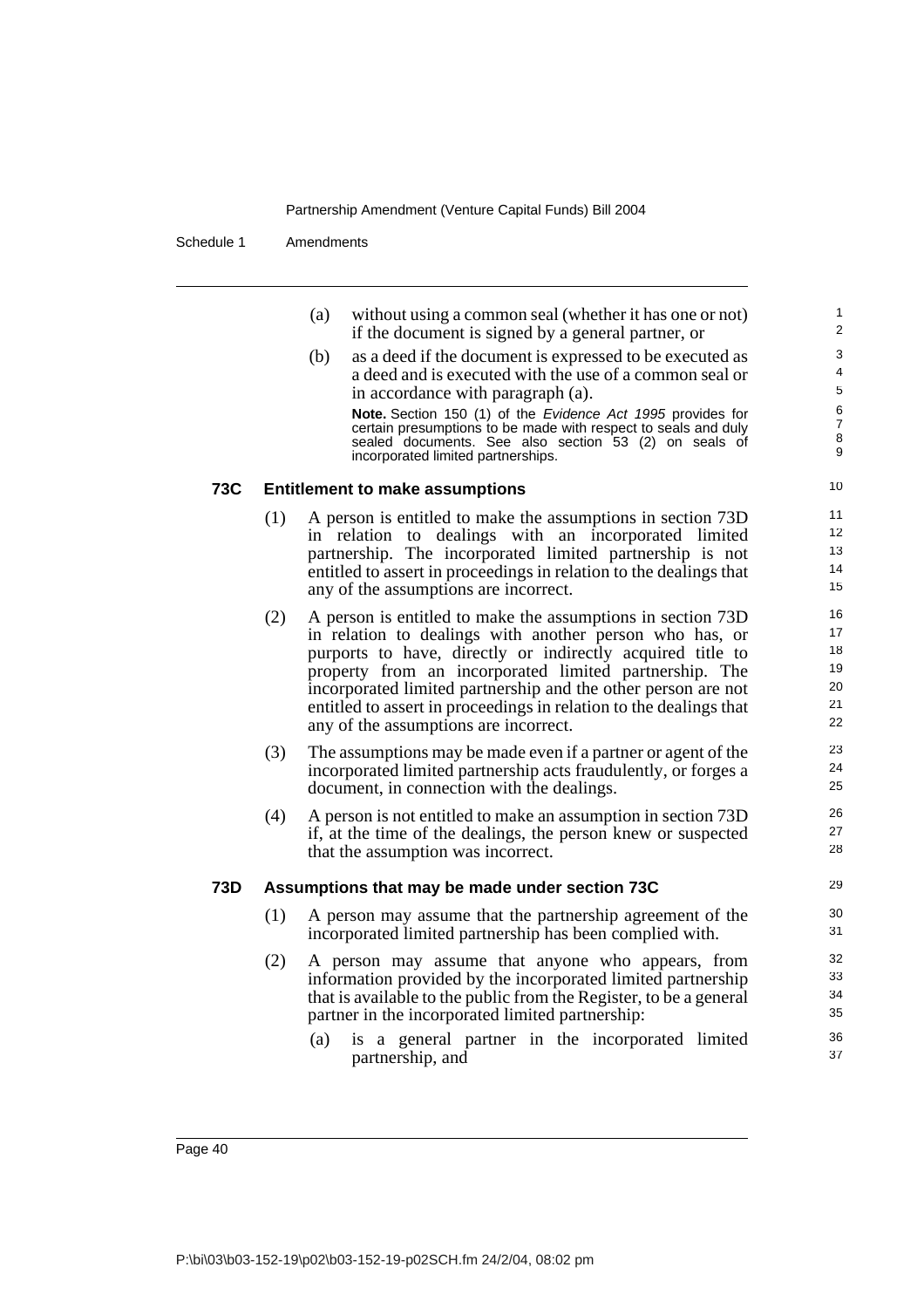Amendments Schedule 1

|     |     | (b) | has authority to exercise the powers and perform the<br>duties customarily exercised or performed by a general<br>partner in an incorporated limited partnership.                                                                                                                                                                                         | 1<br>$\overline{2}$<br>3         |
|-----|-----|-----|-----------------------------------------------------------------------------------------------------------------------------------------------------------------------------------------------------------------------------------------------------------------------------------------------------------------------------------------------------------|----------------------------------|
|     | (3) |     | A person may assume that anyone who is held out by the<br>incorporated limited partnership to be a general partner in, or<br>an agent of, the incorporated limited partnership:                                                                                                                                                                           | 4<br>5<br>6                      |
|     |     | (a) | is a general partner in the incorporated limited<br>partnership or has been duly appointed as an agent of<br>the incorporated limited partnership, as the case<br>requires, and                                                                                                                                                                           | $\overline{7}$<br>8<br>9<br>10   |
|     |     | (b) | has authority to exercise the powers and perform the<br>duties customarily exercised or performed by that kind<br>of partner in, or agent of, an incorporated limited<br>partnership.                                                                                                                                                                     | 11<br>12<br>13<br>14             |
|     | (4) |     | A person may assume that the general partners in, and agents<br>of, the incorporated limited partnership properly perform<br>their duties to the incorporated limited partnership.                                                                                                                                                                        | 15<br>16<br>17                   |
|     | (5) |     | A person may assume that a document has been duly executed<br>by the incorporated limited partnership if the document<br>appears to have been signed in accordance with section 73B.                                                                                                                                                                      | 18<br>19<br>20                   |
|     | (6) |     | A person may assume that a document has been duly executed<br>by the incorporated limited partnership if the incorporated<br>limited partnership's common seal appears to have been<br>affixed to the document.                                                                                                                                           | 21<br>22<br>23<br>24             |
|     | (7) |     | A person may assume that a general partner in, or agent of, the<br>incorporated limited partnership who has authority to issue a<br>document or certified copy of a document on its behalf also<br>has authority to warrant that the document is genuine or is a<br>true copy.                                                                            | 25<br>26<br>27<br>28<br>29       |
|     | (8) |     | Without limiting the generality of this<br>section,<br>the<br>assumptions that may be made under this section apply for the<br>purposes of this section.                                                                                                                                                                                                  | 30<br>31<br>32                   |
| 73E |     |     | Lodgment of certain documents with the Registrar                                                                                                                                                                                                                                                                                                          | 33                               |
|     | (1) |     | An incorporated limited partnership that was incorporated on<br>the basis that it intended to be registered as a VCLP or an<br>AFOF under Part 2 of the Venture Capital Act 2002 of the<br>Commonwealth must, within one month after being so<br>registered, lodge with the Registrar a copy of a document<br>evidencing its status as a VCLP or an AFOF. | 34<br>35<br>36<br>37<br>38<br>39 |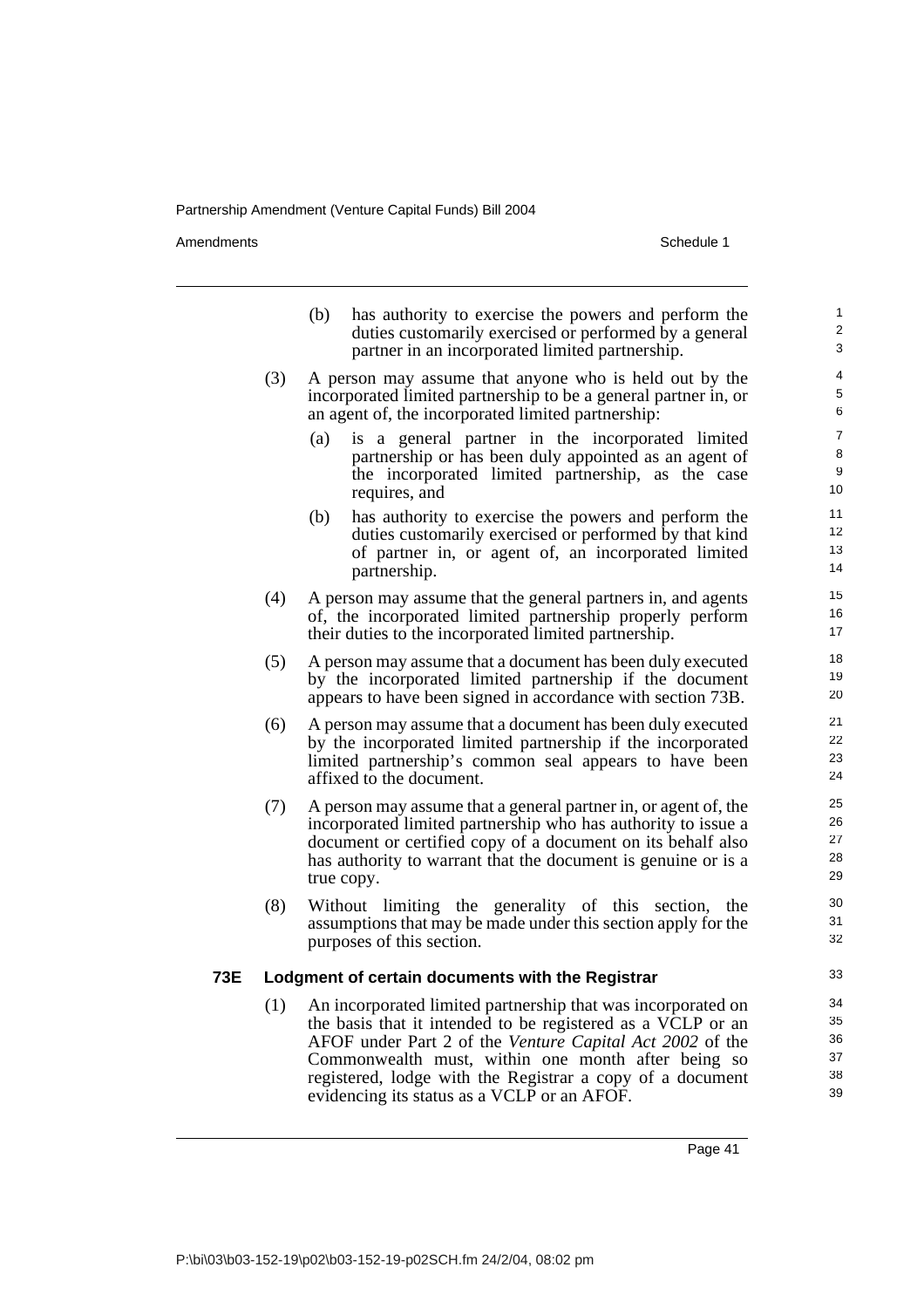Schedule 1 Amendments

(2) An incorporated limited partnership that was incorporated on the basis that it intended to meet the requirements for recognition as a venture capital management partnership within the meaning of section 94D (3) of the *Income Tax Assessment Act 1936* of the Commonwealth must, within one month after becoming such a venture capital management partnership, lodge with the Registrar a statement that it is such a partnership.

- (3) If:
	- (a) the registration of an incorporated limited partnership as a VCLP or an AFOF under Part 2 of the *Venture Capital Act 2002* of the Commonwealth is revoked, or
	- (b) an incorporated limited partnership ceases to be a venture capital management partnership within the meaning of section 94D (3) of the *Income Tax Assessment Act 1936* of the Commonwealth,

the incorporated limited partnership must, within 7 days after the date on which that revocation took effect or it ceased to be such a venture capital limited partnership, lodge with the Registrar a notice of that revocation or cessation, specifying the date on which it took effect.

- (4) If an incorporated limited partnership ceases to carry on business, the incorporated limited partnership must, as soon as practicable, lodge with the Registrar a notice of the cessation, specifying the date on which it took effect.
- (5) A copy of a document or a notice required to be lodged with the Registrar under this section must be accompanied by the prescribed fee or, if no fee is prescribed, a fee of \$70.
- (6) A notice required to be lodged with the Registrar under this section must be:
	- (a) in the form approved by the Registrar, and
	- (b) contain the particulars required by the regulations or the approved form of notice.
- $(7)$  If subsection  $(1)$ ,  $(2)$ ,  $(3)$  or  $(4)$  is not complied with, each general partner in the incorporated limited partnership is guilty of an offence.

Maximum penalty: 10 penalty units.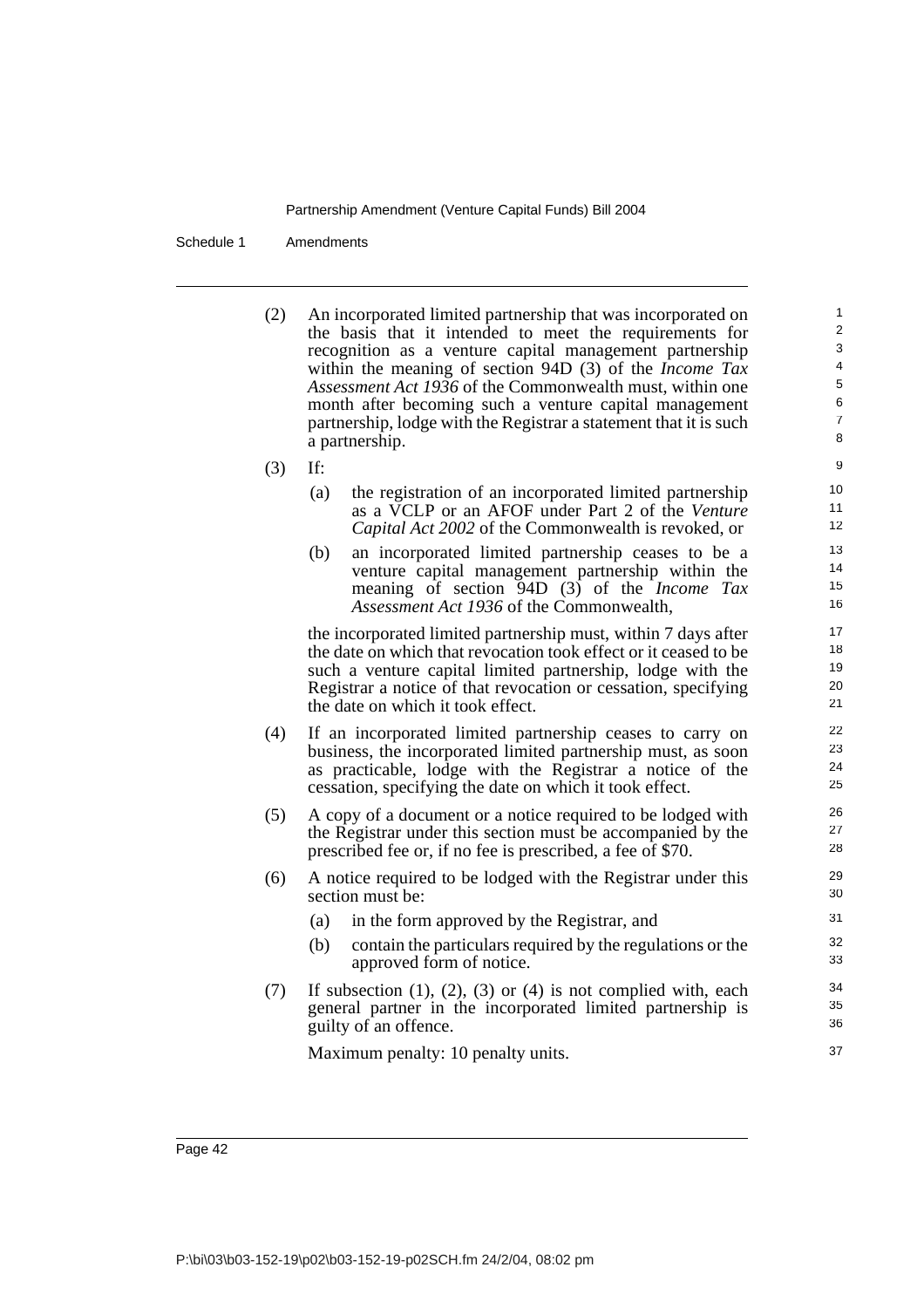Amendments **Amendments** Schedule 1

#### **[101] Section 75 Identification of limited partnerships and incorporated limited partnerships**  Omit section 75 (2). Insert instead: (2) Any document issued on behalf of a limited partnership in connection with the conduct of the partnership's business must contain in legible letters the words "A Limited Partnership" (or "L.P." or "LP" as an abbreviation) at the end of the firm-name of the partnership. (2A) Any document issued on behalf of an incorporated limited partnership in connection with the conduct of the partnership's business must contain in legible letters the words "An Incorporated Limited Partnership" (or "L.P." or "LP" as an abbreviation) at the end of the firm-name of the partnership. **[102] Section 75 (3) (b) and (4)** Insert "or incorporated limited partnership" after "limited partnership" wherever occurring. **[103] Section 76 Registered office**  Insert "or incorporated limited partnership" after "limited partnership" wherever occurring. **[104] Section 77 Service**  Omit section 77 (1). Insert instead: (1) Without affecting any other method of serving documents on the partners in a limited partnership or on an incorporated limited partnership: (a) a document concerning the business of a limited partnership may be duly served on partners in the partnership, or (b) a document concerning the business of an incorporated limited partnership may be duly served on the partnership, if it is left at, or sent by post addressed to, the registered office of the firm for the time being shown in the Register. 1  $\overline{2}$ 3 4 5 6 7 8 **9** 10 11 12 13 14 15 16 17 18 19 20 21 22 23 24 25 26 27 28 29 30 31 32 33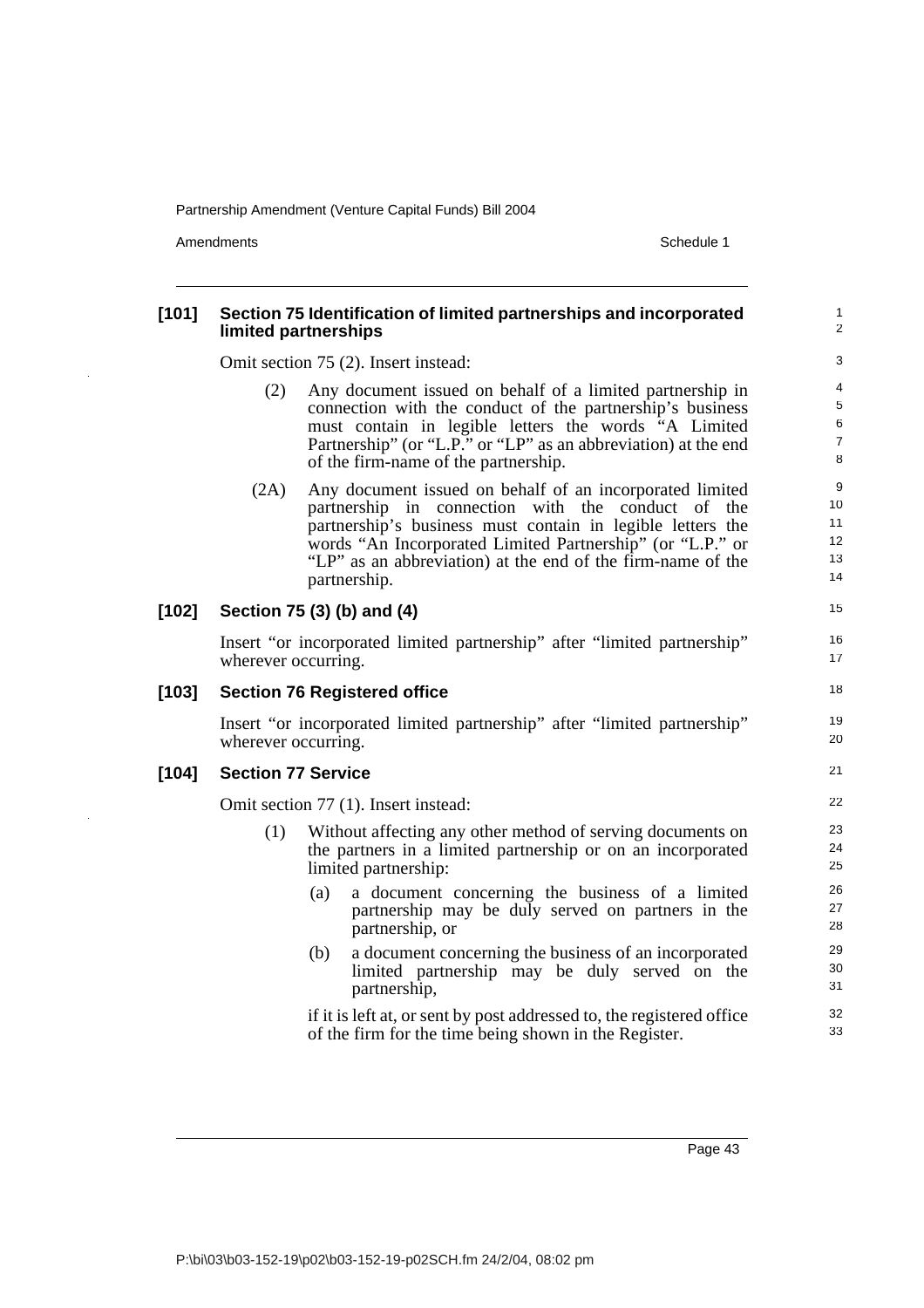Schedule 1 Amendments

l,

| $[105]$ | <b>Section 78 Entry in Register constitutes notice</b> |                                                                              |                                                                               |                 |  |  |  |  |
|---------|--------------------------------------------------------|------------------------------------------------------------------------------|-------------------------------------------------------------------------------|-----------------|--|--|--|--|
|         |                                                        | Insert "or an incorporated limited partnership" after "limited partnership". |                                                                               |                 |  |  |  |  |
| $[106]$ | <b>Section 80 Criminal proceedings</b>                 |                                                                              |                                                                               |                 |  |  |  |  |
|         |                                                        |                                                                              | Omit "Part". Insert instead "Act or the regulations".                         | 4               |  |  |  |  |
| $[107]$ |                                                        |                                                                              | Sections 80A and 80B                                                          | 5               |  |  |  |  |
|         |                                                        |                                                                              | Insert after section 80:                                                      | 6               |  |  |  |  |
|         |                                                        |                                                                              |                                                                               |                 |  |  |  |  |
|         | 80A                                                    |                                                                              | <b>Offences by partnerships</b>                                               | $\overline{7}$  |  |  |  |  |
|         |                                                        | (1)                                                                          | If this Act provides that a general partner (being a partnership,             | 8               |  |  |  |  |
|         |                                                        |                                                                              | whether or not an external partnership) in a limited                          | 9               |  |  |  |  |
|         |                                                        |                                                                              | partnership or incorporated limited partnership is guilty of an               | 10 <sup>°</sup> |  |  |  |  |
|         |                                                        |                                                                              | offence, the reference to the general partner is to be read as a              | 11              |  |  |  |  |
|         |                                                        |                                                                              | reference:                                                                    | 12              |  |  |  |  |
|         |                                                        |                                                                              | (a)<br>to each partner in the partnership (or external<br>partnership), or    | 13<br>14        |  |  |  |  |
|         |                                                        |                                                                              | if the partnership (or external partnership) is one in<br>(b)                 | 15              |  |  |  |  |
|         |                                                        |                                                                              | which any partner has under the law of the place where                        | 16              |  |  |  |  |
|         |                                                        |                                                                              | it is formed limited liability for the liabilities of the                     | 17              |  |  |  |  |
|         |                                                        |                                                                              | partnership, each partner in the partnership whose                            | 18              |  |  |  |  |
|         |                                                        |                                                                              | liability is not so limited.                                                  | 19              |  |  |  |  |
|         |                                                        | (2)                                                                          | In any proceeding against a partner for an offence against this               | 20              |  |  |  |  |
|         |                                                        |                                                                              | Act brought in reliance on subsection $(1)$ it is a defence for the           | 21              |  |  |  |  |
|         |                                                        |                                                                              | partner to prove that the partner took all reasonable                         | 22              |  |  |  |  |
|         |                                                        |                                                                              | precautions and exercised all due diligence to avoid the                      | 23              |  |  |  |  |
|         |                                                        |                                                                              | commission of the offence.                                                    | 24              |  |  |  |  |
|         | 80B                                                    |                                                                              | Duty to furnish information                                                   | 25              |  |  |  |  |
|         |                                                        | (1)                                                                          | For the purpose of monitoring compliance with this Part or the                | 26              |  |  |  |  |
|         |                                                        |                                                                              | regulations made for the purposes of this Part, the Registrar                 | 27              |  |  |  |  |
|         |                                                        |                                                                              | may by notice in writing require an incorporated limited                      | 28              |  |  |  |  |
|         |                                                        |                                                                              | partnership to furnish within a period specified in the notice                | 29              |  |  |  |  |
|         |                                                        |                                                                              | (being a period of not less than $\overline{28}$ days) or within such further | 30              |  |  |  |  |
|         |                                                        |                                                                              | period as the Registrar may allow such information as is                      | 31              |  |  |  |  |
|         |                                                        |                                                                              | specified in the notice.                                                      | 32              |  |  |  |  |
|         |                                                        | (2)                                                                          | An incorporated limited partnership required<br>under                         | 33              |  |  |  |  |
|         |                                                        |                                                                              | subsection (1) to furnish information to the Registrar must                   | 34              |  |  |  |  |
|         |                                                        |                                                                              | within the period specified in the notice or within such further              | 35              |  |  |  |  |
|         |                                                        |                                                                              |                                                                               |                 |  |  |  |  |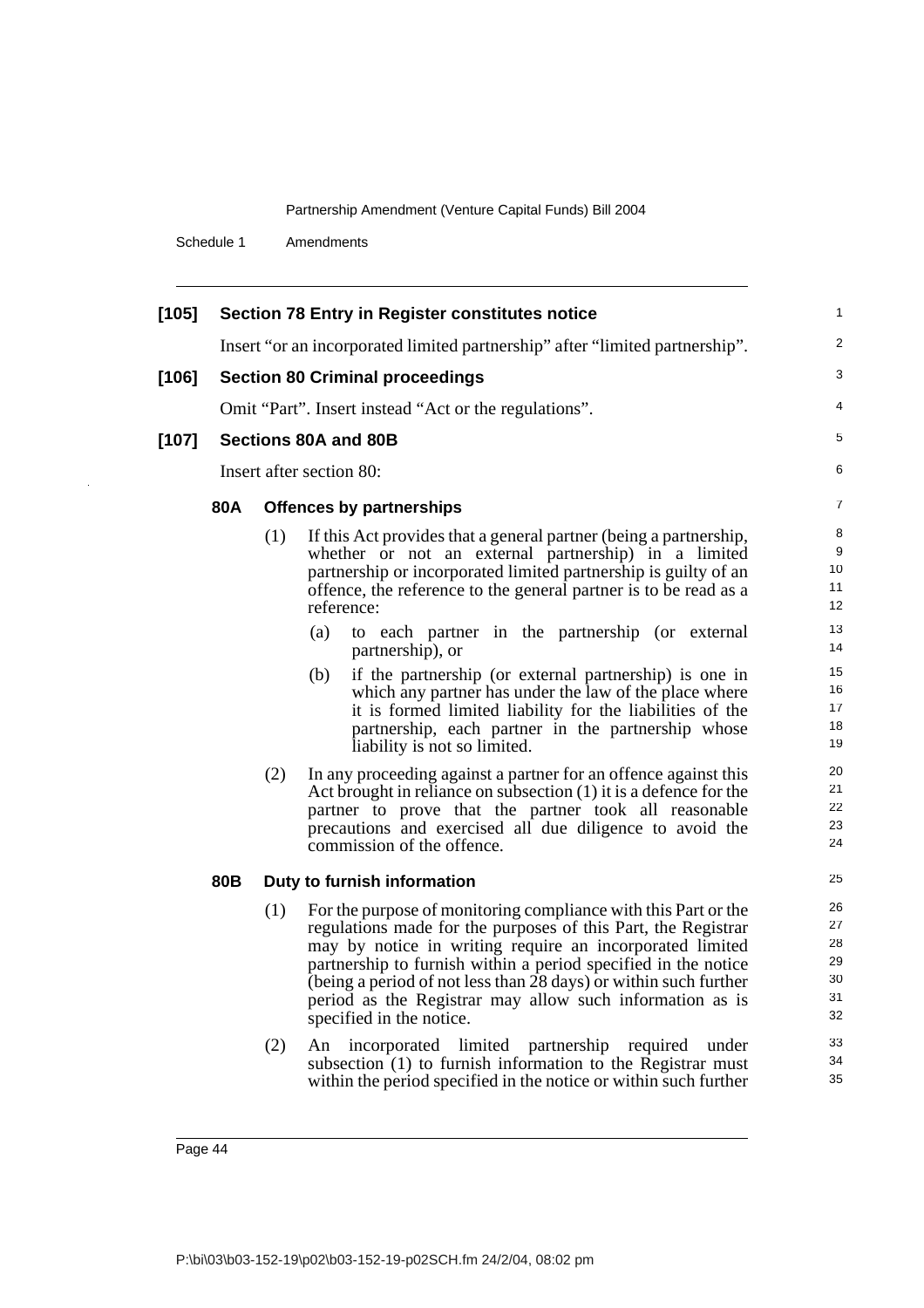Amendments **Amendments** Schedule 1

period as the Registrar has allowed furnish such information as it is within its power to furnish and must not furnish any information that to its knowledge is false or misleading in a material particular. (3) If subsection (2) is not complied with each general partner in the incorporated limited partnership is guilty of an offence. Maximum penalty: 60 penalty units. **[108] Section 81 Regulations**  Omit section 81 (2). Insert instead: (2) In particular, the regulations may make provision for or with respect to the following: (a) the keeping of records by a limited partnership or incorporated limited partnership, (b) information or copies of records or documents required to be provided to the Registrar by a limited partnership or incorporated limited partnership, (c) the form in which any record required under this Act to be kept is to be kept, (d) the fees required to accompany an application, statement, notice or other document lodged under this Act or the fees payable for the inspection of the Register or for the issue of certificates of information recorded in the Register. (3) The regulations may exempt, or provide for the exemption, of any person or class of persons or any other matter or thing from any specified provision or provisions of this Act or the regulations, in such circumstances (if any) and subject to such conditions (if any) as may be specified or referred to in the regulations. (4) A regulation may create an offence punishable by a penalty not exceeding 20 penalty units. 1  $\overline{2}$ 3 4 5 6 7 8 9 10 11 12 13 14 15 16 17 18 19 20 21 22 23 24 25 26 27 28 29 30 31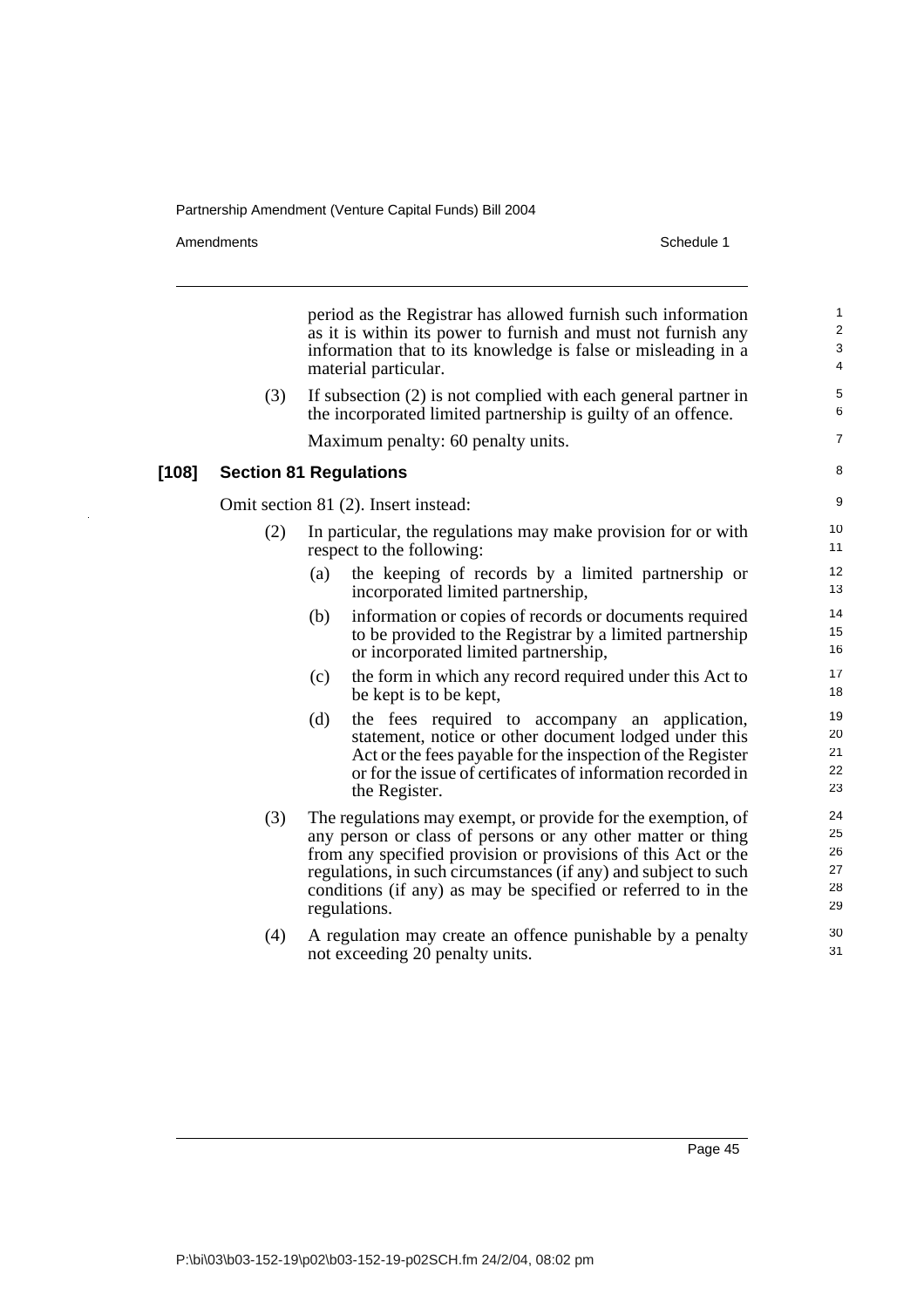Schedule 1 Amendments

| $[109]$ |                                  | <b>Section 81A</b> |                                                                                                                                                                                                                                                                                                                                                                                                                | 1                                |  |  |  |  |
|---------|----------------------------------|--------------------|----------------------------------------------------------------------------------------------------------------------------------------------------------------------------------------------------------------------------------------------------------------------------------------------------------------------------------------------------------------------------------------------------------------|----------------------------------|--|--|--|--|
|         | Insert after section 81:         |                    |                                                                                                                                                                                                                                                                                                                                                                                                                |                                  |  |  |  |  |
|         | 81A                              |                    | <b>Relationship with Corporations legislation</b>                                                                                                                                                                                                                                                                                                                                                              | 3                                |  |  |  |  |
|         |                                  |                    | The regulations may declare a matter that is dealt with by this<br>Act or the regulations to be an excluded matter for the<br>purposes of section 5F of the Corporations Act 2001 of the<br>Commonwealth in relation to:                                                                                                                                                                                       | 4<br>5<br>6<br>$\overline{7}$    |  |  |  |  |
|         |                                  | (a)                | the whole of the Corporations legislation to which Part<br>1.1A of the <i>Corporations</i> Act 2001<br>of the<br>Commonwealth applies, or                                                                                                                                                                                                                                                                      | 8<br>9<br>10                     |  |  |  |  |
|         |                                  | (b)                | a specified provision of that legislation, or                                                                                                                                                                                                                                                                                                                                                                  | 11                               |  |  |  |  |
|         |                                  | (c)                | that legislation other than a specified provision, or                                                                                                                                                                                                                                                                                                                                                          | 12                               |  |  |  |  |
|         |                                  | (d)                | that legislation otherwise than to a specified extent.                                                                                                                                                                                                                                                                                                                                                         | 13                               |  |  |  |  |
|         |                                  |                    | <b>Note.</b> Section 5F of the Corporations Act 2001 of the<br>Commonwealth provides that if a State law declares a matter to<br>be an excluded matter for the purposes of that section in relation<br>to all or part of the Corporations legislation of the Commonwealth,<br>then the provisions that are the subject of the declaration will not<br>apply in relation to that matter in the State concerned. | 14<br>15<br>16<br>17<br>18<br>19 |  |  |  |  |
| [110]   | Section 83 and Schedules 1 and 2 |                    |                                                                                                                                                                                                                                                                                                                                                                                                                |                                  |  |  |  |  |
|         | Insert after section 82:         |                    |                                                                                                                                                                                                                                                                                                                                                                                                                |                                  |  |  |  |  |
|         | 83                               |                    | Savings, transitional and other provisions                                                                                                                                                                                                                                                                                                                                                                     |                                  |  |  |  |  |
|         |                                  |                    | Schedule 2 has effect.                                                                                                                                                                                                                                                                                                                                                                                         | 23                               |  |  |  |  |
|         |                                  | <b>Schedule 1</b>  | Winding up of incorporated limited                                                                                                                                                                                                                                                                                                                                                                             | 24                               |  |  |  |  |
|         |                                  |                    | partnerships<br>(Section 73A)                                                                                                                                                                                                                                                                                                                                                                                  | 25<br>26                         |  |  |  |  |
|         | 1                                | <b>Definitions</b> |                                                                                                                                                                                                                                                                                                                                                                                                                | 27                               |  |  |  |  |
|         |                                  |                    | In this Schedule:                                                                                                                                                                                                                                                                                                                                                                                              | 28                               |  |  |  |  |
|         |                                  |                    | assets of an incorporated limited partnership means the assets<br>remaining after satisfaction of the liabilities of the partnership<br>and the costs, charges and expenses of the winding up.                                                                                                                                                                                                                 | 29<br>30<br>31                   |  |  |  |  |
|         |                                  |                    | <i>special resolution</i> of the limited partners in an incorporated<br>limited partnership means a resolution that has been passed by<br>at least 75% of the limited partners.                                                                                                                                                                                                                                | 32<br>33<br>34                   |  |  |  |  |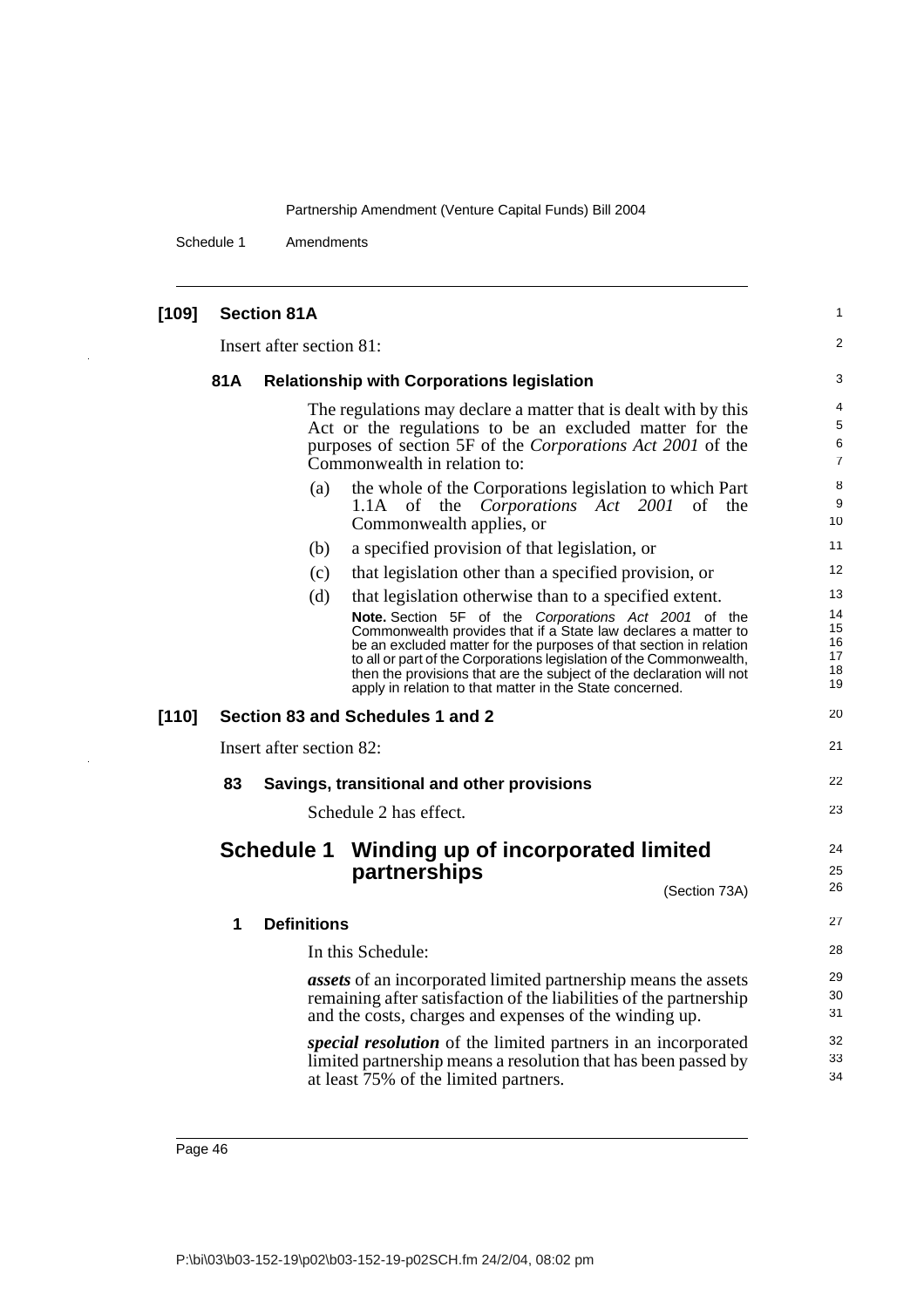Amendments Schedule 1

| 2 |     | <b>Voluntary winding up</b>                                                                                                                                                                          | 1                    |
|---|-----|------------------------------------------------------------------------------------------------------------------------------------------------------------------------------------------------------|----------------------|
|   | (1) | An incorporated limited partnership may be wound up<br>voluntarily:                                                                                                                                  | 2<br>3               |
|   |     | if the partnership agreement sets out the terms on which<br>(a)<br>the partnership may voluntarily be wound up—in<br>accordance with the partnership agreement, or                                   | 4<br>5<br>6          |
|   |     | subject to the partnership agreement, if the limited<br>(b)<br>partners so resolve by special resolution.                                                                                            | $\overline{7}$<br>8  |
|   | (2) | On a voluntary winding up of an incorporated limited<br>partnership:                                                                                                                                 | 9<br>10              |
|   |     | (a)<br>if the partnership agreement sets out how the assets are<br>to be dealt with on a voluntary winding up, the assets<br>must be dealt with in accordance with the partnership<br>agreement, or  | 11<br>12<br>13<br>14 |
|   |     | in any other case, the assets are to be distributed among<br>(b)<br>the partners in shares that are proportionate to their<br>respective contributions of capital or property to the<br>partnership. | 15<br>16<br>17<br>18 |
|   | (3) | Any person aggrieved by the operation of this clause in<br>relation to the assets of an incorporated limited partnership<br>may apply to the Supreme Court.                                          | 19<br>20<br>21       |
|   | (4) | On an application under subclause (3), the Supreme Court<br>may make any order relating to the disposal of the assets that<br>it thinks fit.                                                         | 22<br>23<br>24       |
| 3 |     | Winding up on Registrar's certificate                                                                                                                                                                | 25                   |
|   | (1) | The Registrar may, by notice, require an incorporated limited<br>partnership to show good cause why it should not be required<br>to be wound up if the Registrar is of the opinion:                  | 26<br>27<br>28       |
|   |     | that the partnership has ceased to carry on business, or<br>(a)                                                                                                                                      | 29                   |
|   |     | that none of the partners is a limited partner, or<br>(b)                                                                                                                                            | 30                   |
|   |     | (c)<br>that incorporation of the partnership has been obtained<br>by mistake or fraud, or                                                                                                            | 31<br>32             |
|   |     | (d)<br>that the partnership exists for an illegal purpose.                                                                                                                                           | 33                   |
|   | (2) | If, on the expiration of 28 days after the notice is given under<br>subclause (1), the Registrar is satisfied that the incorporated<br>limited partnership should be required to be wound up, the    | 34<br>35<br>36       |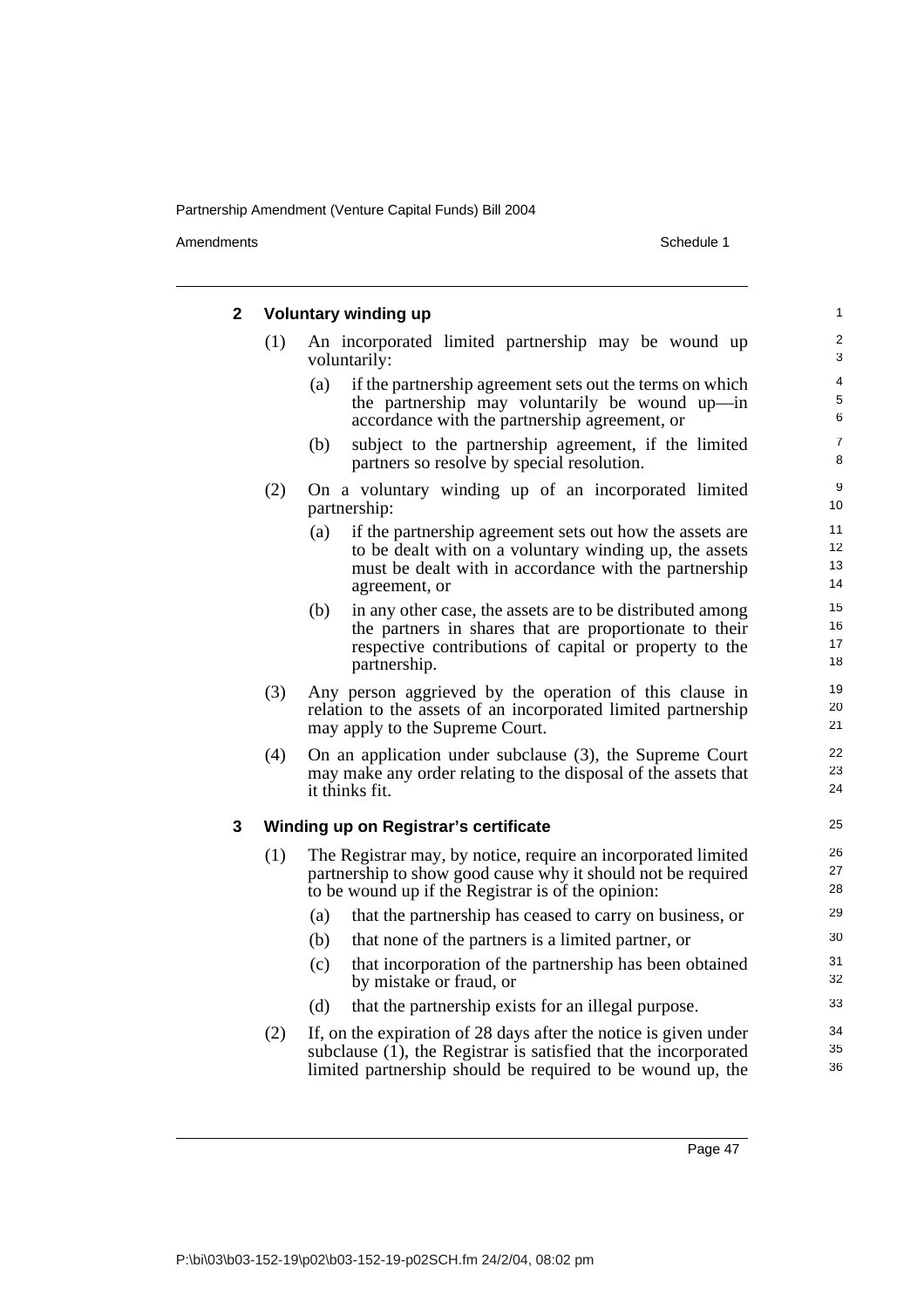Schedule 1 Amendments

Registrar may publish in the Gazette a certificate as to the requirement that the incorporated limited partnership be wound up.

- (3) The Registrar may publish in the Gazette a certificate requiring an incorporated limited partnership to be wound up if the Registrar is satisfied (whether by a notice under section 73E (3) or otherwise) that, having been incorporated on the basis that the partnership is or is intended to be:
	- (a) registered as a VCLP or an AFOF under Part 2 of the *Venture Capital Act 2002* of the Commonwealth, or
	- (b) a venture capital management partnership within the meaning of section 94D (3) of the *Income Tax Assessment Act 1936* of the Commonwealth,

the partnership's registration has been revoked, or it has not within the period of 2 years after its incorporation become so registered or it has ceased to meet, or has not in the period of 2 years after its incorporation met, the requirements set out in section 94D (3) for recognition as such a venture capital management partnership.

- (4) The Registrar must not publish a certificate under subclause (2) or (3) unless satisfied that good cause has not been shown why the incorporated limited partnership should not be required to be wound up.
- (5) The Registrar must give notice of the publication under subclause (2) or (3) of a certificate to the incorporated limited partnership as soon as possible after the publication.
- (6) The Registrar must as soon as practicable after giving a notice to an incorporated limited partnership, record the giving of the notice in the Register.
- (7) A notice under subclause (1) or (5) must be given to the incorporated limited partnership:
	- (a) by being served on the incorporated limited partnership at its registered office, or
	- (b) if service cannot reasonably be effected, by being published in a newspaper circulating generally in the State.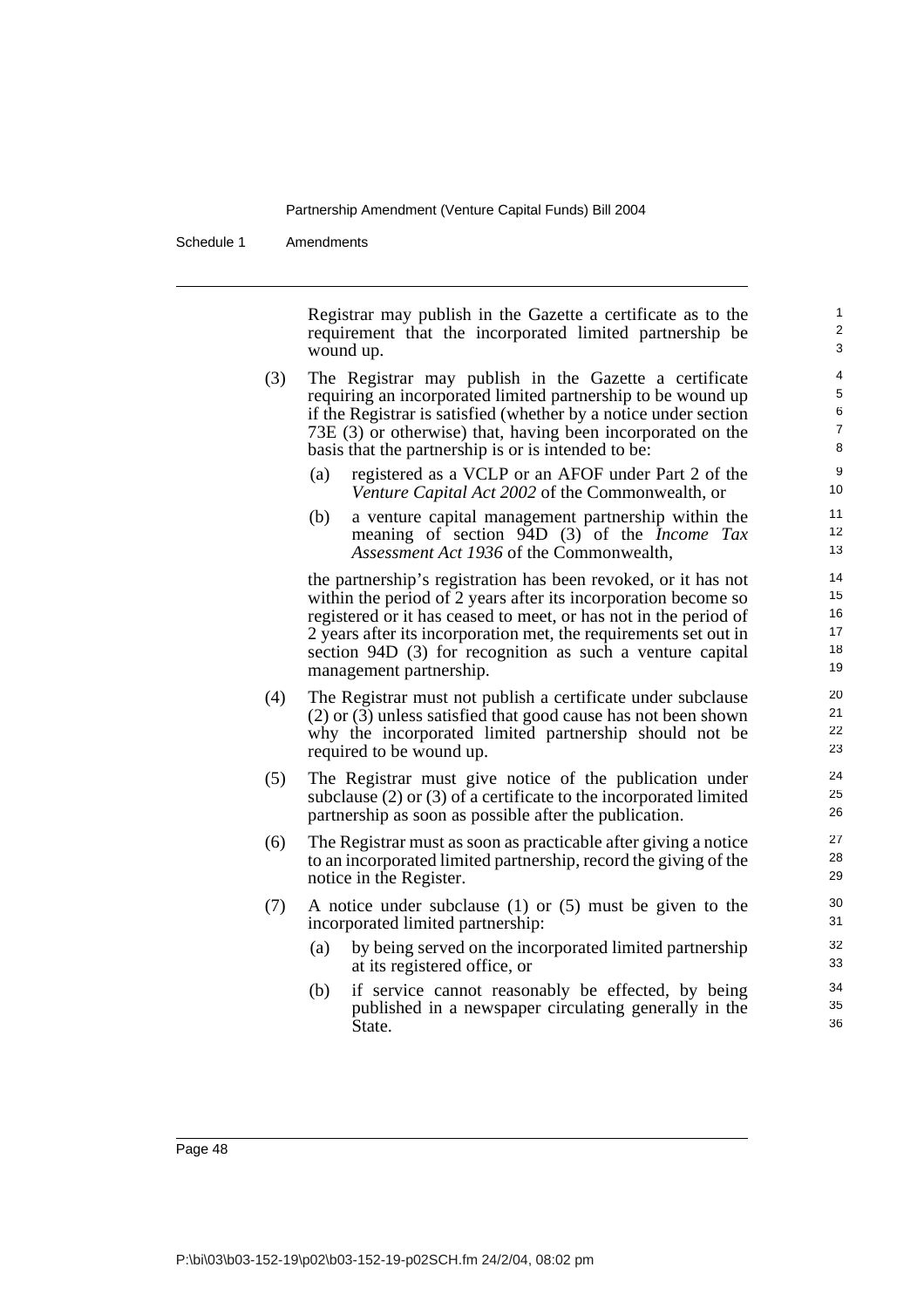Amendments Schedule 1

| 4 |     | <b>Review of certificate</b>                                                                                                                                                                                                        | 1                          |
|---|-----|-------------------------------------------------------------------------------------------------------------------------------------------------------------------------------------------------------------------------------------|----------------------------|
|   | (1) | A person whose interests are affected by a decision of the<br>Registrar to publish a certificate under clause 3 may apply to<br>the Supreme Court for review of the decision.                                                       | $\boldsymbol{2}$<br>3<br>4 |
|   | (2) | An application under subclause (1) must be made within 28<br>days after the certificate is published.                                                                                                                               | 5<br>6                     |
|   | (3) | The decision is suspended on the making of an application for<br>review until the application is withdrawn or the review is<br>determined.                                                                                          | $\overline{7}$<br>8<br>9   |
|   | (4) | In determining an application for review, the Supreme Court<br>may:                                                                                                                                                                 | 10<br>11                   |
|   |     | (a)<br>affirm the decision under review, or                                                                                                                                                                                         | 12                         |
|   |     | set aside the decision under review and require the<br>(b)<br>Registrar to cancel the certificate.                                                                                                                                  | 13<br>14                   |
|   | (5) | Nothing in this clause prevents the Registrar cancelling a<br>certificate published under clause 3 at any time after an<br>application is made under subclause (1).                                                                 | 15<br>16<br>17             |
| 5 |     | Procedure for winding up on certificate                                                                                                                                                                                             | 18                         |
|   | (1) | If the Registrar has published, and has not cancelled or been<br>required under clause $4(4)(b)$ to cancel, a certificate under<br>clause 3 that an incorporated limited partnership is required to<br>be wound up, the winding up: | 19<br>20<br>21<br>22       |
|   |     | (a)<br>must be commenced:                                                                                                                                                                                                           | 23                         |
|   |     | (i)<br>no later than the end of 28 days after the day on<br>which the certificate is published unless an<br>application is made under clause 4, or                                                                                  | 24<br>25<br>26             |
|   |     | if an application is made under clause 4 and the<br>(ii)<br>Supreme Court affirms the decision to publish the<br>certificate, no later than 28 days after the day on<br>which the application is determined, and                    | 27<br>28<br>29<br>30       |
|   |     | must be completed by the day specified by the Registrar<br>(b)<br>in a notice given to the partnership, not being a day<br>earlier than 60 days after the day on which the winding<br>up must be so commenced.                      | 31<br>32<br>33<br>34       |
|   | (2) | On the commencement of the winding up, the Registrar may<br>appoint a person to be the liquidator of the incorporated<br>limited partnership.                                                                                       | 35<br>36<br>37             |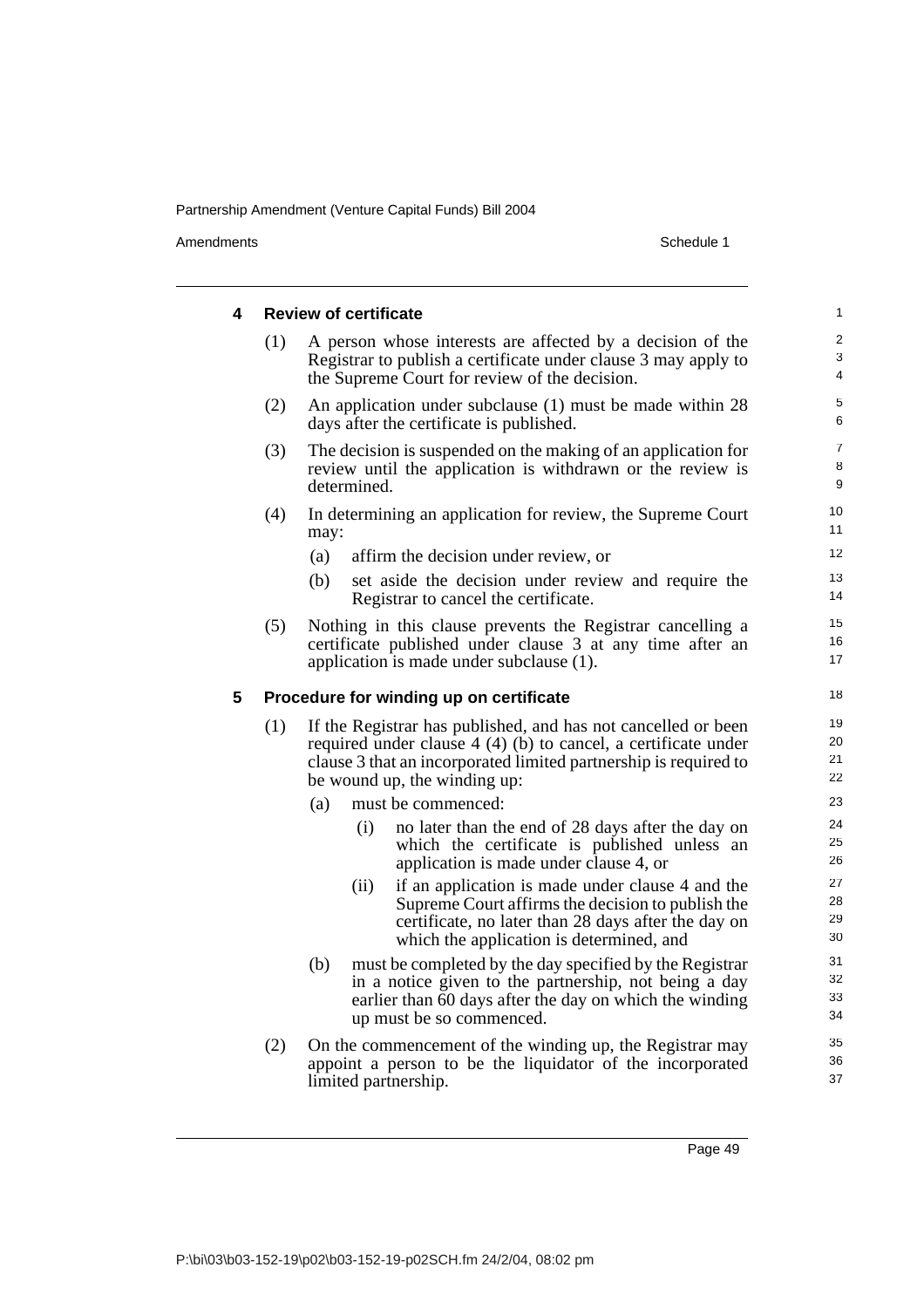Schedule 1 Amendments

|   | (3) | The liquidator may be a general partner in the incorporated<br>limited partnership, an associate of the general partner (within<br>the meaning of section 67B) or any other person and need not<br>be a registered liquidator under the Corporations Act 2001 of<br>the Commonwealth. | 1<br>$\overline{2}$<br>3<br>4<br>5 |
|---|-----|---------------------------------------------------------------------------------------------------------------------------------------------------------------------------------------------------------------------------------------------------------------------------------------|------------------------------------|
|   | (4) | The liquidator must within 10 days of being appointed give<br>notice of his or her appointment in the Gazette.                                                                                                                                                                        | 6<br>$\overline{7}$                |
|   | (5) | The liquidator must give such security as may be prescribed<br>and is entitled to receive such fees as are fixed by the<br>Registrar.                                                                                                                                                 | 8<br>9<br>10                       |
|   | (6) | Any vacancy occurring in the office of liquidator is to be<br>filled by a person appointed by the Registrar.                                                                                                                                                                          | 11<br>12                           |
|   | (7) | The reasonable costs of a winding up required on a certificate<br>of the Registrar under clause 3 are payable out of the property<br>of the incorporated limited partnership.                                                                                                         | 13<br>14<br>15                     |
| 6 |     | Distribution of assets on winding up required on Registrar's<br>certificate                                                                                                                                                                                                           | 16<br>17                           |
|   | (1) | On a winding up of an incorporated limited partnership<br>required on a certificate of the Registrar under clause 3:                                                                                                                                                                  | 18<br>19                           |
|   |     | if the partnership agreement sets out how the assets are<br>(a)<br>to be dealt with on such a winding up, the assets must<br>be dealt with in accordance with the partnership<br>agreement, or                                                                                        | 20<br>21<br>22<br>23               |
|   |     | in any other case, the assets are to be distributed among<br>(b)<br>the partners in shares that are proportionate to their<br>respective contributions of capital or property to the<br>partnership.                                                                                  | 24<br>25<br>26<br>27               |
|   | (2) | Any person aggrieved by the operation of this clause in<br>relation to the assets of an incorporated limited partnership<br>may apply to the Supreme Court.                                                                                                                           | 28<br>29<br>30                     |
|   | (3) | On an application under subclause (2), the Supreme Court<br>may make any order relating to the disposal of the assets that<br>it thinks fit.                                                                                                                                          | 31<br>32<br>33                     |
| 7 |     | Application of Corporations Act to winding up                                                                                                                                                                                                                                         | 34                                 |
|   | (1) | The winding up of an incorporated limited partnership (other<br>than a voluntary winding up or a winding up required on a<br>certificate of the Registrar under clause 3) is declared to be an                                                                                        | 35<br>36<br>37                     |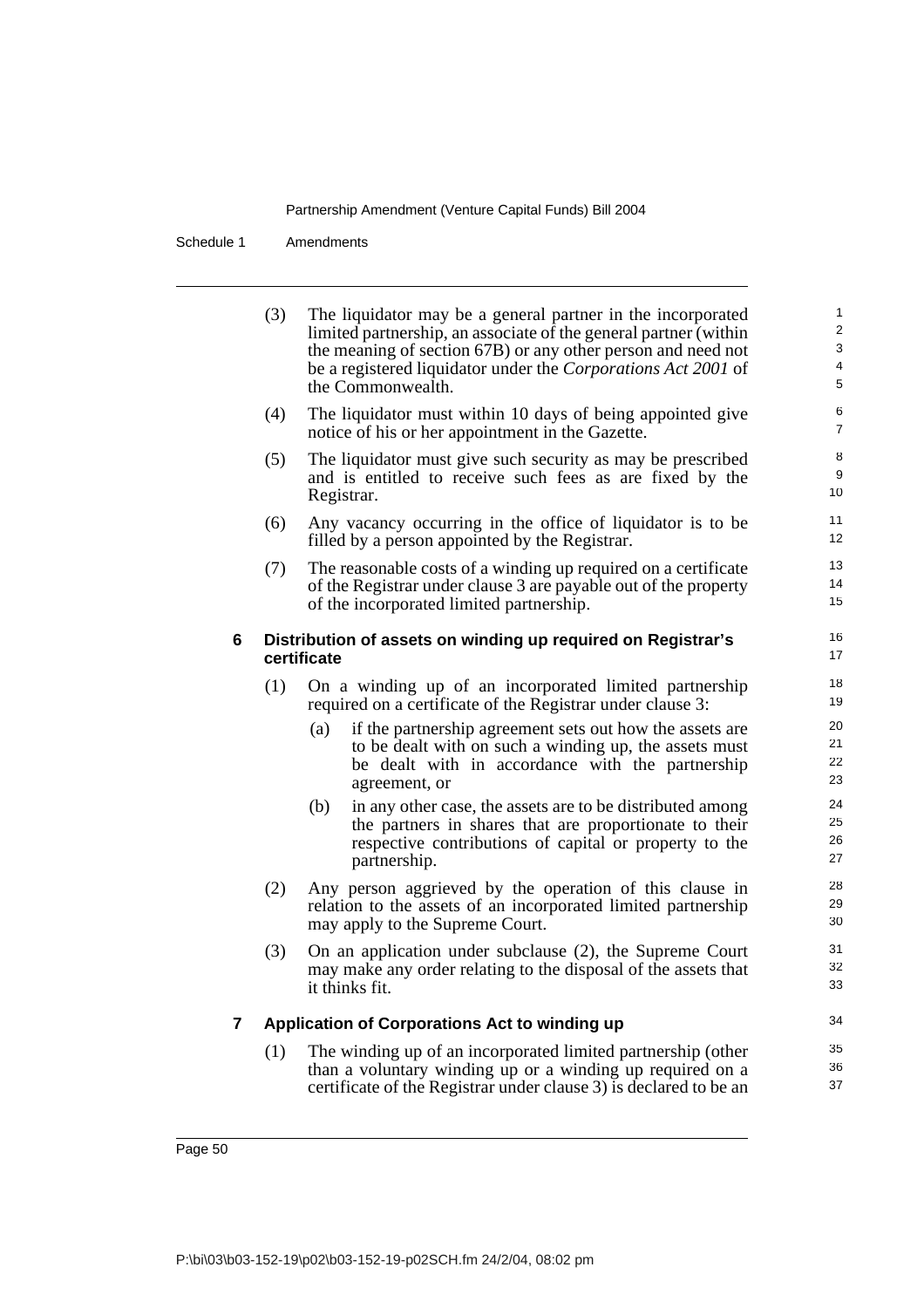Amendments Schedule 1

|   |     | applied Corporations legislation matter for the purposes of                                                                                             | 1               |
|---|-----|---------------------------------------------------------------------------------------------------------------------------------------------------------|-----------------|
|   |     | Part 3 of the Corporations (Ancillary Provisions) Act 2001 in                                                                                           | 2<br>3          |
|   |     | relation to the provisions of Part 5.7 (Winding up bodies other                                                                                         | $\overline{4}$  |
|   |     | than companies) of the <i>Corporations Act 2001</i> of the<br>Commonwealth and that Part applies as if the incorporated                                 | $\sqrt{5}$      |
|   |     | limited partnership were a Part 5.7 body within the meaning                                                                                             | 6               |
|   |     | of that Act, subject to the following modifications:                                                                                                    | $\overline{7}$  |
|   |     | as if the words "or in the public interest" were inserted<br>(a)                                                                                        | 8               |
|   |     | in paragraph (c) (ii) of section 583 after the words "just"                                                                                             | 9               |
|   |     | and equitable",                                                                                                                                         | 10              |
|   |     | as if paragraph (d) of section 583 did not form part of<br>(b)                                                                                          | 11              |
|   |     | that section,                                                                                                                                           | 12 <sup>2</sup> |
|   |     | any other modifications (within the meaning of Part 3<br>(c)                                                                                            | 13              |
|   |     | of the Corporations (Ancillary Provisions) Act 2001)                                                                                                    | 14              |
|   |     | that are prescribed by the regulations.                                                                                                                 | 15              |
|   |     | Note. Part 3 of the Corporations (Ancillary Provisions) Act 2001 provides                                                                               | 16              |
|   |     | for the application of provisions of the Corporations Act and Part 3 of the<br>ASIC Act as laws of the State in respect of any matter declared by a law | 17<br>18        |
|   |     | of the State (whether with or without modification) to be an applied                                                                                    | 19              |
|   |     | Corporations legislation matter for the purposes of that Part in relation to                                                                            | 20<br>21        |
|   |     | those Commonwealth provisions. This does not apply to any provisions<br>that already apply to a matter as a law of the Commonwealth.                    | 22              |
|   | (2) | The Australian Securities and Investments Commission may                                                                                                | 23              |
|   |     | perform a function conferred on it under a law applied by                                                                                               | 24              |
|   |     | subclause $(1)$ :                                                                                                                                       | 25              |
|   |     | pursuant to an agreement or arrangement of the kind<br>(a)                                                                                              | 26              |
|   |     | referred to in section 11 (8) or $(9A)$ (b) of the Australian                                                                                           | 27<br>28        |
|   |     | Securities and Investments Commission Act 2001 of the                                                                                                   | 29              |
|   |     | Commonwealth, and                                                                                                                                       |                 |
|   |     | (b)<br>the Commission is authorised to perform that function                                                                                            | 30<br>31        |
|   |     | under section 11 of that Act.                                                                                                                           |                 |
|   | (3) | Unless a function under a law applied by subclause (1) is                                                                                               | 32              |
|   |     | conferred on the Australian Securities and Investments                                                                                                  | 33              |
|   |     | Commission as referred to in subclause (2), that law applies                                                                                            | 34              |
|   |     | as if a reference in it to the Commission were a reference to                                                                                           | 35<br>36        |
|   |     | the Registrar.                                                                                                                                          |                 |
| 8 |     | Registrar to be notified of winding up                                                                                                                  | 37              |
|   | (1) | An incorporated limited partnership must lodge with the                                                                                                 | 38              |
|   |     | Registrar a notice of the commencement of the winding up of                                                                                             | 39              |
|   |     | the partnership within 7 days after:                                                                                                                    | 40              |
|   |     |                                                                                                                                                         |                 |
|   |     |                                                                                                                                                         |                 |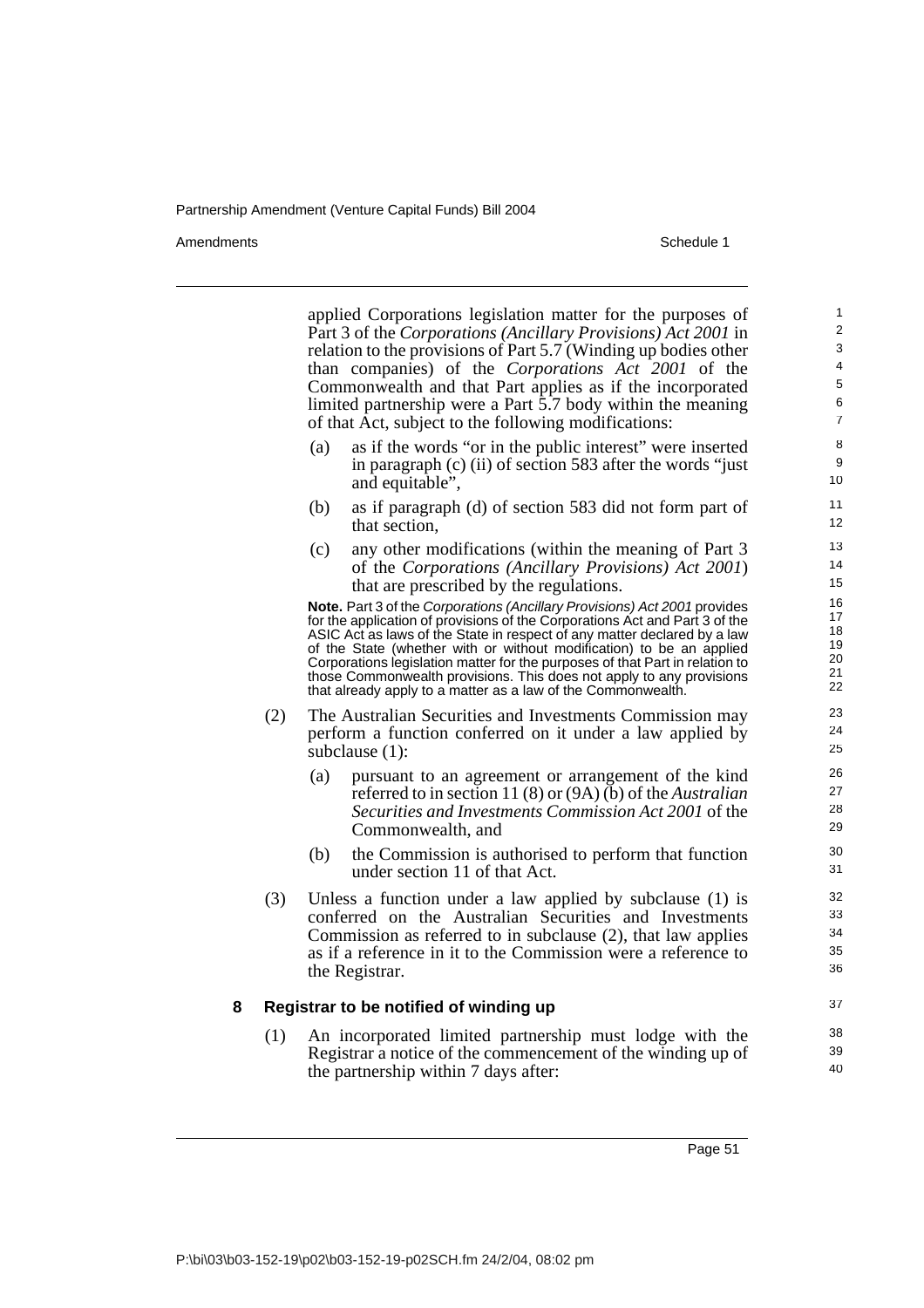Schedule 1 Amendments

|   |     | (a)<br>$2(1)(b)$ , or                | the passing of a special resolution referred to in clause                                                                                                                                                                                  | 1<br>2                        |
|---|-----|--------------------------------------|--------------------------------------------------------------------------------------------------------------------------------------------------------------------------------------------------------------------------------------------|-------------------------------|
|   |     | (b)<br>up.                           | in any other case, the commencement of the winding                                                                                                                                                                                         | 3<br>4                        |
|   | (2) |                                      | An incorporated limited partnership must lodge with the<br>Registrar a notice of the completion of the winding up of the<br>partnership within 7 days after that completion, specifying the<br>date on which the winding up was completed. | 5<br>6<br>$\overline{7}$<br>8 |
|   | (3) | notice in the Register.              | The Registrar must, as soon as practicable after receiving a<br>notice under subclause $(1)$ or $(2)$ , record the receipt of the                                                                                                          | 9<br>10<br>11                 |
|   | (4) | offence.                             | If subclause $(1)$ or $(2)$ is not complied with, each general<br>partner of the incorporated limited partnership is guilty of an                                                                                                          | 12<br>13<br>14                |
|   |     |                                      | Maximum penalty: 10 penalty units.                                                                                                                                                                                                         | 15                            |
| 9 |     | <b>Cancellation of incorporation</b> |                                                                                                                                                                                                                                            | 16                            |
|   | (1) |                                      | The Registrar must, by notice published in the Gazette, cancel<br>the incorporation of an incorporated limited partnership as<br>soon as practicable after the partnership is wound up.                                                    | 17<br>18<br>19                |
|   | (2) |                                      | The Registrar must, as soon as practicable after the<br>publication of a notice under subclause (1), record the<br>cancellation of the incorporation in the Register.                                                                      | 20<br>21<br>22                |
|   | (3) |                                      | An incorporated limited partnership ceases to exist on the<br>cancellation of its incorporation under this Schedule.                                                                                                                       | 23<br>24                      |
|   |     | provisions                           | Schedule 2 Savings, transitional and other<br>(Section 83)                                                                                                                                                                                 | 25<br>26<br>27                |
| 1 |     | <b>Regulations</b>                   |                                                                                                                                                                                                                                            | 28                            |
|   | (1) | following Acts:                      | The regulations may contain provisions of a savings or<br>transitional nature consequent on the enactment of the                                                                                                                           | 29<br>30<br>31                |
|   |     |                                      | Partnership Amendment (Venture Capital Funds) Act 2004                                                                                                                                                                                     | 32                            |
|   | (2) |                                      | Any such provision may, if the regulations so provide, take<br>effect from the date of assent to the Act concerned or a later                                                                                                              | 33<br>34                      |

35

date.